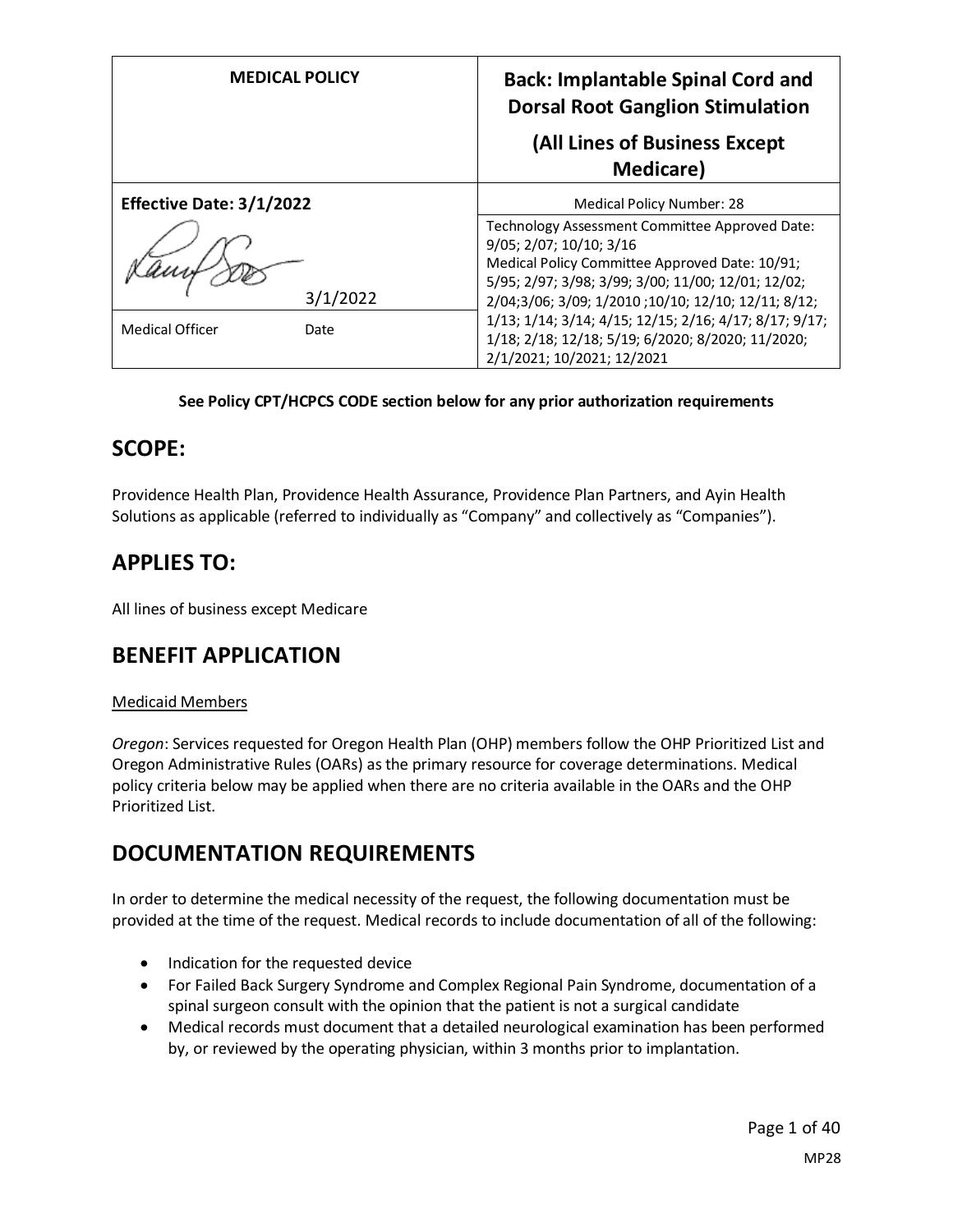## **(All Lines of Business Except Medicare)**

- Clinical documentation of extent and response to conservative care (see Policy Guidelines for all requirements and exceptions), as applicable to the policy criteria, including outcomes of any procedural interventions, medication use and physical therapy notes
- Evaluation and documentation of the extent and specifics of one or more of the functional impairments or disabilities
- Evaluation and appropriate management of associated cognitive, behavioral or addiction issues if and when present
- For cases of Complex Regional Pain Syndrome, documentation of condition using the Budapest criteria (se[e Policy Guidelines](#page-4-0) for outlined criteria)
- All other medical records and chart notes pertinent to the request, such as:
	- o History
	- o Physical examination
	- o Treatment plan

# **POLICY CRITERIA**

### **Spinal Cord Stimulation**

- I. The **initial trial period** (3-7 days) of an implantable spinal cord stimulator (low-frequency or high-frequency) may be considered **medically necessary and covered** when **all** of the following (A.-F.) criteria are met:
	- A. The patient has been experiencing persistent debilitating neuropathic pain (see Policy Guidelines) **and**
	- B. Documentation that age-appropriate activities of daily living are moderately or severely impacted (se[e Policy Guidelines\)](#page-4-1) **and**
	- C. Member's neuropathic pain is due to one of the following:
		- 1. Failed Back Surgery Syndrome (FBSS) (excluding failed neck surgery syndrome) with radicular pain (see [Policy Guidelines](#page-5-0) for indications of radicular pain); **or**
		- 2. Complex Regional Pain Syndrome (CRPS) Type 1 (se[e Policy Guidelines](#page-4-0) for Budapest Criteria); **or**
		- 3. Diabetic Peripheral Neuropathy; **and**
	- D. For Failed Back Surgery Syndrome and Complex Regional Pain Syndrome, there is documentation that surgical intervention is not indicated and spinal cord stimulation treatment is used only as last resort;\* **and**
	- E. There is clinical documentation of compliance with a minimum of 6 months of conservative treatment immediately prior to stimulator trial that failed to adequately treat the patient's symptoms, including **both** of the following (1. and 2.):
		- 1. Active participation in a physical therapy program for the duration of conservative management; **and**
		- 2. Standard therapy with NSAIDs, tricyclic antidepressants, and anticonvulsants (unless contraindicated or unable to tolerate); **and**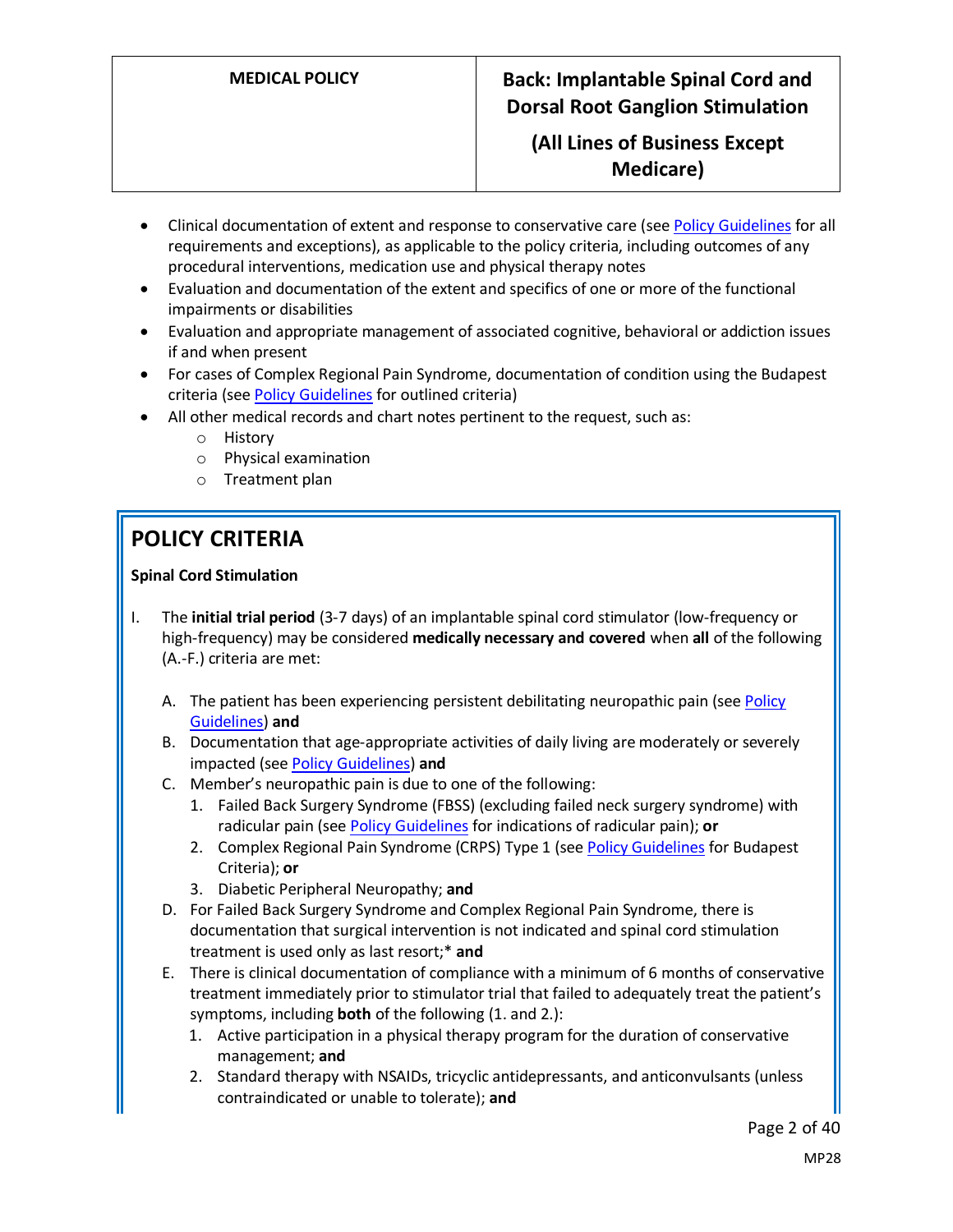## **(All Lines of Business Except Medicare)**

- F. A psychological evaluation identifies no problematic emotional reactions, maladaptive thinking and behavior, and/or social problems that may contribute to pain and disability.\* The psychological evaluation should include documentation of valid and reliable assessments (se[e Policy Gui](#page-5-1)[delines](#page-5-1) for examples of validated evaluations) of **all** of the following  $(1.-5.):$ 
	- 1. subjective pain intensity; **and**
	- 2. mood and personality; **and**
	- 3. activity interference; **and**
	- 4. pain beliefs; **and**
	- 5. coping

\*Note: A second opinion by a plan-designated provider may be required at the discretion of the Medical Director.

- II. **Permanent implantation** of an implantable spinal cord stimulator (low-frequency or highfrequency) may be considered **medically necessary and covered** following the initial trial period (3-7 days) in patients meeting criteria I. A.-E. above, when there is clinical documentation of at least a 50% reduction in pain during the trial period as measured by a standardized rating scale (see Policy Guidelines).
- III. An implantable spinal cord stimulator (initial trial period or permanent implantation of a lowfrequency or high-frequency device) is considered **investigational and is not covered** when criteria I. or II. above is not met, including, but not limited to, the following conditions:
	- Intractable Angina Pectoris
	- Non-Specific Chronic Back and/or Leg Pain
	- Critical Limb Ischemia
	- Failed Neck Surgery Syndrome
	- Chemotherapy-induced peripheral neuropathy and/or pain
- IV. The use of a clinician programmer application (e.g., St. Jude Medical™ Clinician Programmer app) to provide burst spinal cord stimulation is considered **investigational and is not covered**.

#### **Replacement of Spinal Cord Stimulator Devices**

- V. Replacement of an existing low-frequency or high-frequency spinal cord stimulator and/or battery/generator may be considered **medically necessary and covered** when **all** of the following (A.-C.) criteria are met:
	- A. The existing stimulator and/or battery/generator is malfunctioning; **and**
	- B. The existing stimulator and/or battery/generator cannot be repaired; **and**
	- C. The existing stimulator and/or battery/generator is no longer under warranty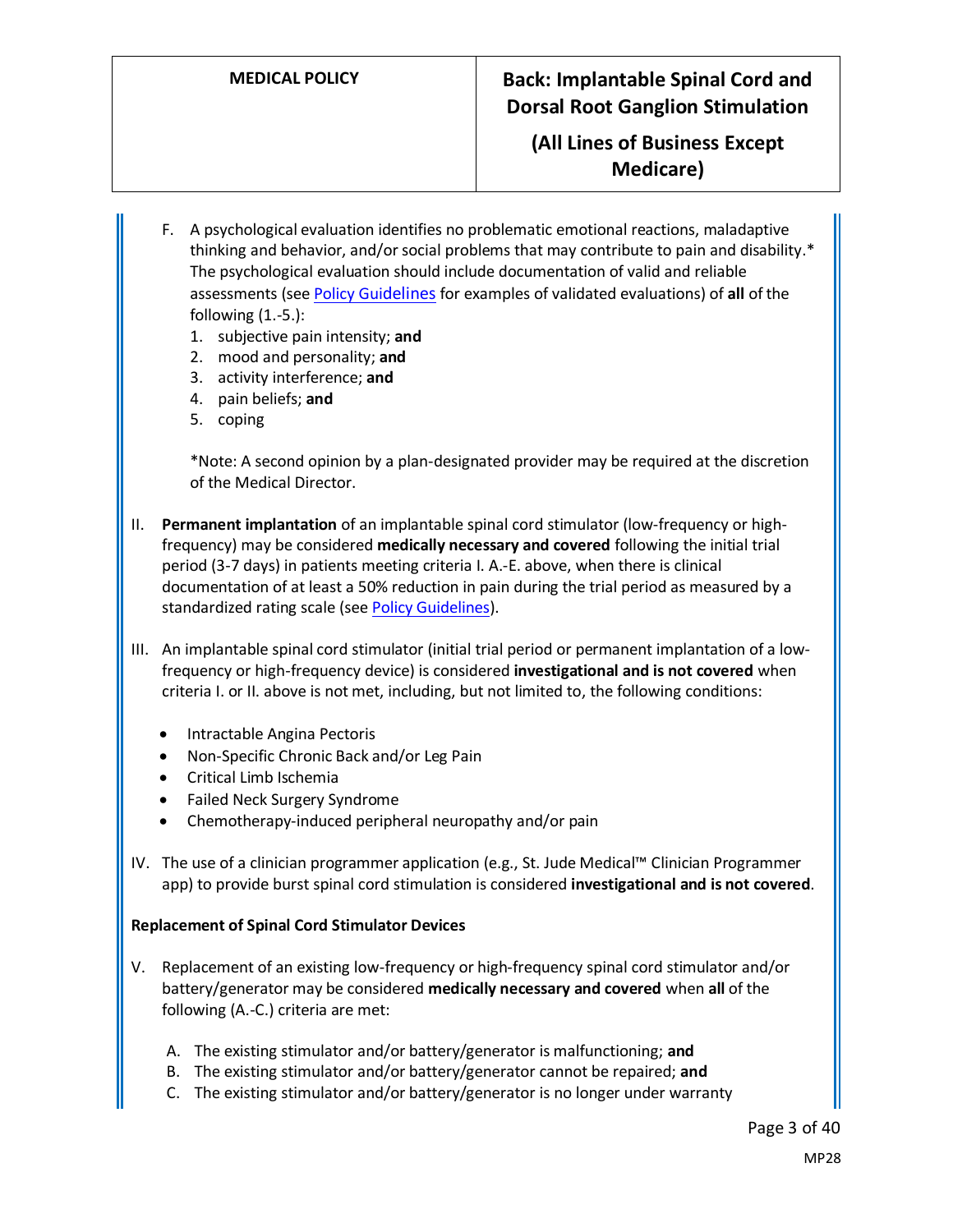## **(All Lines of Business Except Medicare)**

- VI. Replacement of an existing, mechanically functioning, low-frequency or high-frequency spinal cord stimulator and/or battery/generator is considered **not medically necessary and is not covered** when criterion V. above is not met. Replacement is not covered for inadequate pain relief.
- VII. Replacement of a mechanically functioning low-frequency spinal cord stimulator with a highfrequency spinal cord stimulator is considered **not medically necessary and is not covered**. Replacement is not covered for inadequate pain relief.

#### **Removal or Revision of Spinal Cord Stimulator Devices**

- VIII. The removal or revision of an existing low-frequency or high-frequency spinal cord stimulator and/or battery/generator may be considered **medically necessary and covered** when any of the following (A.-J.) criteria are met:
	- A. Inadequate pain relief
	- B. Lead migration
	- C. Lead fracture
	- D. Loss of effectiveness
	- E. Intolerance by individual
	- F. Infection
	- G. Painful generator site
	- H. Seroma
	- I. Development of neurological deficits
	- J. Need for MRI study
- IX. The removal or revision of an existing low-frequency or high-frequency spinal cord stimulator and/or battery/generator is considered **not medically necessary and not covered** when criterion VIII. above is not met.

#### **Dorsal Root Ganglion Stimulation**

X. Dorsal root ganglion stimulation (e.g., Axium™ Neurostimulator System by St. Jude Medical™) is considered **investigational and is not covered**.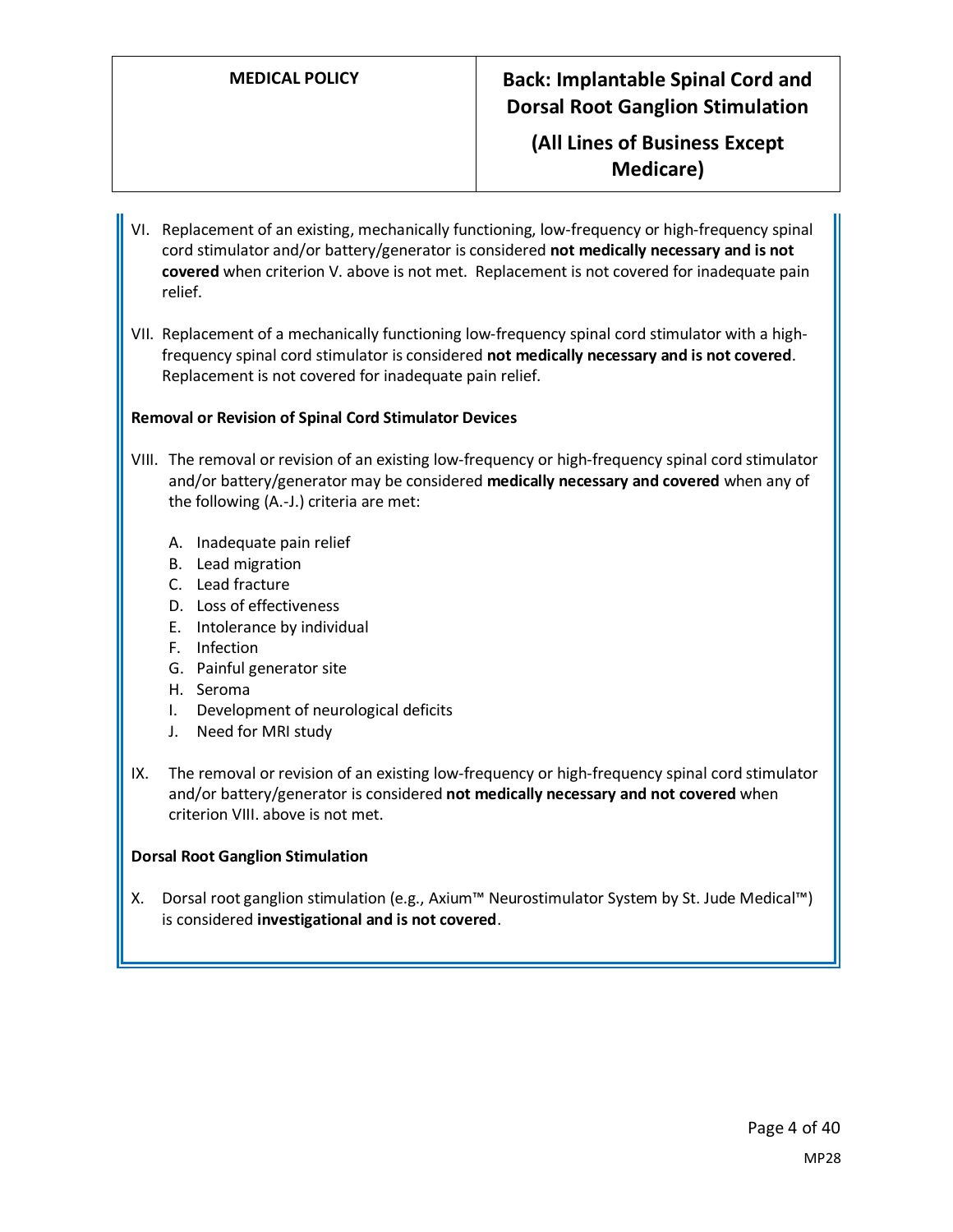**(All Lines of Business Except Medicare)**

# **POLICY GUIDELINE**

### Definitions

<span id="page-4-1"></span>*Activities of daily living:* The activities of daily living (ADLs) is a term used to describe essential skills that are required to independently care for oneself.<sup>1</sup> Examples may include, but are not limited to, the following:

- Ambulating
- Feeding
- Dressing
- Personal hygiene
- Transportation and shopping
- Meal preparation
- Housecleaning and home maintenance

<span id="page-4-0"></span>*Budapest Criteria for Complex Regional Pain Syndrome:* To make a clinical diagnosis, the following must be met:

- Continuing pain, which is disproportionate to any inciting event.
- Must report at least one symptom in all four of the following categories:
	- o Sensory reports of hyperaesthesia and/or allodynia
	- $\circ$  Vasomotor reports of temperature asymmetry and/or skin color changes and/or skin color asymmetry
	- $\circ$  Sudomotor/edema reports of edema and/or sweating changes and/or sweating asymmetry
	- o Motor/trophic reports of decreased range of motion and/or motor dysfunction (weakness, tremor, dystonia) and/or trophic changes (hair, nail, skin).
- Must display at least one sign at time of evaluation in two or more of the following categories:
	- $\circ$  Sensory evidence of hyperalgesia (to pinprick) and/or allodynia (to light touch and/or temperature sensation and/or deep somatic pressure and/or joint movement)
	- $\circ$  Vasomotor evidence of temperature asymmetry (>1 °C) and/or skin color changes and/or asymmetry
	- $\circ$  Sudomotor/edema evidence of edema and/or sweating changes and/or sweating asymmetry
	- o Motor/trophic evidence of decreased range of motion and/or motor dysfunction (weakness, tremor, dystonia) and/or trophic changes (hair, nail, skin)
- There is no other diagnosis that better explains the signs and symptoms<sup>2</sup>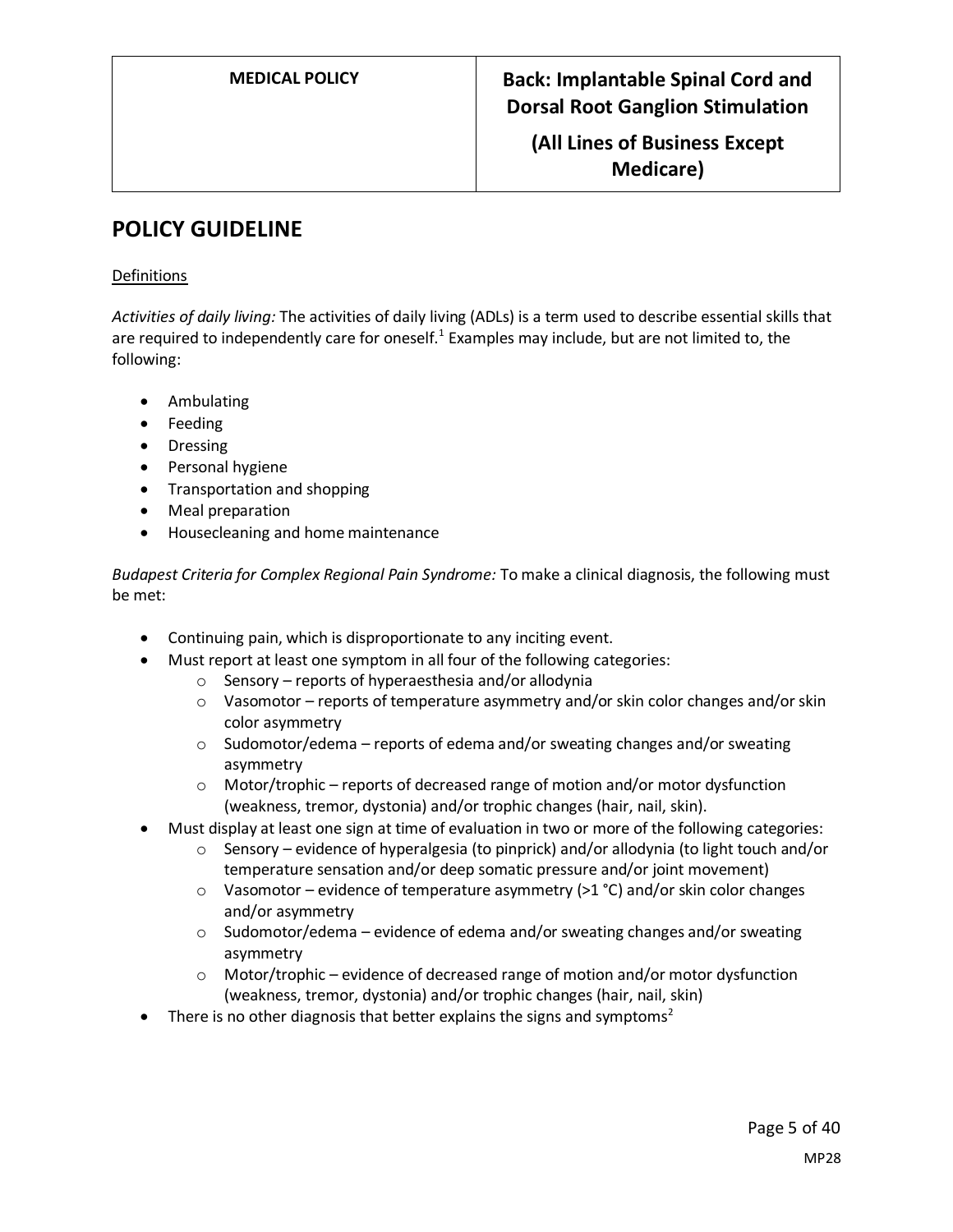**(All Lines of Business Except Medicare)**

#### *Intraoperative Monitoring*

Intraoperative neurophysiological testing and monitoring (CPT: 95940; HCPCS: G0453) will deny as not medically necessary when billed with codes for spinal cord stimulator placement (CPT: 63650, 63655, 63663, 63664, 63685). See the Intraoperative Monitoring (All Lines of Business Except Medicare) policy for criteria.

### <span id="page-5-1"></span>*Validated Psychological Evaluations Examples*

- Subjective pain intensity: Visual analogue scales, electronic pain ratings to obtain time-stamped multiple assessments of pain in the patient's natural environment, and verbal scales used to describe the quality of pain
- Mood and personality: Minnesota Multiphasic Personality Inventory, Minnesota Multiphasic Personality Inventory—2, Symptom Checklist—90—Revised, the Beck Depression Inventory, and the Hospital Anxiety and Depression Scale
- Activity Interference: Short-Form Health Survey, West Haven-Yale Multidimensional Pain Inventory, and the Pain Disability Index
- Pain Beliefs and Coping: Coping Strategies Questionnaire, Pain Management Inventory, Pain Self-Efficacy Questionnaire, Survey of Pain Attitudes, Inventory of Negative Thoughts in Response to Pain, Pain Catastrophizing Scale

*Persistent, debilitating pain:* Persistent, debilitating (or disabling) pain is defined as significant level of pain on a daily basis defined on a Visual Analog Scale as greater than "5" (moderate). The scale ranges from "0" (no pain) to "10" (as bad as it could be).

<span id="page-5-0"></span>*Radicular pain*: Dysfunction of a nerve root associated with pain, sensory impairment, weakness, or diminished deep tendon reflexes in a nerve root distribution.<sup>3</sup> Signs and symptoms of radiculopathy must be confirmed by imaging studies and may include any of the following:

- Pain that radiates into the distal portion of the extremities following the nerve root distribution for the proposed intervention
- Numbness and tingling in a dermatomal distribution
- Muscular weakness in a pattern associated with spinal nerve root compression
- Increased or abnormal reflexes corresponding to affected nerve root level
- Loss of sensation in a dermatomal pattern.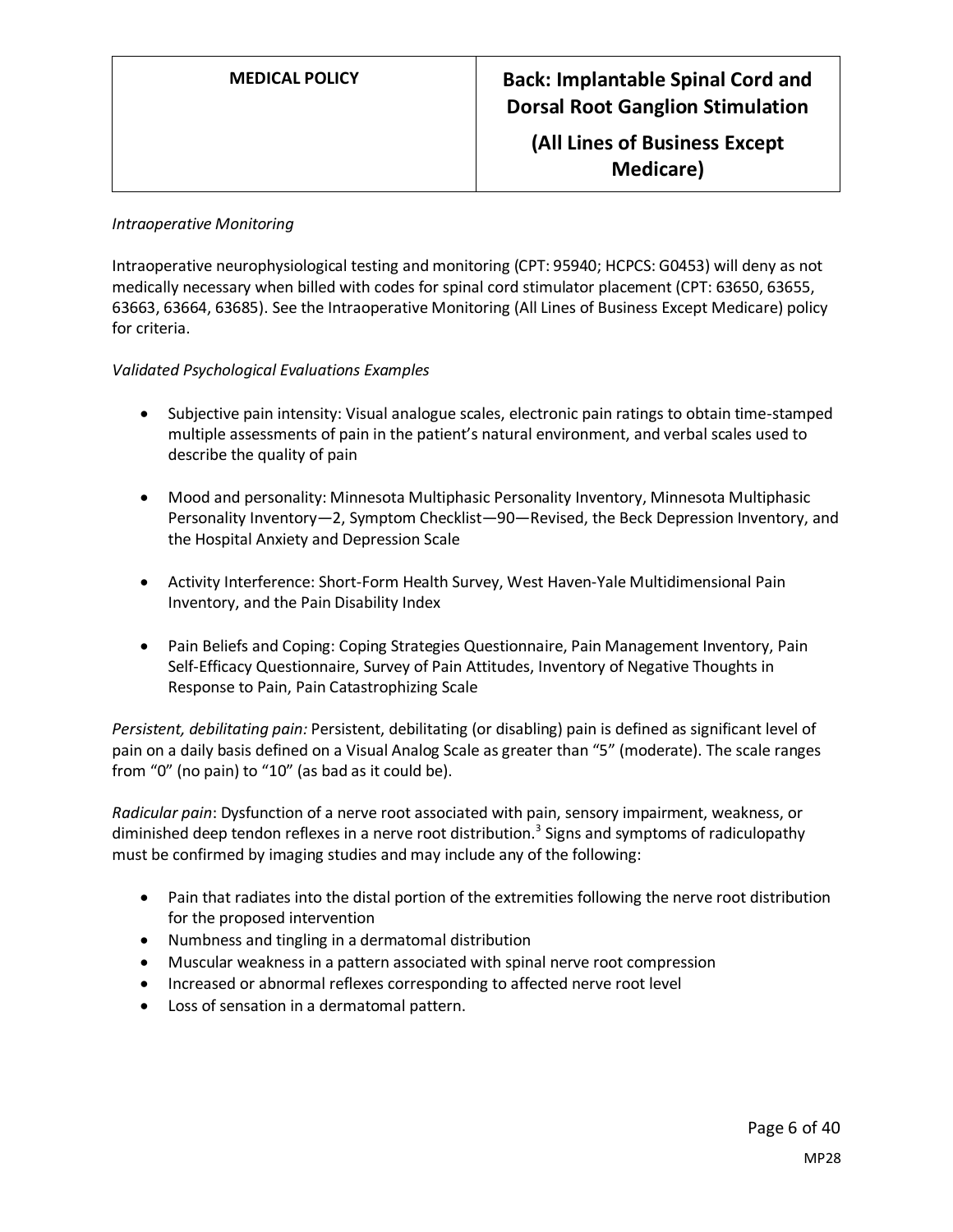**(All Lines of Business Except Medicare)**

# **CPT/HCPCS CODES**

| <b>All Lines of Business Except Medicare</b> |                                                                                                                                                                                       |  |
|----------------------------------------------|---------------------------------------------------------------------------------------------------------------------------------------------------------------------------------------|--|
|                                              | <b>Prior Authorization Required</b>                                                                                                                                                   |  |
| 63650                                        | Percutaneous implantation of neurostimulator electrode array, epidural                                                                                                                |  |
| 63655                                        | Laminectomy for implantation of neurostimulator electrodes, plate/paddle, epidural                                                                                                    |  |
| 63661                                        | Removal of spinal neurostimulator electrode percutaneous array(s), including<br>fluoroscopy, when performed                                                                           |  |
| 63662                                        | Removal of spinal neurostimulator electrode plate/paddle(s) placed via laminotomy or<br>laminectomy, including fluoroscopy, when performed                                            |  |
| 63663                                        | Revision including replacement, when performed, of spinal neurostimulator electrode<br>percutaneous array(s), including fluoroscopy, when performed                                   |  |
| 63664                                        | Revision including replacement, when performed, of spinal neurostimulator electrode<br>plate/paddle(s) placed via laminotomy or laminectomy, including fluoroscopy, when<br>performed |  |
| 63685                                        | Insertion or replacement of spinal neurostimulator pulse generator or receiver, direct<br>or inductive coupling                                                                       |  |
| 63688                                        | Revision or removal of implanted spinal neurostimulator pulse generator or receiver                                                                                                   |  |
| C1767                                        | Generator, neurostimulator (implantable), non-rechargeable                                                                                                                            |  |
| C1778                                        | Lead, neurostimulator (implantable)                                                                                                                                                   |  |
| C1787                                        | Patient programmer, neurostimulator                                                                                                                                                   |  |
| C1816                                        | Receiver and/or transmitter, neurostimulator (implantable)                                                                                                                            |  |
| C1820                                        | Generator, neurostimulator (implantable), with rechargeable battery and charging<br>system                                                                                            |  |
| C1822                                        | Generator, neurostimulator (implantable), high frequency, with rechargeable battery<br>and charging system                                                                            |  |
| C1823                                        | Generator, neurostimulator (implantable), non-rechargeable, with transvenous sensing<br>and stimulation leads                                                                         |  |
| C1883                                        | Adapter/extension, pacing lead or neurostimulator lead (implantable)                                                                                                                  |  |
| L8679                                        | Implantable neurostimulator, pulse generator, any type                                                                                                                                |  |
| L8680                                        | Implantable neurostimulator electrode, each                                                                                                                                           |  |
| L8681                                        | Patient programmer (external) for use with implantable programmable neurostimulator<br>pulse generator, replacement only                                                              |  |
| L8682                                        | Implantable neurostimulator radiofrequency receiver                                                                                                                                   |  |
| L8683                                        | Radiofrequency transmitter (external) for use with implantable neurostimulator<br>radiofrequency receiver                                                                             |  |
| L8685                                        | Implantable neurostimulator pulse generator, single array, rechargeable, includes<br>extension                                                                                        |  |
| L8686                                        | Implantable neurostimulator pulse generator, single array, non-rechargeable, includes<br>extension                                                                                    |  |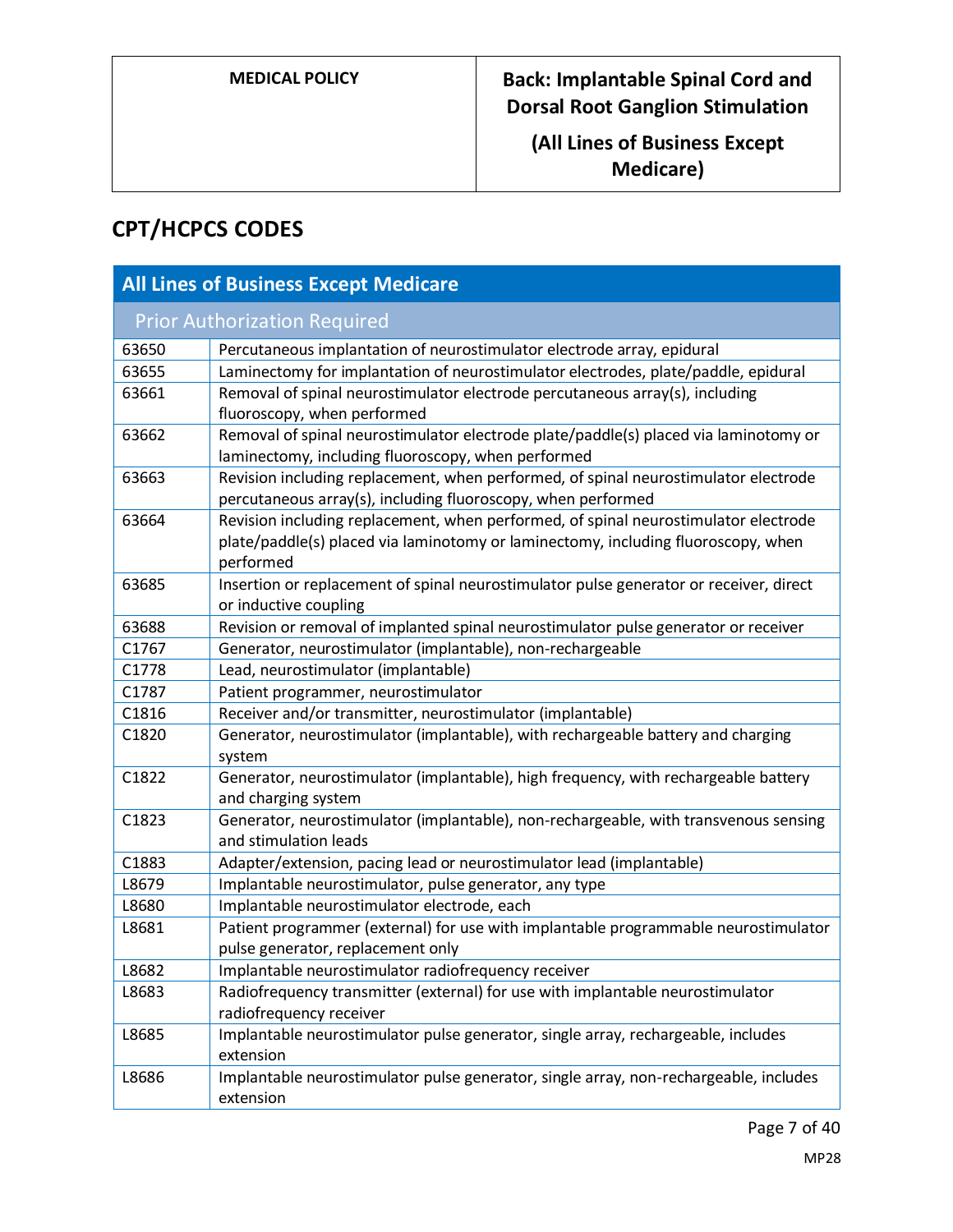# **(All Lines of Business Except Medicare)**

| Implantable neurostimulator pulse generator, dual array, non-rechargeable, includes                                                                                                                                                                                            |
|--------------------------------------------------------------------------------------------------------------------------------------------------------------------------------------------------------------------------------------------------------------------------------|
|                                                                                                                                                                                                                                                                                |
|                                                                                                                                                                                                                                                                                |
|                                                                                                                                                                                                                                                                                |
| contact group[s], interleaving, amplitude, pulse width, frequency [Hz], on/off cycling,<br>parameters) by physician or other qualified health care professional; with brain, cranial                                                                                           |
| contact group[s], interleaving, amplitude, pulse width, frequency [Hz], on/off cycling,<br>parameters) by physician or other qualified health care professional; with simple spinal<br>cord or peripheral nerve (eg, sacral nerve) neurostimulator pulse generator/transmitter |
| contact group[s], interleaving, amplitude, pulse width, frequency [Hz], on/off cycling,                                                                                                                                                                                        |
|                                                                                                                                                                                                                                                                                |
| All unlisted codes will be reviewed for medical necessity, correct coding, and pricing at the                                                                                                                                                                                  |
|                                                                                                                                                                                                                                                                                |
|                                                                                                                                                                                                                                                                                |
|                                                                                                                                                                                                                                                                                |
|                                                                                                                                                                                                                                                                                |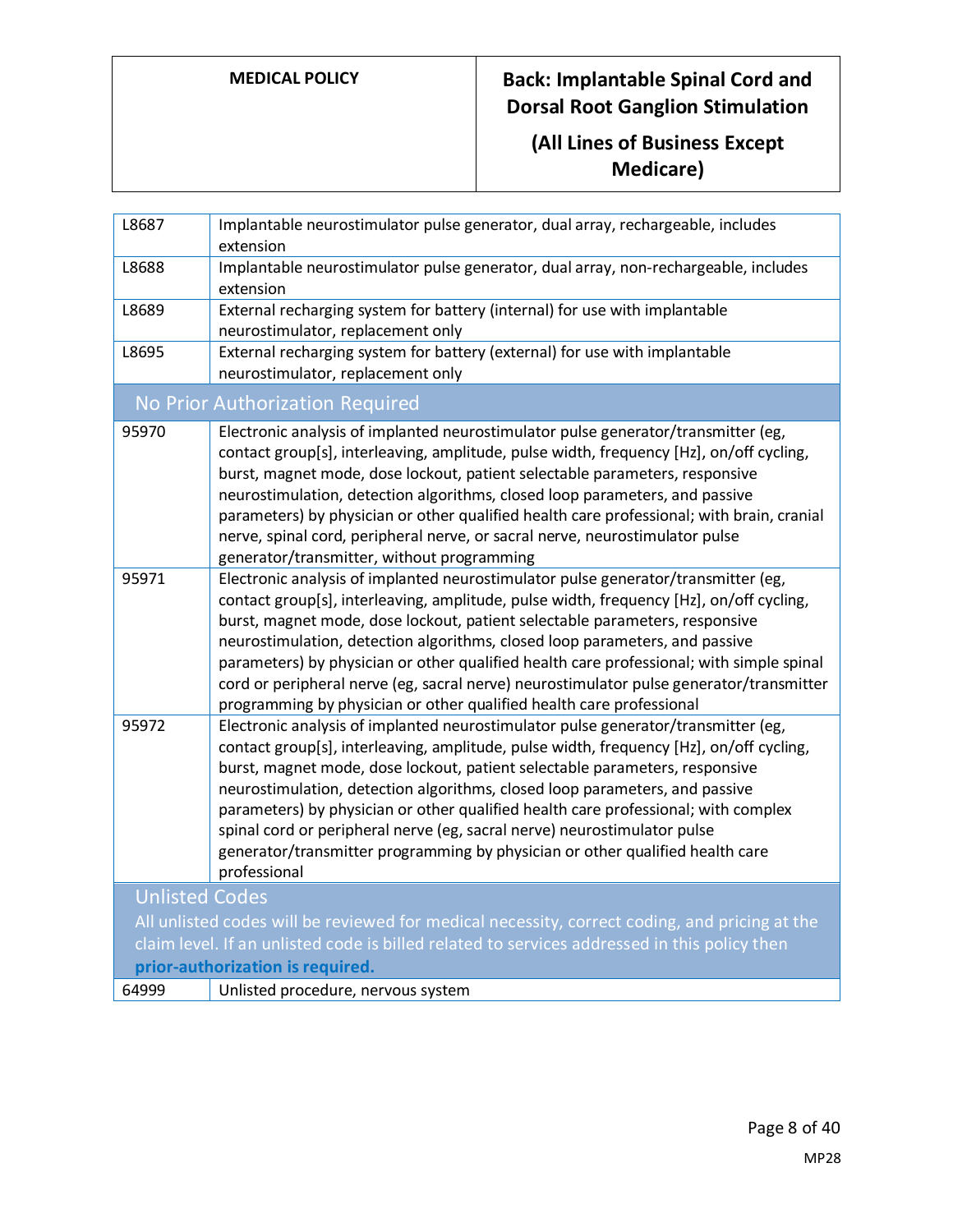**(All Lines of Business Except Medicare)**

## **DESCRIPTION**

#### **Neuropathic Pain**

Neuropathic pain is defined as, "pain generated and perpetuated by the nervous system itself, without any ongoing stimuli from injury."<sup>4</sup> Commonly, neuropathic pain is refractory to standard pain therapies, can increase in severity over time, and can significantly impact quality of life. Neuropathic pain treatment typically includes pharmacological therapy in conjunction with psychosocial support and physical therapy. Examples of neuropathic pain include, but are not limited to, failed back surgery syndrome (FBSS), complex regional pain syndrome (CRPS) type 1, and diabetic peripheral neuropathy (DPN).

### *Failed Back Surgery Syndrome (FBSS)*

FBSS is a, "generalized term used to describe the condition of patients who have not had a successful result with back surgery or spine surgery and have experienced continued pain after surgery."<sup>5</sup> The most common causes of continuous pain after back surgery are improper preoperative patient selection, recurring disc herniation, technical error during surgery, and post-operative scar tissue. Preventative measures can be taken to help eliminate or reduce FBSS, such as special techniques used during back surgery along with stretching and physical therapy after surgery.

### *Complex Regional Pain Syndrome (CRPS) Type 1*

CRPS is a, "chronic pain condition that most often affects one limb (arm, hand, leg, or foot) usually after an injury."<sup>6</sup> CRPS is believed to be due to damage or malfunction of the peripheral and central nervous systems. Indications of CRPS commonly include prolonged and excessive pain, changes in skin color, changes in skin temperature, and/or swelling in the affected area. CRPS is divided into two types: CRPS type 1 and CRPS type 2. Individuals classified as CRPS type 1 do not have a confirmed nerve injury (this type was previously known as reflex sympathetic dystrophy syndrome). Individuals classified as CRPS type 2 have an associated, confirmed nerve injury (this type was previously known as causalgia).

### *Diabetic Peripheral Neuropathy (DPN)*

"Diabetic neuropathies are a family of nerve disorders caused by diabetes."<sup>7</sup> Diabetic neuropathy may be classified as peripheral, autonomic, proximal, or focal. Diabetic peripheral neuropathy causes pain and numbness in the toes, feet, legs, hands, and/or arms. Symptoms may also include extreme sensitivity to touch and loss of balance and/or coordination; most often exacerbated at night. Due to the numbness caused by diabetic peripheral neuropathy, blisters and sores may appear on the numb areas of the feet and go unnoticed. If untreated, this can cause severe infections and subsequent amputation.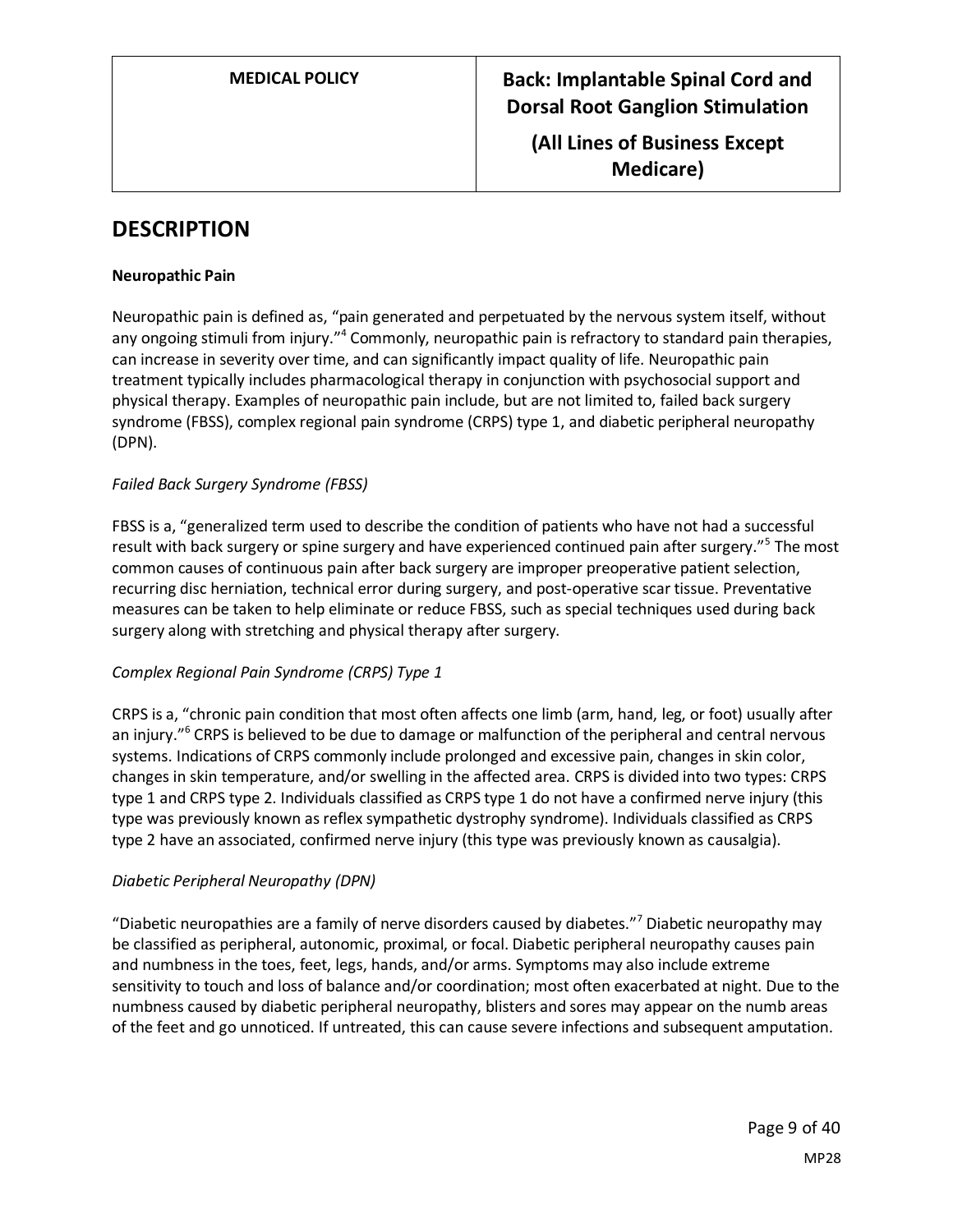| <b>MEDICAL POLICY</b> | <b>Back: Implantable Spinal Cord and</b><br><b>Dorsal Root Ganglion Stimulation</b> |
|-----------------------|-------------------------------------------------------------------------------------|
|                       | (All Lines of Business Except<br><b>Medicare</b> )                                  |

### **Implantable Spinal Cord Stimulation (SCS)**

SCS is a treatment designed to help suppress pain in specific areas for individuals suffering from chronic, refractory, neuropathic pain; most commonly, failed back surgery syndrome, complex regional pain syndrome type 1, and diabetic peripheral neuropathy. The SCS device works by delivering electrical currents through the spinal column in order to disrupt the transmission of pain signals.<sup>8</sup> SCS consists of a generator that is implanted subcutaneously and directly connects to electrodes implanted in the epidural space. SCS implantation is conducted in two phases: the trial phase and the permanent implantation phase. During the trial phase, electrodes are implanted temporarily and connected to the generator. The generator is then programmed with stimulation parameters customized to the specific areas of pain. This trial phase determines if the SCS device adequately relieves pain (defined as ≥50% pain relief) before proceeding to permanent implantation. If the trial phase provides adequate pain relief, the SCS device (electrodes and generator) will be permanently implanted. Conventional SCS systems require little maintenance by the patient, but a surgical procedure is required to replace the power source when it runs out. More recently, rechargeable SCS systems have become available where the patient is responsible for recharging the power source. These typically last longer than conventional systems but will eventually require a surgical procedure to replace the power source. $^9$ 

### *High-Frequency Spinal Cord Stimulation (SCS)*

The design of high-Frequency SCS is the same as conventional SCS; however, this newer technology uses high frequency (10,000 Hz) electrical pulses instead of the low frequency traditionally used.<sup>10</sup> While both high- and low-frequency systems effectively relieve radicular pain in the legs and feet, low-frequency therapy has generally not worked as well for back pain. $^{11}$ 

#### *Spinal Cord Stimulation with the Burst Clinician Programmer Application*

Another expansion in the technology of SCS is a clinician programmer application that allows a standard SCS device to deliver stimulation in bursts. Standard SCS devices produce, "tonic waveforms in which pulses are delivered at a consistent frequency, pulse width, and amplitude."<sup>12</sup> Burst stimulation is a, "waveform that delivers groups of pulses at high frequency and at amplitudes much lower than tonic stimulation."<sup>12</sup> The burst stimulation therapy is purported to mimic the natural rhythm of neurons firing and help reduce paresthesia (burning or tingling sensations) often produced by SCS therapy. The technology works by having the clinician download a computer application which is paired with the SCS generator. The clinician is then able to use the app to change from tonic to burst stimulation, or vice versa.

#### **Dorsal Root Ganglion (DRG) Stimulation**

Dorsal root ganglion stimulation is a pain therapy indicated for individuals with complex regional pain syndrome types 1 or 2. "Rather than working through the spinal cord, this therapy is applied to the dorsal root ganglion, a group of specialized nerves near the spinal cord at the base of each branching spinal nerve."<sup>10</sup> The DRG stimulator consists of electrical leads and an implanted pulse generator. The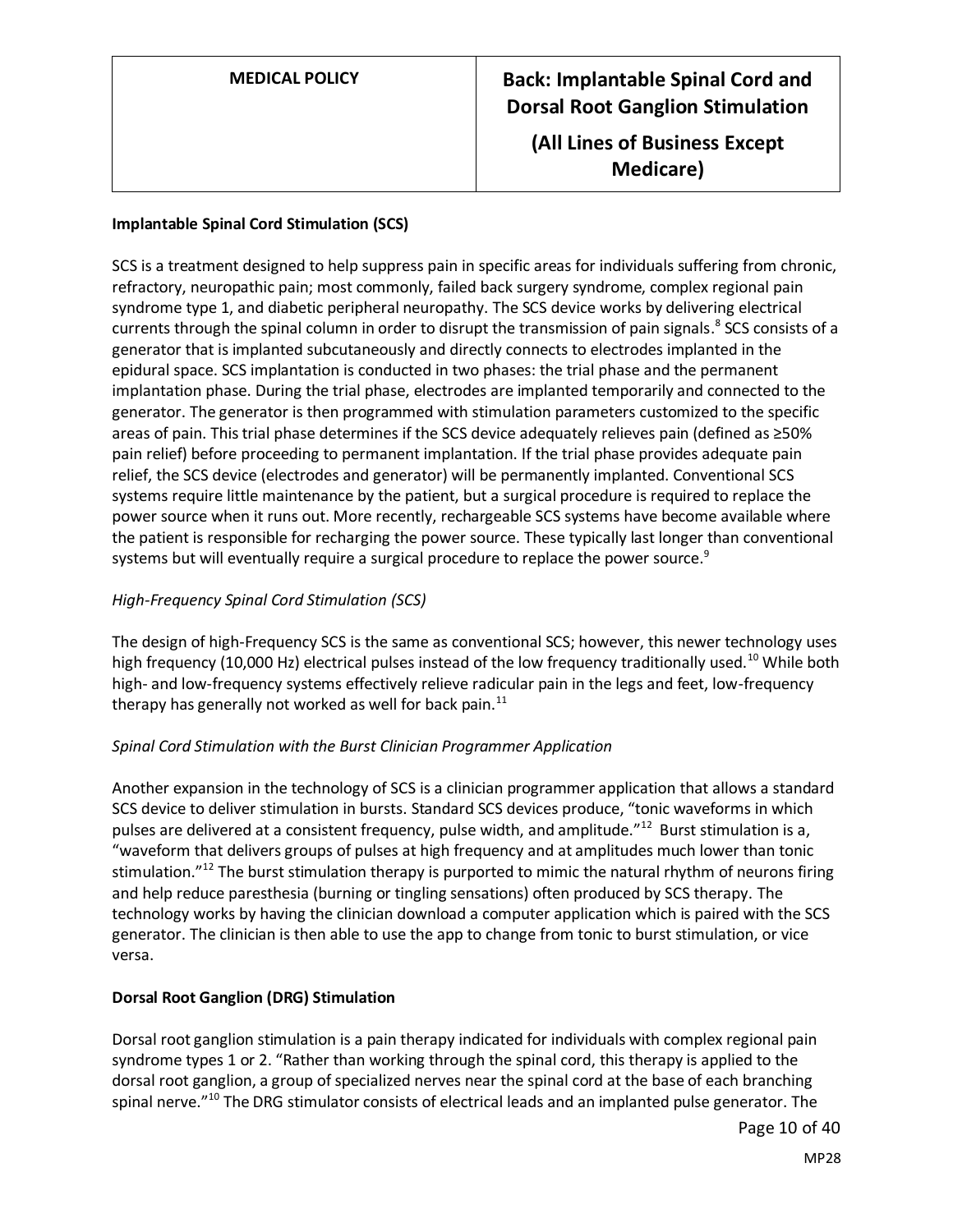**(All Lines of Business Except Medicare)**

electrical leads are threaded through the epidural space and attached over the DRG. The pulse generator is also implanted subcutaneously. Patients can switch between stimulation settings using an external hand-held controller.<sup>13</sup>

# **REVIEW OF EVIDENCE**

A review of the ECRI, Hayes, Cochrane, and PubMed databases was conducted regarding the use of spinal cord stimulation as a treatment for chronic intractable neuropathic pain. Below is a summary of the available evidence identified through September 2021.

### **Low-Frequency Spinal Cord Stimulation (SCS)**

- In 2020, Duarte and colleagues published a systematic review and meta-analysis of placebo/sham controlled randomized trials of SCS for neuropathic pain.<sup>14</sup> Two reviewers independently screened all publications and found 8 randomized trials that met the inclusion criteria. All trials had a crossover design, 3 trials were specifically for failed back surgery syndrome, one trial was specifically for complex regional pain syndrome, and 4 trials included participants with a range of conditions. Types of stimulations investigated in the studies included paraesthesia inducing (low-frequency), subthreshold, burst, and high-frequency SCS. Risk of bias ranged from some concern to high risk of bias, with no studies considered to have low risk of bias. Meta-analysis of data from 155 participants found that there was a significant reduction in pain intensity during active stimulation treatment periods compared to control treatment periods, with a pooled mean difference of -1.15 (95% CI, - 1.75 to -0.55; P= 0.001). Larger treatment effects were seen in trials using placebo control compared to sham control, implying there was risk of poor blinding and placebo effect in the results. There was high heterogeneity between the comparisons, a wide range of spinal stimulation treatments, and high risk of bias, therefore it is difficult to determine efficacy based on this review.
- In 2018 (reviewed in 2021), Hayes conducted an evidence review to evaluate spinal cord stimulation (SCS) for the treatment of neuropathic pain.<sup>8</sup> This review searched the literature through November 2018 and evaluated a total of 24 publications. These studies included 13 randomized controlled trials or crossover trials comparing SCS with standard treatments for neuropathic pain, and 10 nonrandomized cohort or observational studies. Sample sizes ranged from 27 to 198 patients and follow-up times varied from 2 months to 5 years. The patient populations included those with a confirmed diagnosis of failed back surgery syndrome (FBSS), complex regional pain syndrome (CRPS) type 1, or diabetic peripheral neuropathy (DPN). Several studies also excluded patients with uncontrolled psychological comorbidities and/or required psychological rehabilitation during the study period. Outcomes of interest included pain, need for further surgery to resolve pain, healthrelated quality of life, global perceived improvement, functional status, use of pain medications, and complications and/or side effects of SCS.

A total of 3 RCTs evaluated SCS for FBSS. Two of these studies compared SCS with reoperation and reported significantly more patients in the reoperation group crossed over to SCS treatment (54%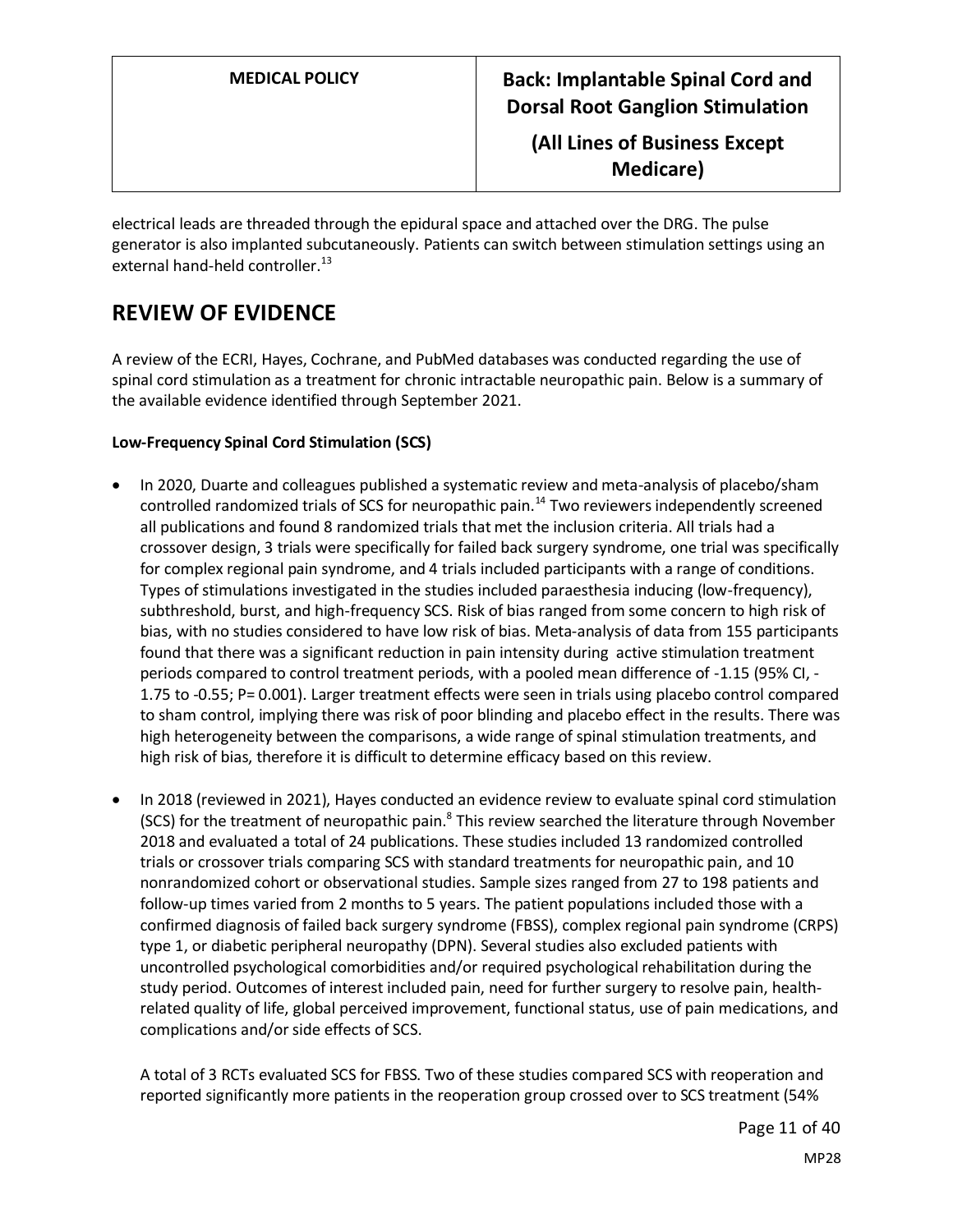## **(All Lines of Business Except Medicare)**

and 67%) compared to the SCS patients choosing to change over to reoperation (17% and 21%). Also, more patients in the SCS group achieved ≥50% pain relief than the reoperation group at the long-term follow-up (47% vs 12%). The third RCT compared SCS with conventional medical management (CMM) and reported that a greater proportion of SCS patients achieved ≥50% pain relief compared to the CMM patients (48% vs 9%).

One RCT evaluating SCS for CRPS Type 1 was included in the evidence review. SCS patients experienced significantly more improvement in pain on the visual analog scale (VAS) compared with the physical therapy (PT) control group at 6-months follow-up (-2.4 vs 0.2 cm where a negative value reflects less pain) and 24 moths follow-up (-2.1 vs 0 cm). There were no significant group differences at 3, 4, and 5-year follow-up.

A total of 2 RCTs evaluated SCS for DPN. One RCT compared SCS with best medical therapy (BMT) and patients in the SCS group achieved an average of 60% pain relief at one month follow-up. This pain relief was maintained through 6-months follow-up. The SCS group also showed significant reductions in VAS scores and improved quality of life over the 6-month time period. A second RCT reported that SCS was associated with ≥50% pain relief during the day and at night. Also, the overall rate of treatment success was significantly higher in the SCS group compared to the BMT control group (59% vs 7%). This RCT also found the pain severity index and the pain inference index to be significantly lower in SCS patients compared to the BMT patients (4.0 vs 6.5 and 3.5 vs 5.5, respectively).

In regards to safety, the most common complications reported in these studies included lead migration (1.7%-10% of patients), loss of therapeutic effect (7%-12%), incision site pain (6%-12%), and infection (1.3%-10%).: Reoperation due to infection, defective wiring, lead migration, unsatisfactory electrode placement, pain at the surgical site, or removal/preimplantation of the device was required in 3% to 42% of patients. The incidence of reoperation also increased over time.

The level of evidence was determined to be "low" for SCS for treatment of neuropathic pain. Hayes concluded that consistent evidence demonstrated that SCS can reduce the severity of neuropathic pain for patients with FBSS. Mixed evidence supported the efficacy of SCS for the treatment of CRPS and DPN. Hayes ultimately assigned a C rating (potential but unproven benefit), for spinal cord stimulation (SCS) for the treatment of chronic neuropathic pain associated with failed back surgery syndrome (FBSS), complex regional pain syndrome (CRPS), or diabetic peripheral neuropathy (DPN) that has not adequately responded to standard nonsurgical therapies. $8<sup>8</sup>$ 

• In 2018, the Washington State Health Care Authority conducted a systematic review evaluating the efficacy of spinal cord stimulation.<sup>15</sup> Independent investigators searched the literature through June 2018, identified eligible studies, assessed study quality and extracted data. In total, 5 studies (n=375) were included for review (3 RCTs, 1 case series evaluating safety and 1 cost-utility analysis).

Three of the 5 studies evaluated efficacy. One small RCT compared SCS to conventional medical care in patients with diabetic neuropathy, and reported improvements in pain and quality of life at 6-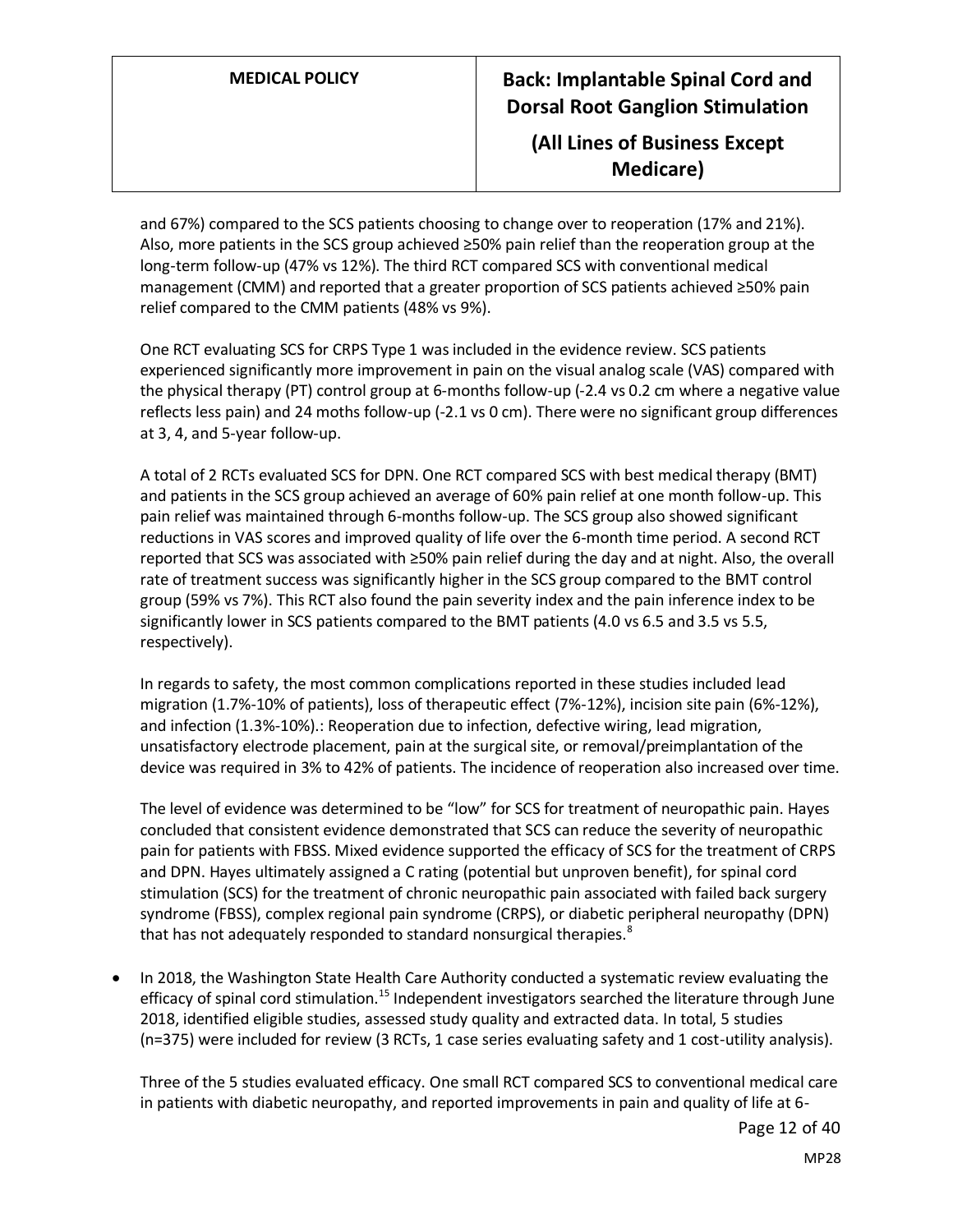## **(All Lines of Business Except Medicare)**

month follow-up. Two small crossover trials with very short follow-up (2 or 3 weeks) reported inconsistent results among patients receiving either SCS or sham stimulation. Although each of these 3 studies reported significant improvements in pain at short-term follow-up, the clinical relevance of these findings was unclear. Investigators also judged SCS to be less safe than alternative treatments proposed for patients with chronic neuropathic pain, with the number of trial-reported complications ranged from 8% to 100%. The device-related complication rate requiring revision ranged from 25% to 38% of patients at short term follow up, and 42% to 60% at up to 5 year follow-up.

Study limitations include small total patient sample sizes, weak or inappropriate comparators, subjective and/or inconsistently supported outcomes, industry funding, a lack of patient-selection criteria and a lack of trials with a sham stimulation arm. Investigators concluded that, at best, weak evidence demonstrated short-term improvements among SCS patients, but that no medium- or long-term evidence demonstrated the efficacy or safety of SCS.

• In 2018, Mekhail and colleagues conducted a systematic review and meta-analysis of RCTs to evaluate the efficacy of SCS across a range of outcomes.<sup>16</sup> Independent investigators searched the literature through September 2016, identified eligible studies, assessed study quality and extracted data. Outcomes of interest included: perceived pain relief or change in pain score; functional status; quality of life; psychological impact; analgesic medication utilization; patient satisfaction with SCS therapy; and health care cost and utilization. In total, 21 studies were included for qualitative and quantitative analysis. Studies assessed SCS efficacy on trunk and limb pain (TLP), inclusive of failed back surgery syndrome (FBSS); ischemic pain, inclusive of refractory angina pectoris (RAP), critical limb ischemia (CLI) and cardiac X syndrome (CXS); and neuropathic pain, composed of complex regional pain syndrome (CRPS) and painful diabetic neuropathy (PDN).

Seven RCTs with significant heterogeneity evaluated SCS for the treatment of TLP found SCS to provide superior analgesia when compared to conventional medical management and repeat lumbosacral surgery. Six of the 7 RCTs for TLP reported a significant improvement in patient satisfaction with active SCS therapy. Eight RCTS reported data for RAP patients, indicating pain relief as either a function of the number of weekly episodes of angina attacks or the change in usage of rescue nitrates per week. Compared to patients receiving medical management or sham stimulation, SCS provided superior analgesia and improved functional outcomes. Compared to patients receiving active controls, however, SCS patients' analgesia and functional outcomes were not significantly improved. Three RCTs reported outcomes for CLI, with mixed results. Outcomes regarding analgesia were inconsistently superior to conventional medical management. One study reported significantly improved wound healing, resulting in inconclusive findings among SCS patients, whereas quality-of-life measures between SCS and controls were comparable. The generalizability of results is limited, however, as all data derive from only 1 RCT. Two RCTs have evaluated SCS outcomes for CRPS to date, both of which reported significant improvements in pain relief, with improvement in quality of life in one study and improvements in patient satisfaction and psychological impact in another. Two high-quality RCTs reported data for PDN, indicating that SCS provides reliable analgesia and improvements in quality of life, with some evidence of an analgesic-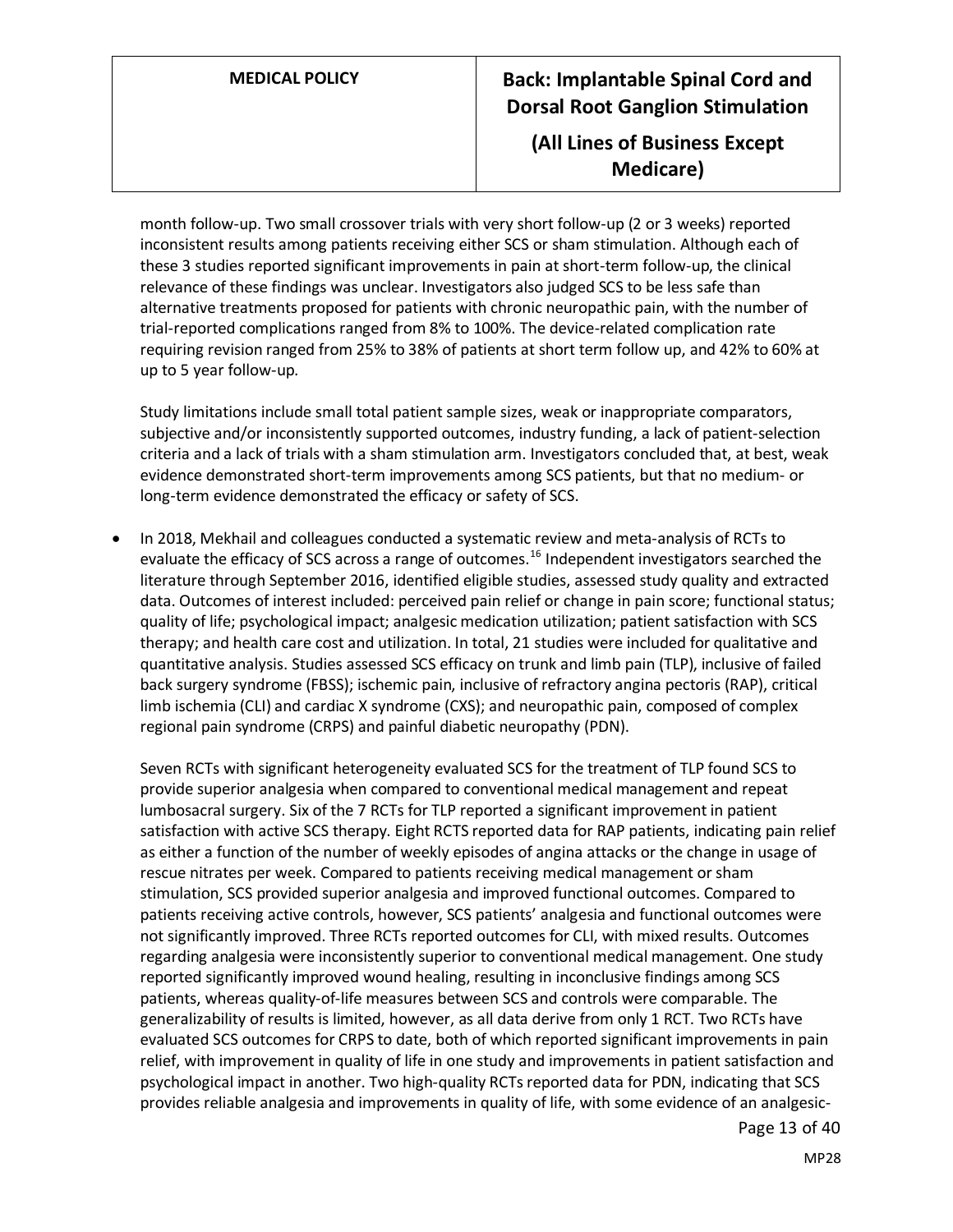**(All Lines of Business Except Medicare)**

sparing effect and improved patient satisfaction at 2-year follow-up. Only 1 RCT evaluated SCS for CXS patients, reporting improvements in perceived pain relief, functional status, quality-of-life, and analgesic requirements.

One strength of this study is its comprehensive summation of SCS efficacy on relevant clinical outcomes to date. Study limitations across reviewed studies included heterogeneity in study design, outcome measures and patient populations; as well as the exclusion of non-RCT studies which may have contained clinically relevant data. Only 2 of the 21 RCTs included for review were determined to be of "high quality." Scaled data from each individual were not merged into a unified numerical result, and so no meta-analysis was conducted.

- In 2018, Moens and colleagues conducted a systematic review and meta-analysis evaluating returnto-work rates among patients with chronic pain treated with SCS.<sup>17</sup> Investigators systematically searched the literature through October 2017, identified eligible studies, assessed study quality and pooled data using random effects meta-analysis. In total, 15 articles were included for review of which 7 provided sufficient data for meta-analysis (n=824). Investigators found that SCS intervention resulted in a higher prevalence of patients at work compared with baseline (OR 2.15; 95% CI, 1.44- 3.21; I2 = 42%; p<0.001). SCS treatment also resulted in higher odds of returning to work compared to patients who did not receive SCS (OR 29.06; 95% CI, 9.73-86.75; I2 = 0%; p <0.001). Limitations in reviewed studies included small sample sizes, inadequate follow-up, a lack of comparator groups. Limitations in the systematic review itself included moderate heterogeneity across study designs, and the evaluation of a surrogate outcome measure (i.e. return to work), which may not indicate long-term pain relief. The work status of included patients (e.g. type of job, full-time, part-time) was also not included. Additionally, the study's lead investigator has financial conflicts of interests with two SCS device manufacturers. Investigators concluded that additional, larger studies were needed to better establish validity.
- Hayes and ECRI conducted 8 evidence reviews evaluating 9 different SCS devices.<sup>18-26</sup> Each report concluded that evidence evaluating the safety and efficacy of individual SCS devices was inconclusive due to the low quantity and quality of studies conducted to date.

#### **High-Frequency Spinal Cord Stimulation**

A review of the ECRI, Hayes, Cochrane, and PubMed databases was conducted regarding the use of highfrequency spinal cord stimulation as a treatment for chronic intractable neuropathic pain. Below is a summary of the available evidence identified through September 2021.

### Systematic reviews

• In 2014 (updated 2019), ECRI conducted a systematic review evaluating the safety and efficacy of the Senza II SCS system for the treatment of chronic pain.<sup>27</sup> Having systematically searched the literature through April 2019, ECRI included four studies for review (1 RCT and 3 case series). The RCT (n=198) reported greater rates of >50% pain reduction on the visual analog scale (VAS) score in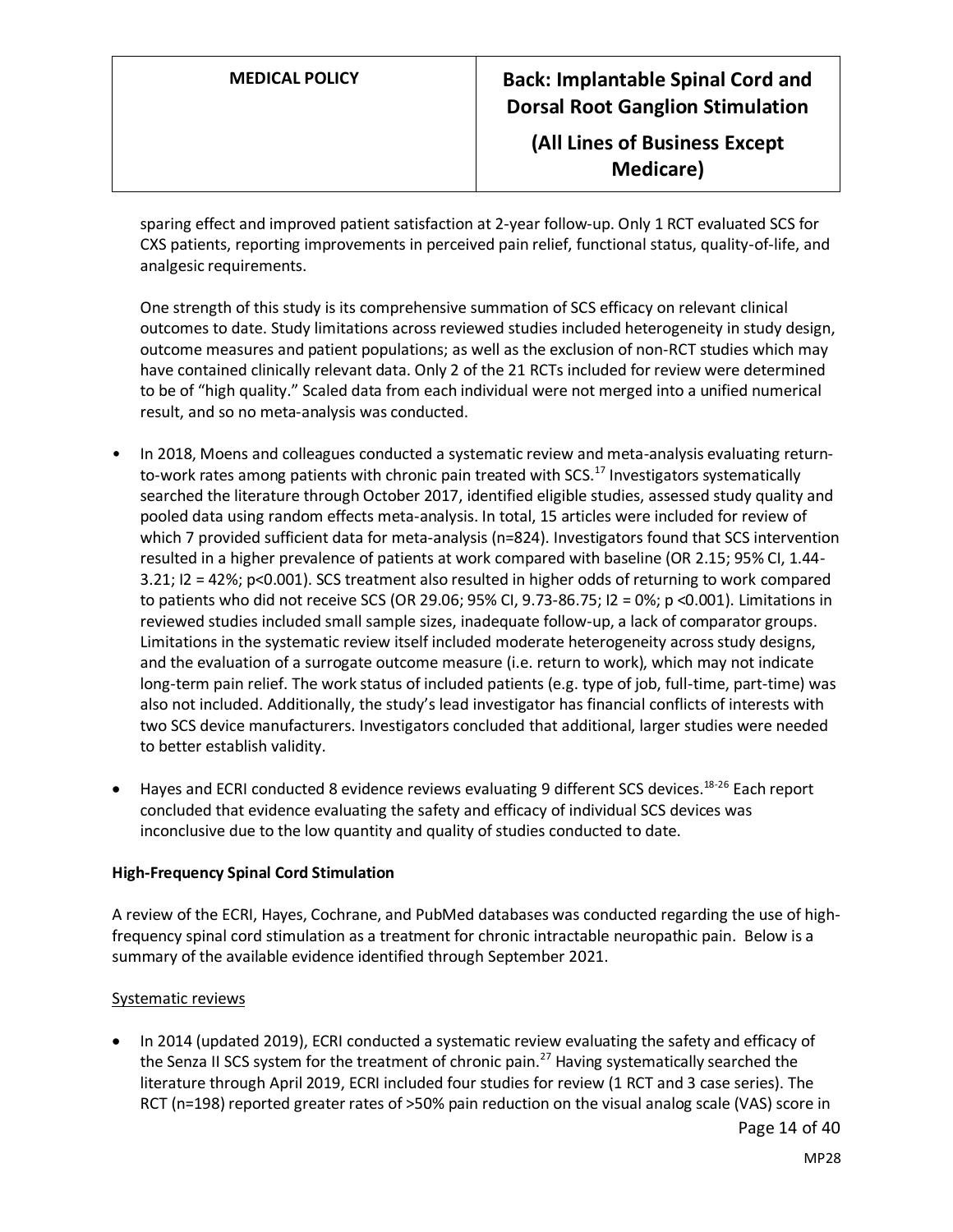## **(All Lines of Business Except Medicare)**

patients with chronic back or leg pain at 2-year follow-up among Senza patients compared to patients receiving standard SCS (84.5% versus 43.8% for back pain and 83.1% versus 55.5% for leg pain, p <0.001). Patients also experienced greater physical function (ODI score normalization in 24% versus 9%) and satisfaction with Senza than with conventional SCS (60% versus 40%). Adverse events were comparable in both groups. The three case series (n =359) reported 60% to 73% pain score reduction, in addition to improvements in disability and pain-related quality of life (QOL) at 2 year follow-up. ECRI concluded that limited evidence indicated that Senza reduced pain by more than 50%, and more effectively than standard SCS. Nonetheless, ECRI assessed the evidence base as being at risk of bias due to the lack of blinding in the RCT, the lack of control groups in the case series and the lack of long-term data. Investigators called for double-blind, sham-controlled RCTs with long-term follow-up. Long-term efficacy data are especially important as Senza is intended to be used as a long-term or lifelong therapy. Two ongoing RCTs (n=456) evaluating the efficacy of medical therapy with and without Senza may partially address evidence gaps; however, these studies are not expected to report outcomes beyond 6-months.

- In 2018, Hayes conducted a "search & summary" of studies evaluating the efficacy of Senza for the treatment of chronic pain. Having reviewed 8 abstracts, Hayes concluded that evidence published to date was insufficient to assess the safety and efficacy of Senza. $^{28}$
- A 2019 systematic review by Pollard and colleagues investigated the effect of SCS on pain medication reduction in intractable spine and limb pain.<sup>29</sup> Five randomized controlled trials (n=489) were analyzed. Overall, the odds of reducing opioid consumption were significantly increased in the SCS group compared to medical therapy (OR: 8.60; 95% CI, 1.93–38.30). One trial compared highfrequency to conventional SCS and found that 34% versus 26% of patients were able to reduce opioid use, but this was not significant. While there was an overall reduction in pain drug use, the authors found that there was a moderate risk of bias among trials and that data is limited. Pollard et al concluded that results should be treated with caution and clinical significance of these findings require further trials.

### Randomized Controlled Trials (RCTs)

- The 2015 Hayes evidence review (updated 2020) on spinal cord stimulation for relief of neuropathic pain also evaluated a randomized controlled trial (RCT) examining high-frequency (HF-10) spinal cord stimulation (SCS) for the treatment of chronic intractable back and/or leg pain.<sup>8,30</sup> Participants were eligible for inclusion if they met the following criteria:
	- o Chronic, intractable pain of the trunk and/or limbs, refractory to conservative therapy for a minimum of 3 months (previous conservative treatments included pain medications, physical therapy, spinal injections, pharmacological, and behavioral treatment)
	- $\circ$  Average back pain intensity score of 5 or greater out of 10 cm on the visual analog scale (VAS)
	- o Average leg pain intensity score of 5 or greater out of 10 cm on the VAS
	- o An Oswestry Disability Index (ODI) version 2.1a score of 41 to 80 out of 100
	- o An appropriate candidate for the surgical procedure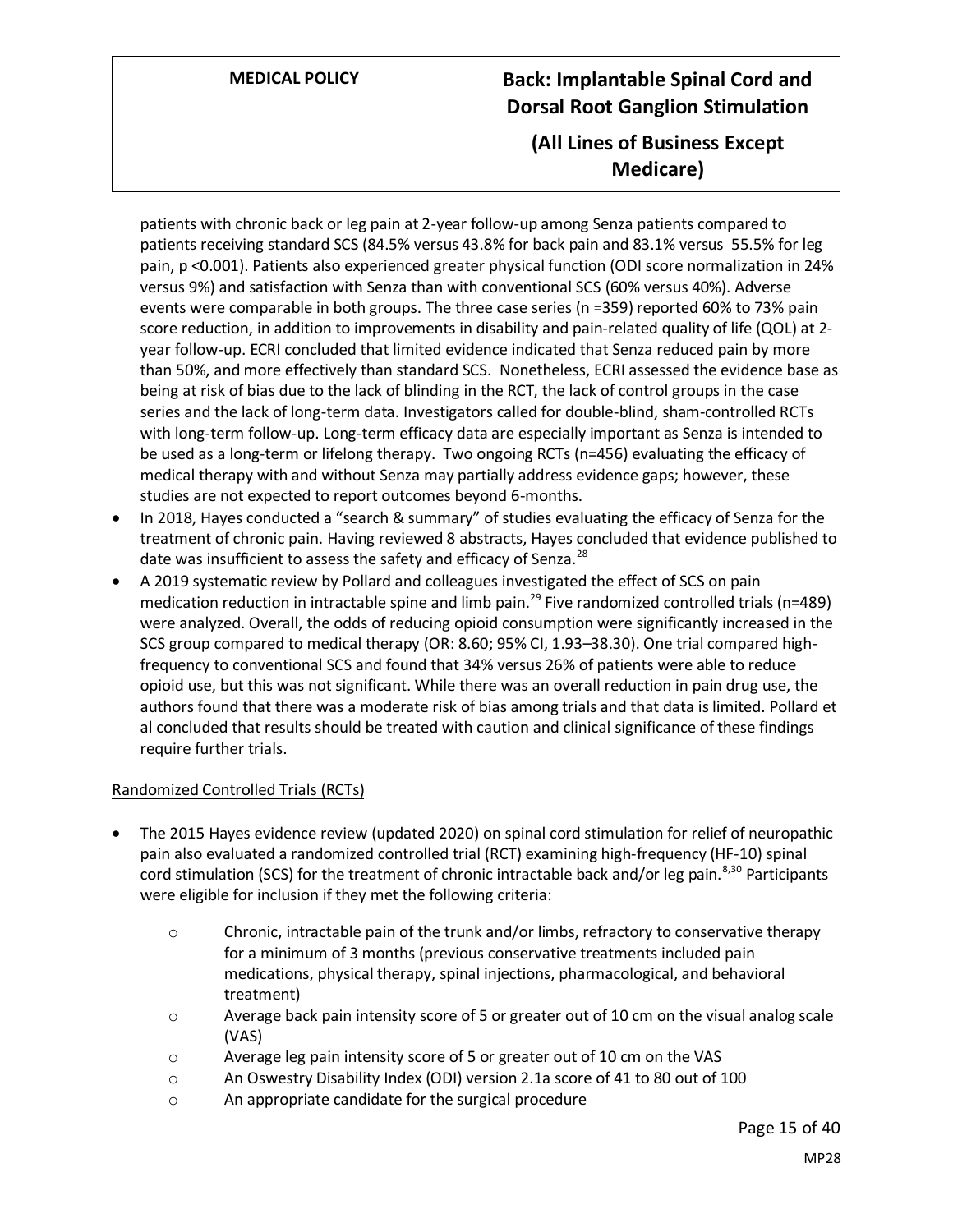**(All Lines of Business Except Medicare)**

Participants were excluded based on the following criteria:

- $\circ$  Active disruptive psychological or psychiatric disorder or other known condition significant enough to impact perception of pain
- o Inability to comply with the intervention or evaluate treatment outcomes
- $\circ$  Mechanical spine instability based on flexion/extension films of the lumbar spine
- o Prior experience with SCS

A total of 171 patients were randomized 1:1 to either HF-10 SCS or standard SCS and followed for 12 months. The primary outcome of interest was responder rate (defined as ≥ 50% back pain reduction from baseline) at 3 months, with secondary outcomes of interest being responder rates at 6 months and 12 months follow-up. A significantly greater percentage of the HF-10 patients experienced ≥50% back pain relief compared with the conventional SCS patients at 3 months (84.3% vs. 43.8%, P<0.001), 6 months (76.4% vs. 51.9%, P<0.001), and 12 months (78.7% vs. 51.3%, P<0.001). Similarly, a significantly greater percentage of HF10 patients experienced ≥ 50% leg pain relief at 3 months (83.1% versus 55.0%, P<0.001), 6 months (80.9% versus 54.4%, P<0.001), and 12 months (78.7% versus 51.3%, P<0.001). At 12 months, 68.5% of HF10 patients versus 36.3% of SCS patients reported a back pain score ≤ 2.5 (P<0.001); for leg pain, 67.4% (HF10) versus 42.5% (SCS) reported a leg pain score  $\leq$  2.5 (P<0.001). At 12 months, 62.9% of HF10 patients had minimal or moderate disability compared with 45.7% of SCS patients (as measured by the Oswestry Disability Index; P=0.03)

Hayes determined this RCT to be of good quality. The evidence review concluded a C rating for, "high-frequency SCS for the treatment of chronic, intractable back and leg pain that has not responded adequately to standard nonsurgical therapies."<sup>4</sup>

• In 2016, Kapural et al. reported the 2 year results of the RCT described above for high-frequency (HF-10) spinal cord stimulation (SCS) compared to standard SCS for the treatment of chronic back and leg pain (the Hayes evidence review only evaluated results through 12 months).<sup>31</sup> At 24 months, a significantly greater percentage of the HF-10 patients experienced ≥50% back pain and leg pain relief compared with the standard SCS patients (back pain: 76.5% vs 49.3%, P<.001 for noninferiority and superiority; leg pain: 72.9% vs 49.3%, P<.001 for non-inferiority and P=.003 for superiority). Also at 24 months, back pain and leg pain decreased to a greater degree with HF-10 compared to standard SCS (back: 66.9% vs. 41.1%, P<.001 for non-inferiority and superiority; leg: 65.1% vs. 46.0%, P<0.001 for non-inferiority and P=.002 for superiority).

This study was determined to be of good methodological quality with several strengths, including:

- o Randomized, controlled design comparing two different treatments
- $\circ$  The recruitment of participants from 11 different comprehensive pain centers
- o Large sample size
- o Extended follow-up period
- o High subject retention (94.4% of HF10 patients and 87.7% of standard SCS patients at 2-year follow-up)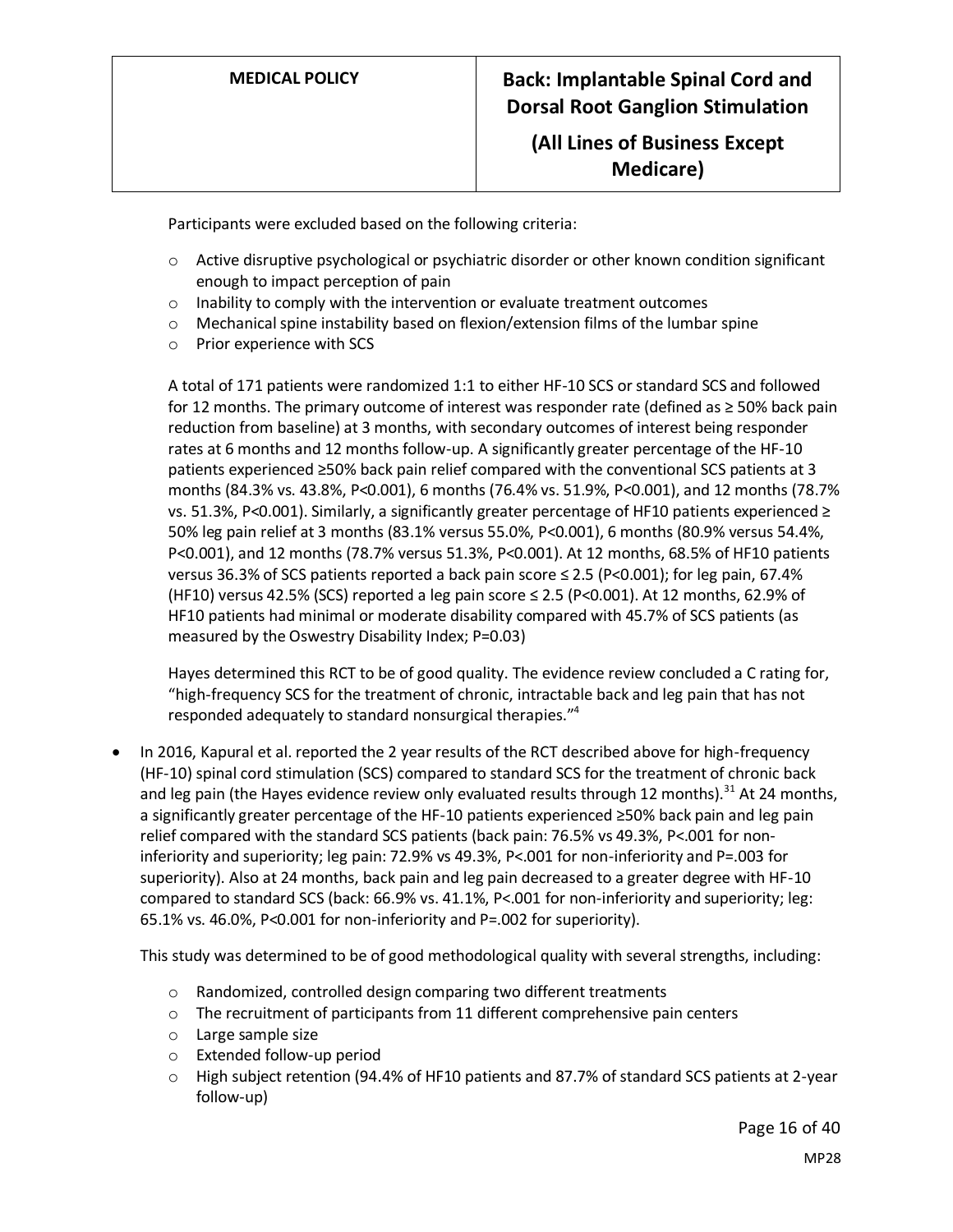## **(All Lines of Business Except Medicare)**

- o The use of standardized outcome measures (e.g., VAS and ODI)
- o The use of intention to treat analysis
- $\circ$  Sufficiently powered to detect statistically significant differences between groups
- o Analysis of non-inferiority as well as superiority

Limitations were identified in the lack of blinding of participants (this was noted by the authors to be impractical because standard SCS produces paresthesia) and investigators (this was also noted by the authors to be impractical due to differences in stimulator lead placement and device programming). Another limitation was the heterogeneity at baseline between patient groups for specific pain diagnoses. The authors stated, "this etiological heterogeneity reflects the diversity of patients seen when managing chronic back and leg pain, and is therefore a clinically relevant population to evaluate, especially given the pragmatic nature of this study."<sup>31</sup> The authors concluded "the study demonstrates long-term superiority of HF10 therapy compared with traditional SCS in treating both back and leg pain."<sup>31</sup>

• In 2019, Bolash and colleagues published the preliminary results or a multicenter, randomized controlled trial comparing wireless high-frequency (HF) SCS (10 kHz) with multi-waveform lowfrequency (LF) SCS to manage chronic pain in subjects with failed back surgery syndrome.<sup>32</sup> The primary endpoint was the percentage of subjects who responded to wireless SCS therapy for back pain, defined as a ≥ 50% reduction in VAS score. Ninety-nine subjects were randomized in a 1:1 ratio between the two groups. At the time of this publication, 83 subjects reached the 3-month endpoint, and 72 had reach the 6 month-endpoint. In the HF group, 92% of subjects had a response (≥ 50% reduction in VAS score), and 84% had a response in the LF group. HF was found to be noninferior to LF (p= 0.00008), but not superior (P=0.2). Mean VAS scores for back and leg pain decreased significantly for the HF group, 77% and 76%, respectively, and for the LF group, 64% and 64%, respectively, for the LF arm. In addition, most subjects experienced significant improvements in VAS, Oswestry Disability Index, European Quality of Life 5 Dimension questionnaire, Patient Global Impression of Change, and sleep duration. There was only one treatment-related serious adverse event among the subjects. Twenty-six subjects experienced 37 adverse events. Limitations of the study included small sample size, lack of blinding for both subjects and investigators, and no control group. The authors conclude that both HF and LF SCS are effective treatments for patients with chronic pain from failed back surgery syndrome.

#### Psychological assessment pre-spinal cord stimulator trial

Psychological assessment is designed to identify problematic emotional reactions, maladaptive thinking and behavior, and social problems that contribute to pain and disability. Psychological evaluations should include the assessment of sensory, affective, cognitive, and behavioral components of the pain experience, expectations of the benefit of an implanted device, and identification of personality and psychosocial factors that can influence treatment outcome. A psychological evaluation is necessary to identify the right patient to achieve maximum benefit from an implanted device. Psychological evaluations should include valid and reliable assessments of all of the following: subjective pain intensity, mood and personality, activity interference, pain beliefs, and coping.<sup>33</sup>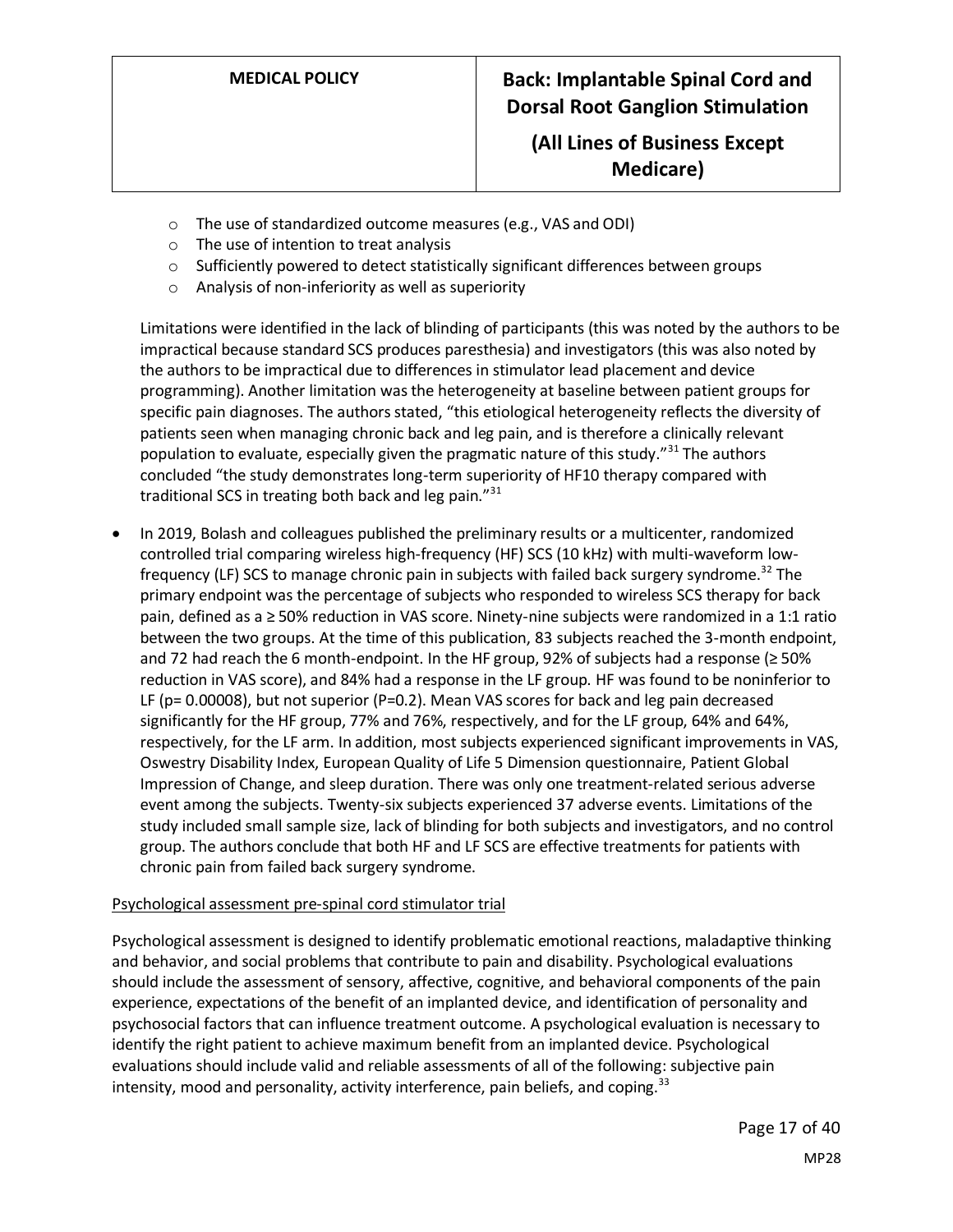**(All Lines of Business Except Medicare)**

#### **Investigational Conditions for Spinal Cord Stimulation**

A review of the ECRI, Hayes, Cochrane, and PubMed databases was conducted regarding the use of spinal cord stimulation as a treatment for intractable angina pectoris (IAP), non-specific back and/or leg pain, critical limb ischemia (CLI), and failed neck surgery syndrome (FNSS). Below is a summary of the available evidence identified through September 2021.

#### Intractable Angina Pectoris

• In 2014 (archived in 2019), Hayes conducted an evidence review to evaluate electrical spinal cord stimulation for the treatment of intractable angina pectoris (IAP).<sup>34</sup> The review included a total of 10 studies, of which 9 were randomized controlled trials (RCTs) and one was a cohort study. The sample sizes ranged from 15 to 153 patients and follow-up times varied from 48 hours to 5 years. Primary outcomes of interest included angina symptom frequency, angina pain severity relief, and quality of life. Secondary outcomes of interest were exercise capacity, anti-ischemic effect, nitrate intake, heart rate variability, and complications.

Overall, the evidence for SCS to treat intractable angina pectoris was mixed. In regards to angina symptom frequency, SCS showed improvement in 2 out of 7 studies; however, in 4 studies SCS was no more effective than placebo and one study did not report statistical analyses. The Hayes review also stated, "the sample sizes of these studies may have been too small to detect moderate to small treatment effects."<sup>34</sup> For the outcome of angina pain severity, the results of 2 RCTs were mixed. One study reported significantly reduced angina pain in SCS patients while the other study reported no significant improvement in angina pain in SCS patients. Out of 5 studies evaluating quality of life, 4 reported improvements in the SCS group compared to the control group.

A total of 5 studies evaluated exercise capacity. SCS was shown to improve exercise duration compared to the control in 2 studies; however, in 2 studies no significant improvements were seen in the SCS groups and 1 study did not report statistical analyses. A total of 5 studies evaluated antiischemic effect, and 2 found a significant difference between the SCS group and control group. In regards to nitrate consumption, 7 studies evaluated this outcome and 3 studies found no significant difference between groups. In 3 other studies, SCS reduced nitrate intake in the SCS group while it remained stable in the control group. The last study did not report statistical analyses. SCS and heart rate variability was evaluated in 2 studies and was found to have no effect. In regards to complications, the commonly reported event was infection (0%-2%) and lead dislocation (1%-6%).

Hayes rated the quality of evidence evaluating SCS for IAP to be low. Study limitations included, but were not limited to, small sample sizes, lack of blinding, short follow-up (only 2 publications reported follow-up >1 year), and subjective outcome measures (e.g., having groups keep a patient diary to report pain symptoms). Ultimately, the Hayes review concluded, "the current evidence is insufficient to draw conclusions regarding the efficacy and safety of spinal cord stimulation (SCS) for intractable angina pectoris (IAP)."<sup>34</sup>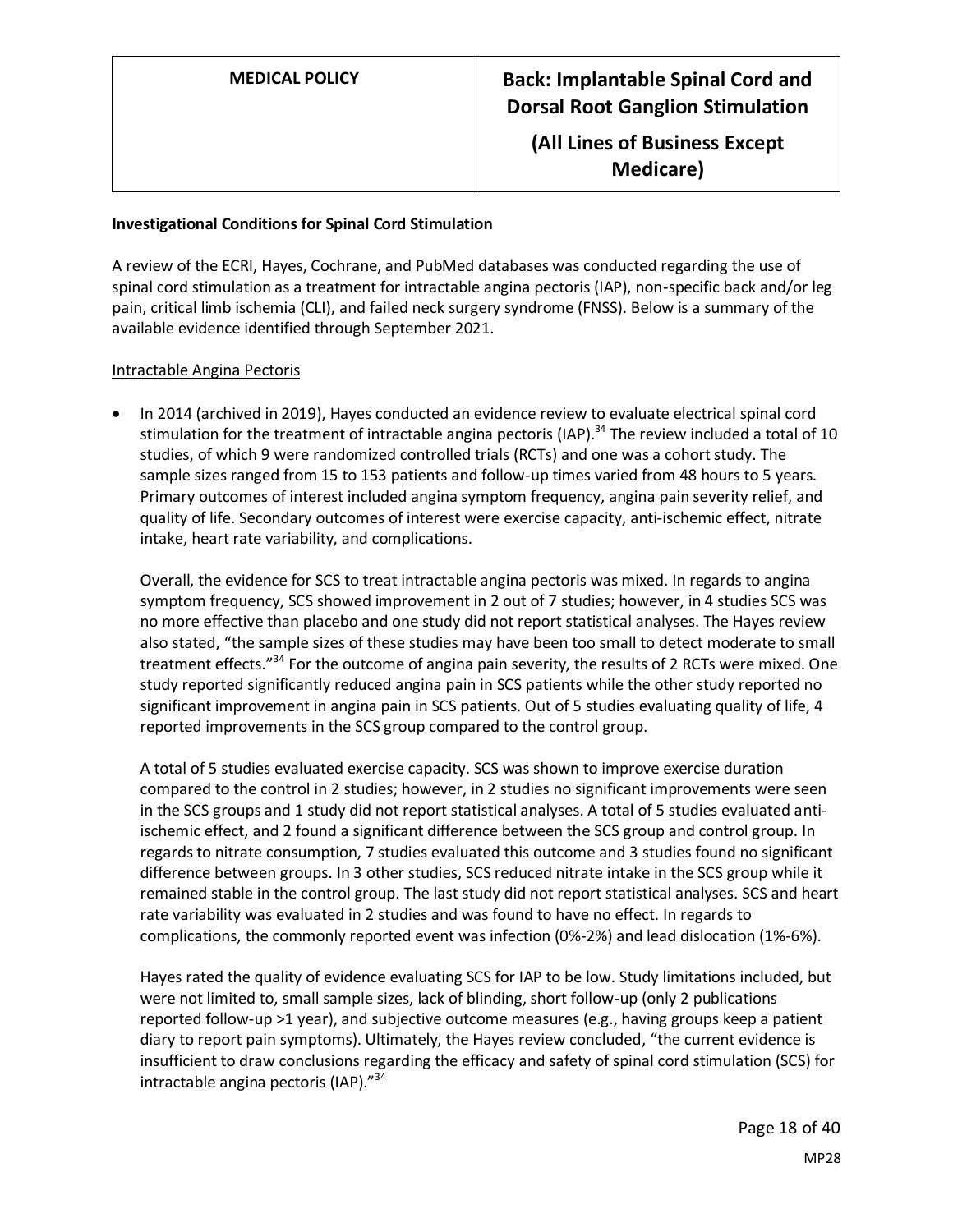**(All Lines of Business Except Medicare)**

In a systematic review discussed above, $^{16}$  8 RCTs reported outcomes for IAP, which collectively concluded pain relief to be a function of either the number of weekly episodes of angina attacks, or of the change in usage of rescue nitrates per week. Compared to patients receiving medical management or sham stimulation, SCS provided superior analgesia and improved functional outcomes. Compared to patients receiving active controls, however, IAP patients' analgesia and functional outcomes were not significantly improved by SCS.

#### Non-Specific Back and/or Leg Pain

#### *Systematic Reviews*

• In 2005, Taylor and colleagues conducted a systematic review (reported in two publications) to evaluate spinal cord stimulation (SCS) for chronic back and leg pain (CBLP) and failed back surgery syndrome (FBSS).<sup>35,36</sup> Independent authors systematically identified evidence, evaluated quality, and assessed heterogeneity. The authors found no randomized controlled trials of SCS for CBLP without failed back surgery. A total of 27 case series were identified that evaluated SCS for CBLP without failed back surgery. The authors stated the case series had, "inadequate reporting which prevented an appropriate assessment of methodologic quality; however when the relevant information was reported, the quality of these case series was in general relatively poor." Also, no case series prospectively studied patients with CLBP.

Based on the pooled outcomes of the case series, 62% of patients had greater than 50% of pain relief shortly following SCS implantation. However, pooling of data was inappropriate due to significant heterogeneity between studies (P<0.001). Also, the authors pooled the case series for both CBLP and FBSS; therefore, this proportion does not represent only patients with CBLP. The proportion of patients with greater than 50% pain relief decreased by 5% for every 10 months of follow-up. Pain relief was also 15-20% lower in studies rated to be of higher quality. Overall, 43% of patients experienced an adverse event related to SCS. Common complications included electrode or lead problems (27%), infection (6%), generator problems (6%), extension cable problems (10%), and other (e.g., cerebrospinal fluid leak in 7% of patients).

Strengths of this systematic review include the systematic review of literature by independent authors following a pre-defined protocol. However, significant limitations severely impact the validity of this study. Firstly, meta-analysis was inappropriate due to significant heterogeneity reported between studies; therefore, the pooled data results are inaccurate. Also, the authors combined both patient populations, CBLP and FBSS, which does not permit conclusions regarding SCS for a specific patient population. Lastly, the poor-quality of included studies (small case series) in this review of evidence invalidates the reliability of the results.

• A 2019 systematic review by Odonkor and colleagues compared SCS and conventional therapies (CT) for the treatment of chronic low back and leg pain.<sup>37</sup> The review found 11 studies that met their inclusion criteria (n=31,439 SCS patients and 299,182 CT patients). In six studies evaluating costeffectiveness, SCS was associated with favorable outcomes and found to be more cost-effective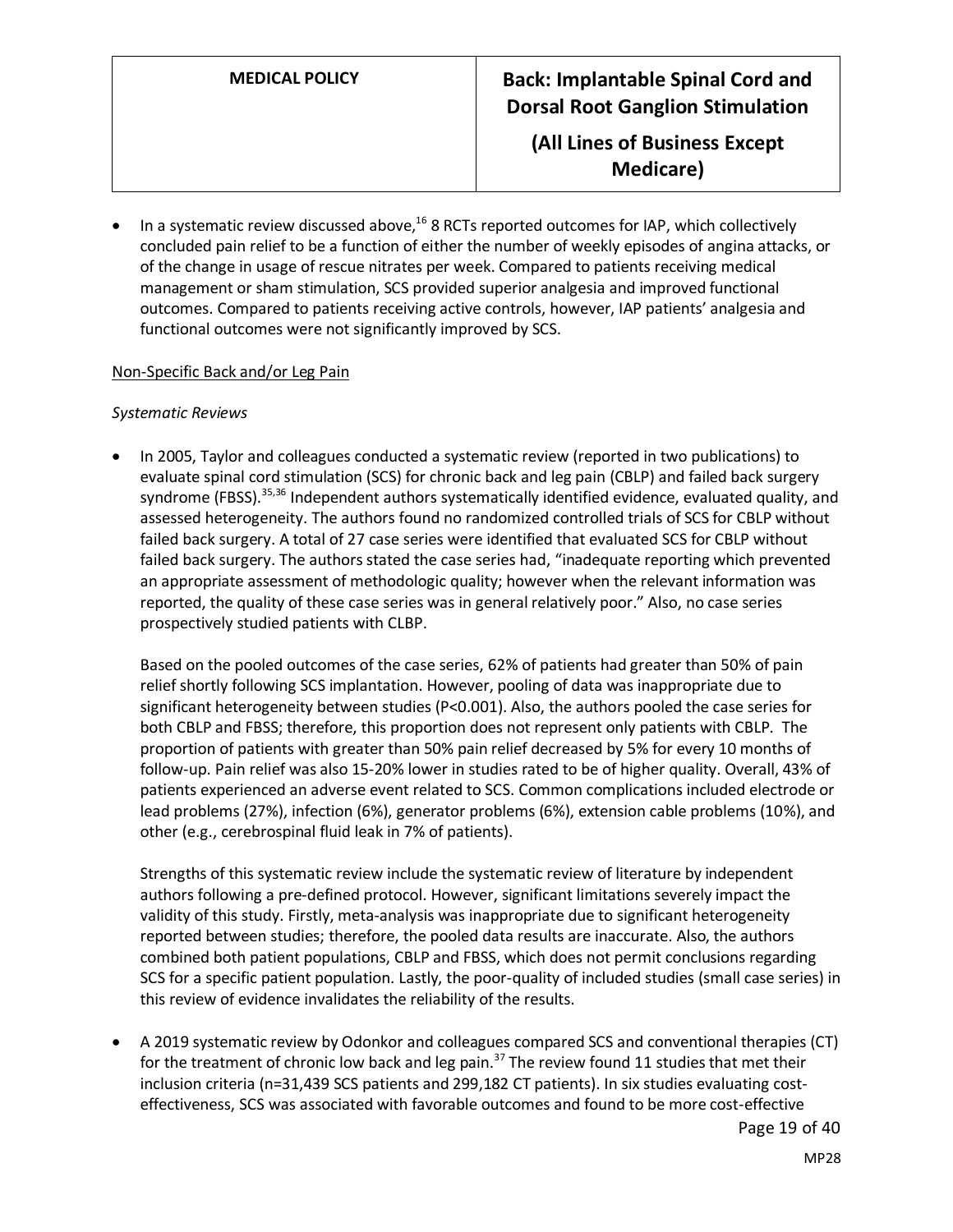## **(All Lines of Business Except Medicare)**

than conventional treatment approaches for LBP. Three studies including pain relief outcomes and results were inconclusive due to large discrepancies between trials, patient types, and time. The systematic review found that 4 of 11 studies have moderate quality of evidence while the other 6 had low quality and high risk of bias. The review had a number of limitations:

- o High variability in study design and outcome measures
- $\circ$  High variability in patient population and causes of pain
- o Poor quality of trials analyzed
- o Potential unmeasured confounders

Authors concluded that there is weak to moderate evidence to support the use of SCS as a costeffective treatment for low back and leg pain.

#### *Randomized Controlled Trials (RCTs)*

No RCTs were identified evaluating spinal cord stimulation for non-specific back pain conditions and pain conditions not related to failed back surgery syndrome, complex regional pain syndrome, or diabetic peripheral neuropathy.

#### *Nonrandomized Studies*

Nonrandomized studies of spinal cord stimulation for chronic back pain are all small, retrospective case series of very poor quality. These studies were included in the systematic review described above by Taylor and colleagues.

#### Critical Limb Ischemia

#### *Systematic Reviews*

- In a systematic review discussed above,<sup>16</sup> 3 RCTs reported outcomes for critical limb ischemia, with mixed results. Outcomes regarding analgesia were inconsistently superior to conventional medical management. One study reported significantly improved wound healing, resulting in inconclusive findings among SCS patients, whereas quality-of-life measures between SCS and controls were comparable. The generalizability of results is limited, however, as these data derive from only 1 RCT.
- In 2013, Ubbink and colleagues conducted a systematic review and meta-analysisto evaluate spinal cord stimulation for non-reconstructable chronic critical limb ischemia.<sup>38</sup> Independent reviewers systematically searched research databases, identified relevant studies, assessed quality, and extracted data. The authors aimed to find evidence for an improvement on limb salvage, pain relief, and the clinical situation using SCS compared to conservative treatment along. A total of 6 studies (reported in 10 publications) were identified as eligible for inclusion; thus producing a sample size of n=444 patients. The selected studies were determined to be of good quality (all but one were randomized); however, blinding was not done in any study due to the nature of SCS.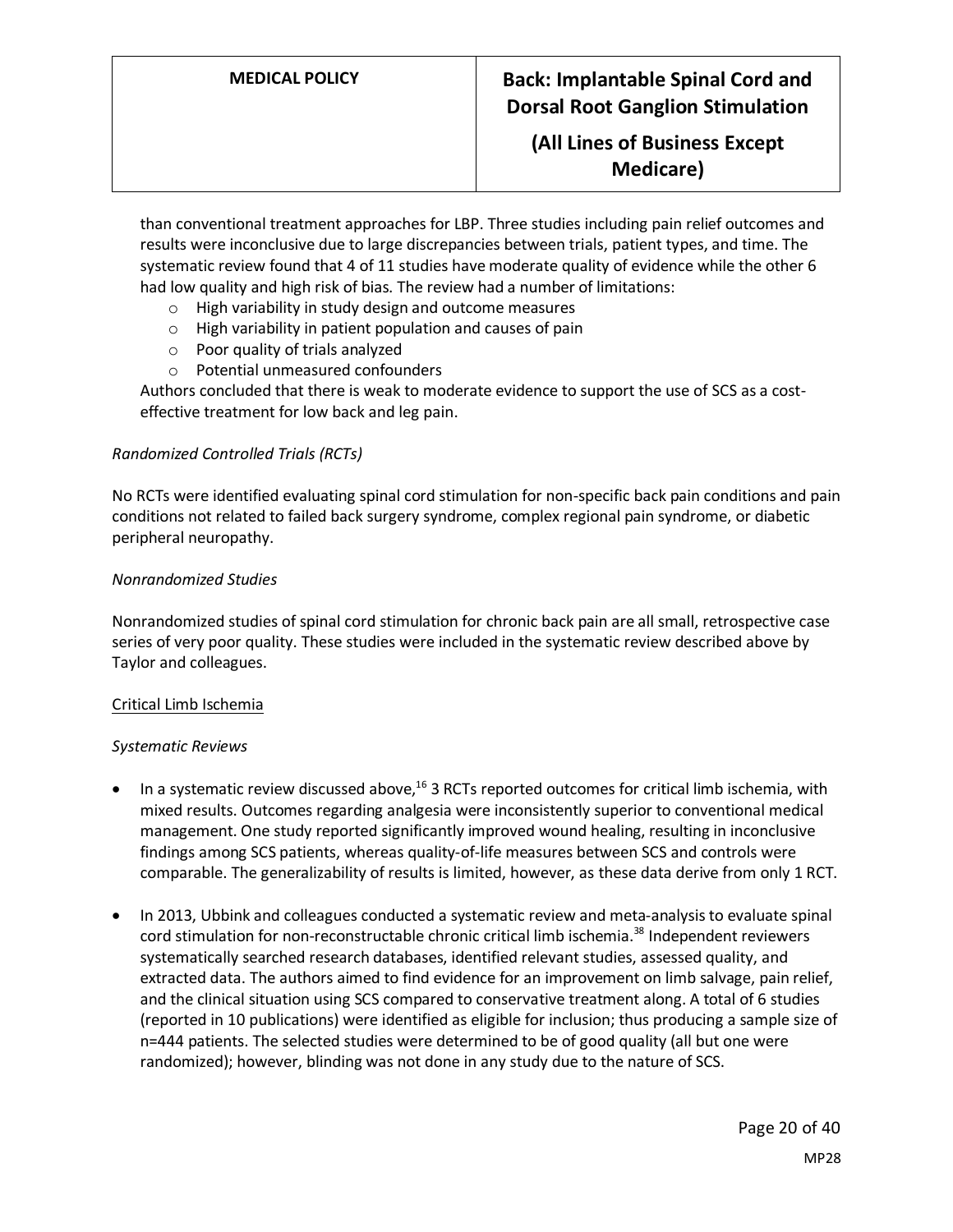## **(All Lines of Business Except Medicare)**

The results indicated a trend toward better limb salvage at 12 months, 18 months, and 24 months follow-up; however, there were not statistically significant differences between groups. When the results were pooled, a small significant decrease in amputations was found in the SCS group at 12 months follow-up. Of note, when the authors excluded the nonrandomized study results from pooled analysis, the treatment difference between groups for amputations was no longer significant. Although more prominent in the SCS group, significant pain relief was seen in both groups. No significant differences were seen between groups for ulcer healing. Common complications in the SCS group included implantation problems (9%) and changes in stimulation requiring re-intervention (15%). Infection at the site of the leads or pulse generator occurred in 3% of patients. The overall risk of complications or additional SCS treatment was 17%.

Strengths of this study include the systematic review of evidence by independent authors following a predefined protocol, assessment of quality, and inclusion of mostly randomized controlled trials. However, the results of the systematic review varied. Due to the limited number of studies included in the review, publication bias is also probable. Also of note, a conflict of interest was noted for the lead author who contributed to studies included in the analysis. The authors conclude the evidence is promising for SCS to improve limb salvage in patients with CLI but stated, "the benefits must be considered against the possible harm of relatively mild complications and the costs."<sup>38</sup>

• In 2009, Klomp et al. conducted a systematic review and meta-analysisto evaluate the evidence on efficacy of spinal cord stimulation in patients with critical limb ischemia.<sup>39</sup> Independent reviewers systematically searched research databases, identified relevant studies, assessed quality, and extracted data. The authors identified 5 randomized controlled trials eligible for inclusion, all of which were included in the Ubink et al. study described above, resulting in a sample size of n=332 patients. The outcomes of interest were mortality and limb survival.

Meta-analysis including all randomized data showed insufficient evidence to conclude SCS is more effective than best medical treatment for chronic limb ischemia. The results also indicated patients with ischemic skin lesions had a higher risk of amputation compared to patients with other risk factors. The authors identified no significant interactions between any prognostic factor and the efficacy of SCS. Strengths of this study include the systematic review of evidence by independent authors following a predefined protocol, assessment of quality, and inclusion of mostly randomized controlled trials. Due to the limited number of studies included in the review, publication bias is also probable. The authors concluded the meta-analysis revealed, "no data to support a more favorable treatment effect in any group with chronic limb ishcemia."<sup>39</sup>

### *Randomized Controlled Trials (RCTs)*

A total of five RCTs were identified for the evaluation of SCS for critical limb ischemia<sup>40-44</sup>; however, all RCTs were included in the systematic reviews described above. A search of clinicaltrials.gov identified no new or upcoming RCTs since those included in the systematic reviews.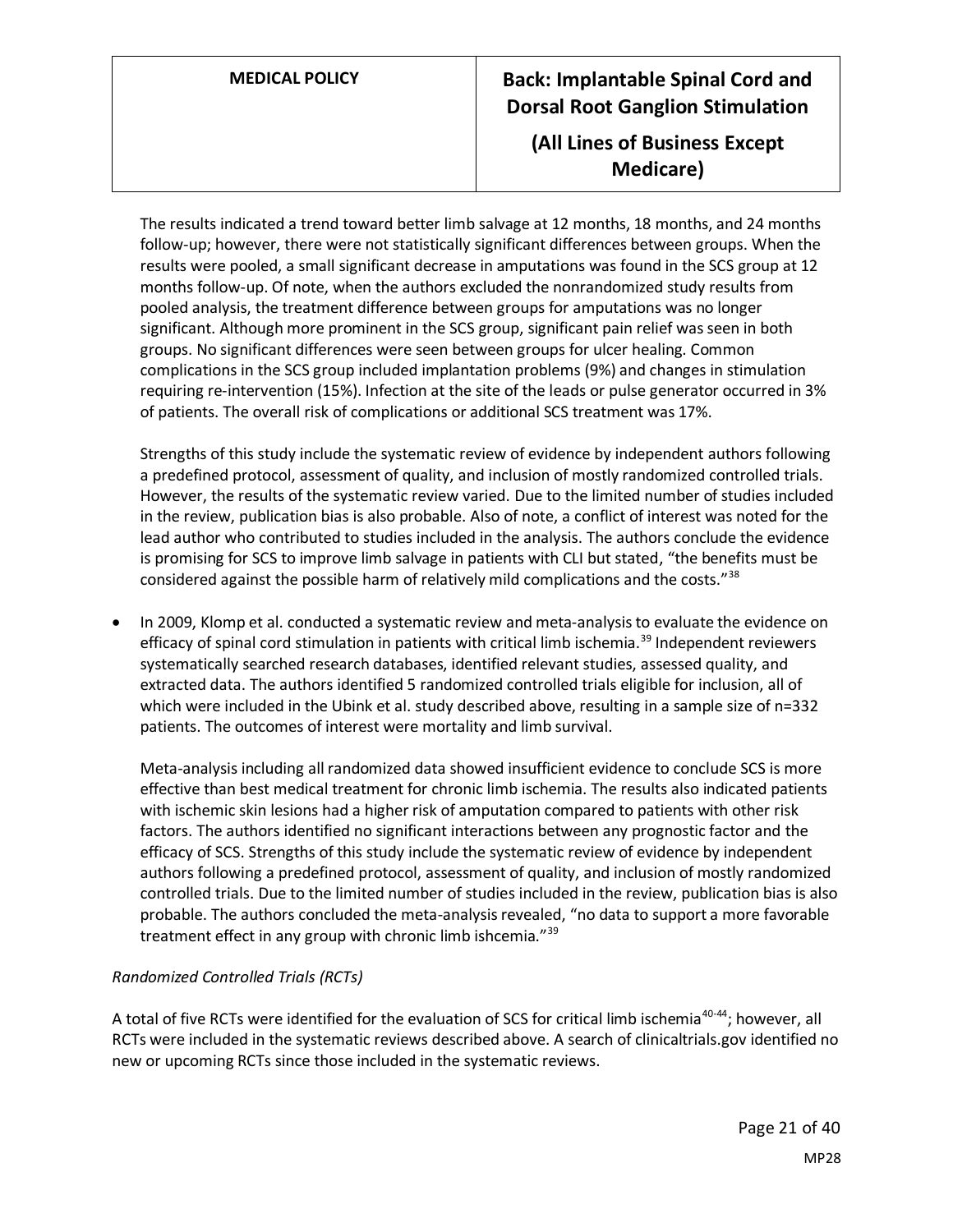**(All Lines of Business Except Medicare)**

#### Failed Neck Surgery Syndrome

In 2017 (archived 2018), Hayes conducted a review of abstracts published through June 2017, evaluating spinal cord stimulation for the treatment of failed neck surgery syndrome.<sup>45</sup> In total, 7 abstracts were retrieved (n=448), each comprising mixed patient cohorts, including patients presenting with failed neck surgery syndrome (1 prospective uncontrolled study, 5 retrospective uncontrolled studies, and 1 review article. Hayes concluded that this body of evidence was insufficient to assess the safety and/or impact of SCS on the relief of pain in the management of patients with failed neck surgery syndrome.

### *Nonrandomized Studies*

A total of 6 nonrandomized studies were identified that evaluated spinal cord stimulation in the cervical region to treat failed neck surgery syndrome.<sup>46-50</sup> All studies were determined to be of poor methodological quality due to their nonrandomized retrospective observational or case series design and small sample sizes. The results of these studies suggest spinal cord stimulation of the cervical spine may improve symptoms of failed neck surgery syndrome; however, due to the poor methodological quality of these studies this evidence does not support medical necessity. Additional studies of good methodological quality (e.g., randomized controlled trials) are needed in order to confirm the long-term safety and efficacy of spinal cord stimulation for failed neck surgery syndrome.

In 2017, Hayes conducted a "search & summary" evaluating spinal cord stimulation for relief of pain secondary to failed neck surgery syndrome.<sup>45</sup> The search and summary identified the same publications cited above and concluded, "there is insufficient published evidence to assess the safety and/or impact of SCS on the relief of pain in the management of patients with failed neck surgery syndrome."

#### Chemotherapy-induced peripheral neuropathy

A review of the ECRI, Hayes, Cochrane, and PubMed databases was conducted regarding the use of spinal cord stimulator therapy to treat chemotherapy-induced peripheral neuropathy through September 2021.

In 2015, Peng and colleagues published a Cochrane systematic review on spinal cord stimulation for cancer-related pain in adults, updating a previous review published in 2013.<sup>51</sup> No randomized trials were found, but 4 before-and-after case series studies were included in the review, totalling 92 participants. There was high heterogeneity in patient population, treatment, and data reporting. Pain, measured through VAS score, was improved in all studies. All trials were small and non-randomized, carrying a high risk of all types of bias. The authors concluded "current evidence is insufficient to establish the role of SCS in treating refractory cancer-related pain."<sup>51</sup>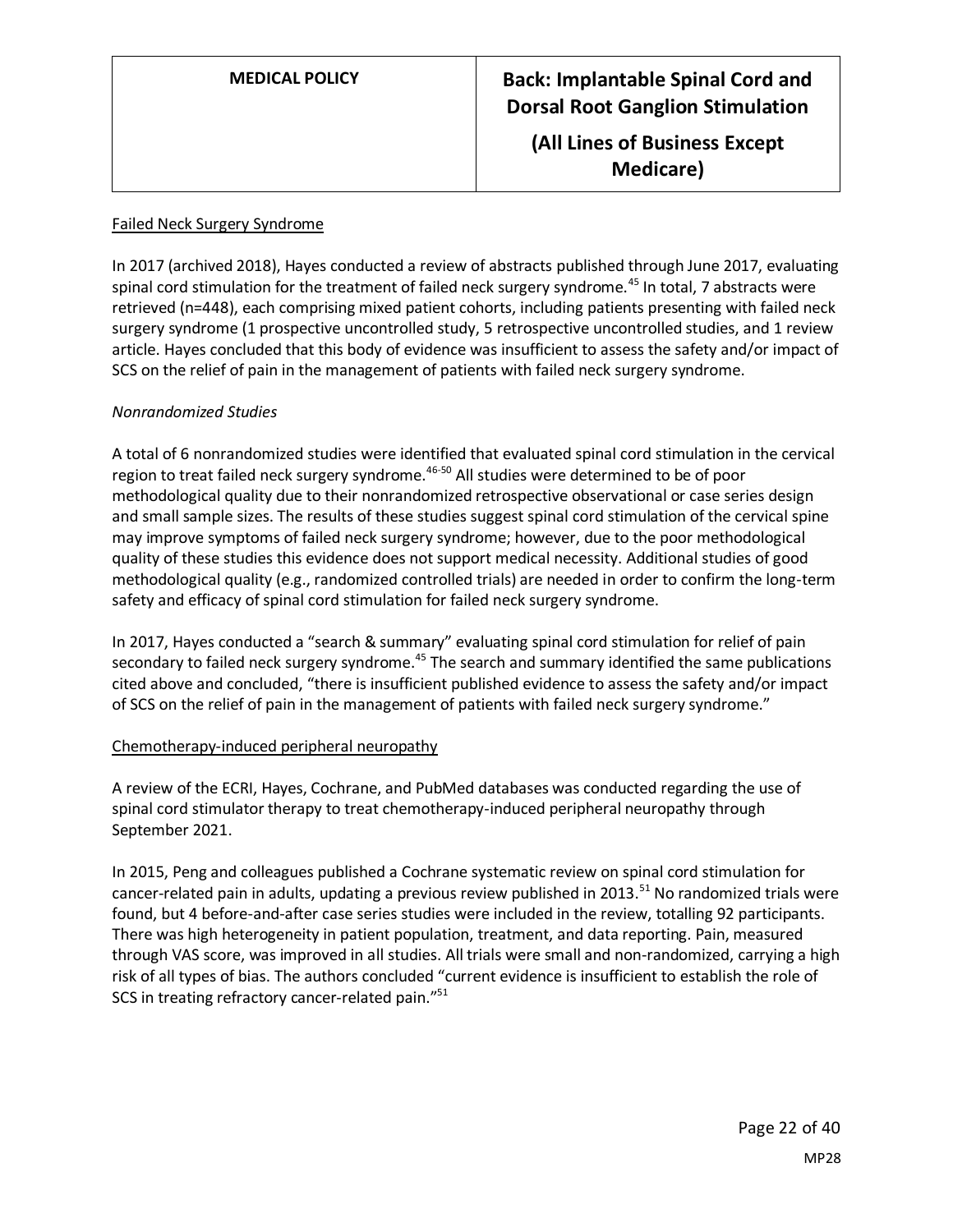**(All Lines of Business Except Medicare)**

#### **Spinal Cord Stimulation with Burst Stimulation Technology**

A review of the ECRI, Hayes, Cochrane, and PubMed databases was conducted regarding the use of spinal cord stimulation with burst stimulation technology as a treatment for chronic intractable neuropathic pain. Below is a summary of the available evidence identified through September 2021.

### Systematic Reviews

- $\bullet$  In the 2018 update (reviewed in 2021) to its 2015 report,<sup>8</sup> discussed above, Hayes assessed 2 studies evaluating the efficacy of burst stimulation. Both studies reported improved pain relief compared to patients receiving SCS, but no differences in quality of life or functionality. Despite these findings, Hayes assessed the overall quality of evidence as "very low" and ultimately assigned a D2 rating (insufficient evidence) for burst-frequency SCS for the treatment of chronic neuropathic pain that has not responded adequately to standard nonsurgical therapies.
- In 2018 systematic review conducted by the Washington State Health Care Authority,<sup>15</sup> discussed above, investigators assessed three studies evaluating the efficacy of burst stimulation. Each of the three studies were short-term crossover studies (follow-up: 2 to 3 weeks) in patients already receiving traditional SCS. Systematic review investigators concluded that larger studies with longer follow-up, comparing burst stimulation to non-stimulation therapy and placebo groups are needed in patients naïve to stimulation.
- In 2016, Hou and colleagues conducted a systematic review to evaluate burst spinal cord stimulation for chronic back and limb pain.<sup>52</sup> The objective of this study was to determine the effects of burst SCS on pain relief for various conditions, including failed back surgery syndrome and peripheral diabetic neuropathy. Independent reviewers systematically searched research databases, identified relevant studies, assessed quality, and extracted data. The American Academy of Neurology (AAN) Classification of Evidence Guidelines Process Manual was used to grade the evidence and the risk of bias. A total of five studies were identified as eligible for inclusion; thus producing a sample size of n=117 patients. All studies were rated a class IV study, defined by AAN as studies that did not include patients with the disease, did not include patients receiving different interventions, undefined or unaccepted interventions or outcome measures, and/or no measures of effectiveness or statistical precision presented or calculated.

The results of the studies selected for review indicated burst SCS may cause more pain reduction for short-term duration compared to tonic SCS. The burst SCS devices were also shown to reduce paresthesia (tingly or burning sensation) commonly seen in patients with SCS. However, the authors stated the evidence for burst SCS in treating chronic intractable pain is "fair and limited." The level of evidence was rated to be a U, defined by AAN as the available evidence is insufficient to support or refute the efficacy of an intervention. Strengths of this study include the systematic review of evidence by independent authors following a predefined protocol and the assessment of quality and level of evidence following the AAN Classification of Evidence Guidelines Process Manual. Limitations were identified in poor quality of included studies and the paucity of available literature.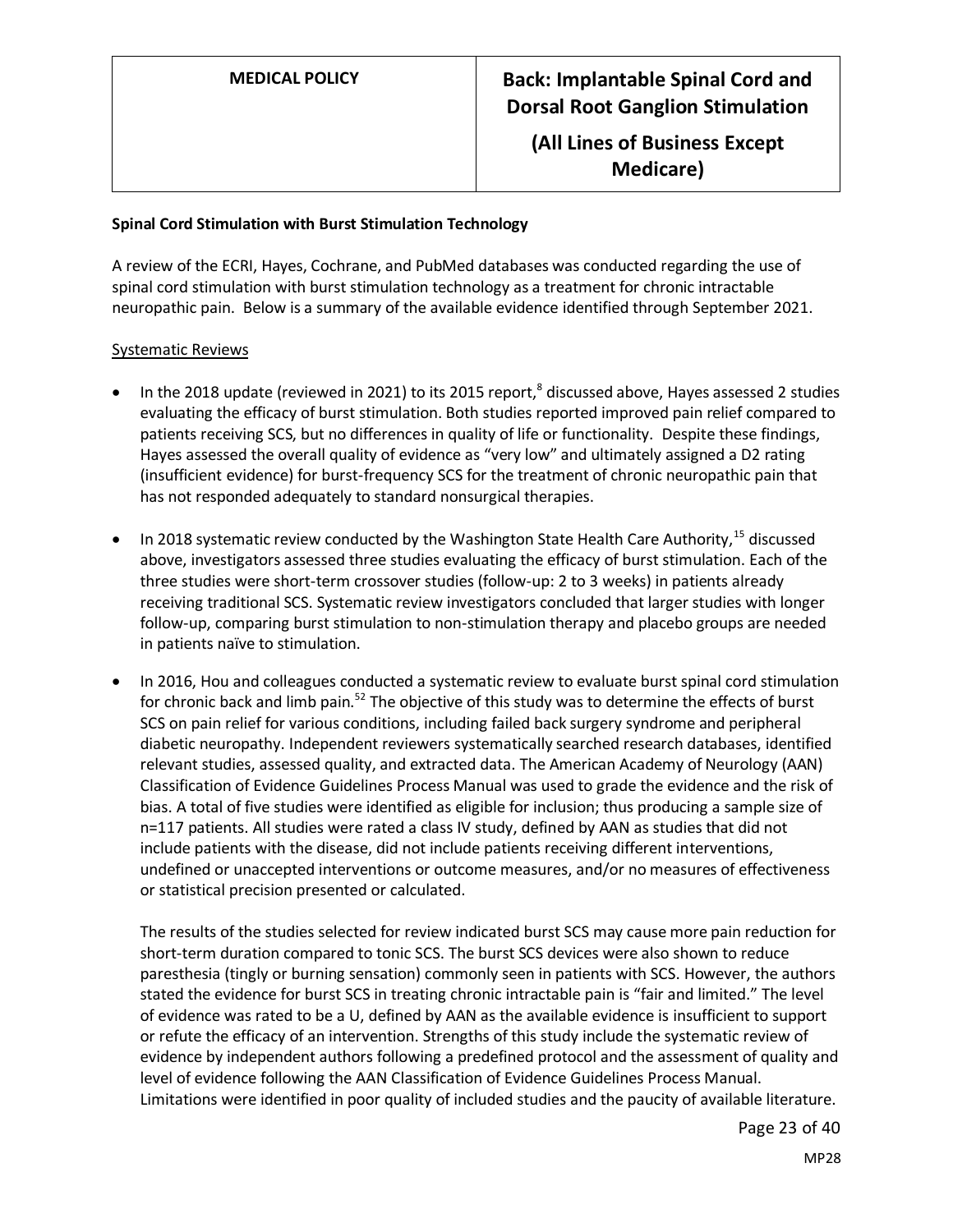**(All Lines of Business Except Medicare)**

Ultimately, the authors concluded, "further research is needed with larger sample sizes and standardized study designs."<sup>52</sup>

- A 2019 systematic review by Chakaravarthy and colleagues anaylzed the effectiveness of burst SCS on pain intensity and patient-reported outomces.<sup>53</sup> Fifteen article, totalling 427 subjects, were included. One randomized trial was found (reviewed below), 11 studies were prospective, and 3 were retrospective case reports. Burst SCS pain scores were compared to tonic SCS and baseline scores. The weighted pooled mean pain score was 76.7 ( $\pm$  27.4) at baseline, and was reduced to 49.2 (±12.9) with tonic SCS, and 36.7 (± 11.6) with burst SCS. Among studies that reported patient preference, 65% or subjects stated that they prefered burst SCS, 20% preferred tonic SCS, and 16% had no preference or preferred some other SCS waveform. Limitations of the study reduce the generalizability of the results. More long-term randomized trials are needed to determine superiority of burst SCS. Limitations of the review include:
	- Nonrandomized trials design for all but one study included.
	- Short term follow up
	- High heterogeneity among participants, interventions, trial design, and statistical analyses
	- High risk of bias among trials

### Randomized Controlled Trials (RCTs)

• In 2018, Deer and colleagues conducted an RCT evaluating the safety and efficacy of SCS with burst stimulation for the treatment of chronic pain of the trunk and/or limbs. Having successfully completed a tonic SCS trial, 100 subjects were randomized to receive either tonic or burst stimulation for 3 months. After 3 months, patients used their stimulation mode of choice for one year. The primary outcome of interest was within-subject difference between tonic and burst SCS for mean daily overall visual analogue pain score. Investigators conducted an intention-to-treat analysis, reporting that burst stimulation was superior to tonic stimulation for improving pain (p <0.017). Additionally, more subjects (70.8%) preferred burst stimulation through one year than tonic stimulation, although a substantial minority preferred the latter. No unanticipated adverse events were reported. Limitations include the study's small sample size, inadequate follow-up, potential for carry-over effects between treatments due to the lack of a washout period, lack of non-SCS controls and investigators' conflicts of interest with the device manufacturer. Investigators called for additional studies that compare tonic and burst stimulation, and employ both stimulation modes during the evaluation period.

A search of clinicaltrials.gov identified three RCTs currently in progress evaluating bust SCS for the treatment of chronic intractable pain (NCT03595241, NCT03546738, and NCT03419312).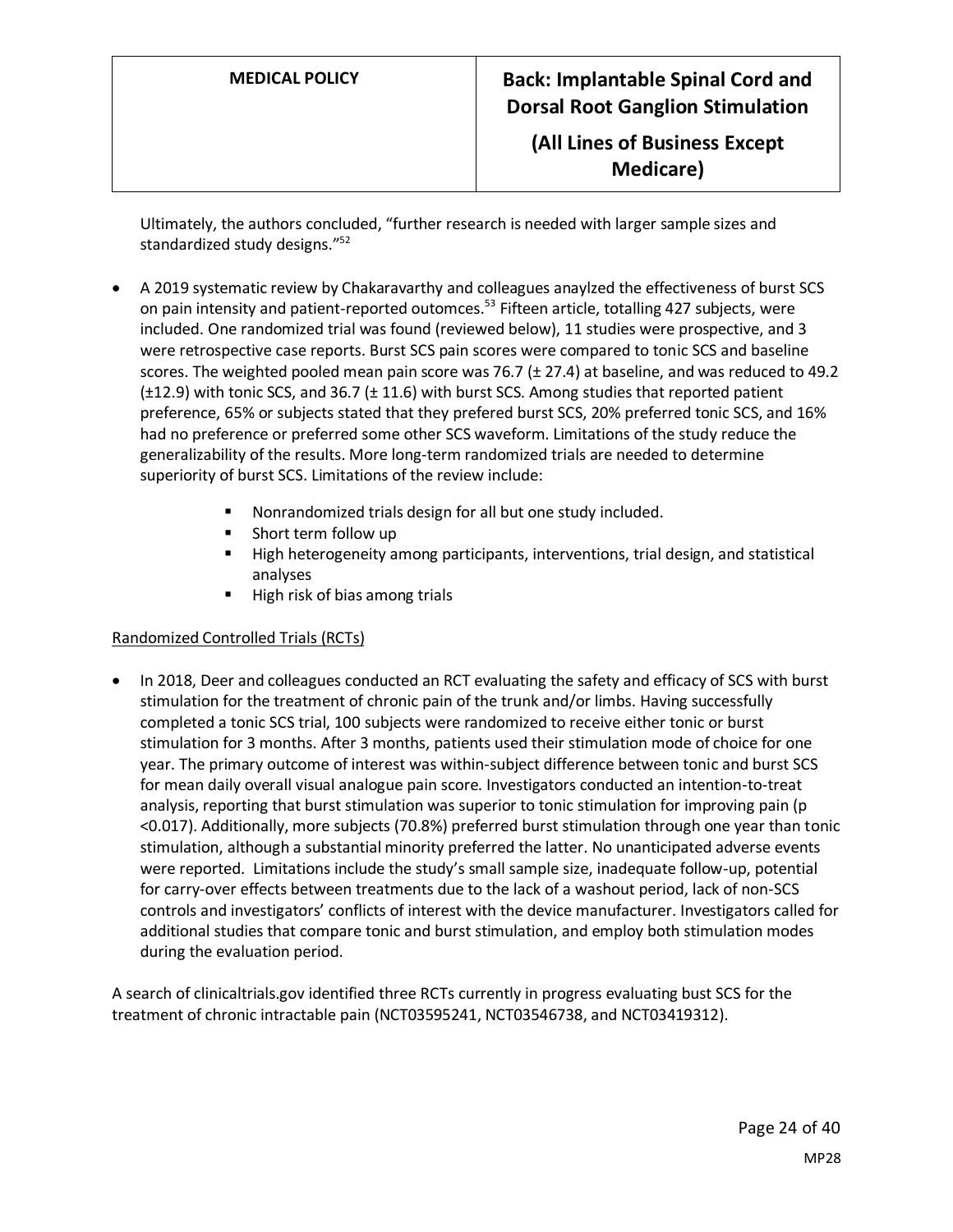**(All Lines of Business Except Medicare)**

#### **Dorsal Root Ganglion Stimulation**

A review of the ECRI, Hayes, Cochrane, and PubMed databases was conducted regarding the use of dorsal root ganglion stimulation as a treatment for complex regional pain syndrome. Below is a summary of the available evidence identified through September 2021.

#### Systematic Reviews

- In 2017 (updated 2018), Hayes conducted a systematic review evaluating the efficacy of dorsal root ganglion (DRG) stimulation for the treatment of complex regional pain syndrome (CRPS).<sup>54</sup> Hayes identified 3 studes that met inclusion criteria (1 fair-quality RCT; 1 very-poor quality pretest-posttest study; and 1 crossover study). All studies reported improvements in patients' pain, quality of life and mood at 12 months follow-up. Study limitations included the limited body of evidence, the lack of studies comparing patient groups receiving either DRG stimiulation or SCS, and the lack of standardized treatment parameters.Hayes concluded that "very low" quality evidence suggested that DRG stimulation may result in treatment success, reductions in pain and improvements in QOL compared to both baseline assessments and SCS treatment. Hayes ultimately assigned a D2 rating (insufficient evidence) for DRG stimulation for the treatment of CRPS.
- Three systematic reviews were published on the efficacy of dorsal root ganglion for various pain syndromes that hold similar results to the Hayes review above.<sup>55-57</sup> All reviews only included one RCT, reviewed by Hayes and summarized below (Deer et al).<sup>58</sup> Most studies were industry funded were limited by small sample size, short-term follow up, no blinding or randomization, and high risk of bias.
	- o Vuka and colleagues included 29 studies, 1 RCT, 8 retrospecitve cohort studies, 2 case series, and 18 case reports.<sup>55</sup> Sample sizes ranged from 1-66 patients, excluding the RCT, which included 152 participants. Most studies reported positive but inconclusive results on DRS effect on pain. The authors concluded that only the RCT provided evidence to support use of DRS for pain, and more high-quality RCTs with sufficient number of participants are needed.
	- $\circ$  Deer and colleagues included 6 studies, one RCT and 5 prospective studies with sample sizes ranging from 10-62 participants.<sup>56</sup> The authors concluded that efficacy can only be determined from the RCT included.
	- $\circ$  Huygen and colleagues conducted a pooled analysis of 1 RCT and 6 observational studies, many of which were addressed in the reviews by Deer et al and Vuka et al.<sup>57</sup> Pooled results from sample sizes ranging form 9-55 particupants showed descrease in pain scores by 58% in 12 months.
- In a systematic review discussed above, $16$  investigators summarized the finding for the Deer et al. study discussed below, <sup>58</sup> which found DRGS to provide effective analgesia for CRPS. Systematic review investigators nonetheless concluded that "additional RCTs are required to attain higher levels of evidence for a multitude of outcomes." 16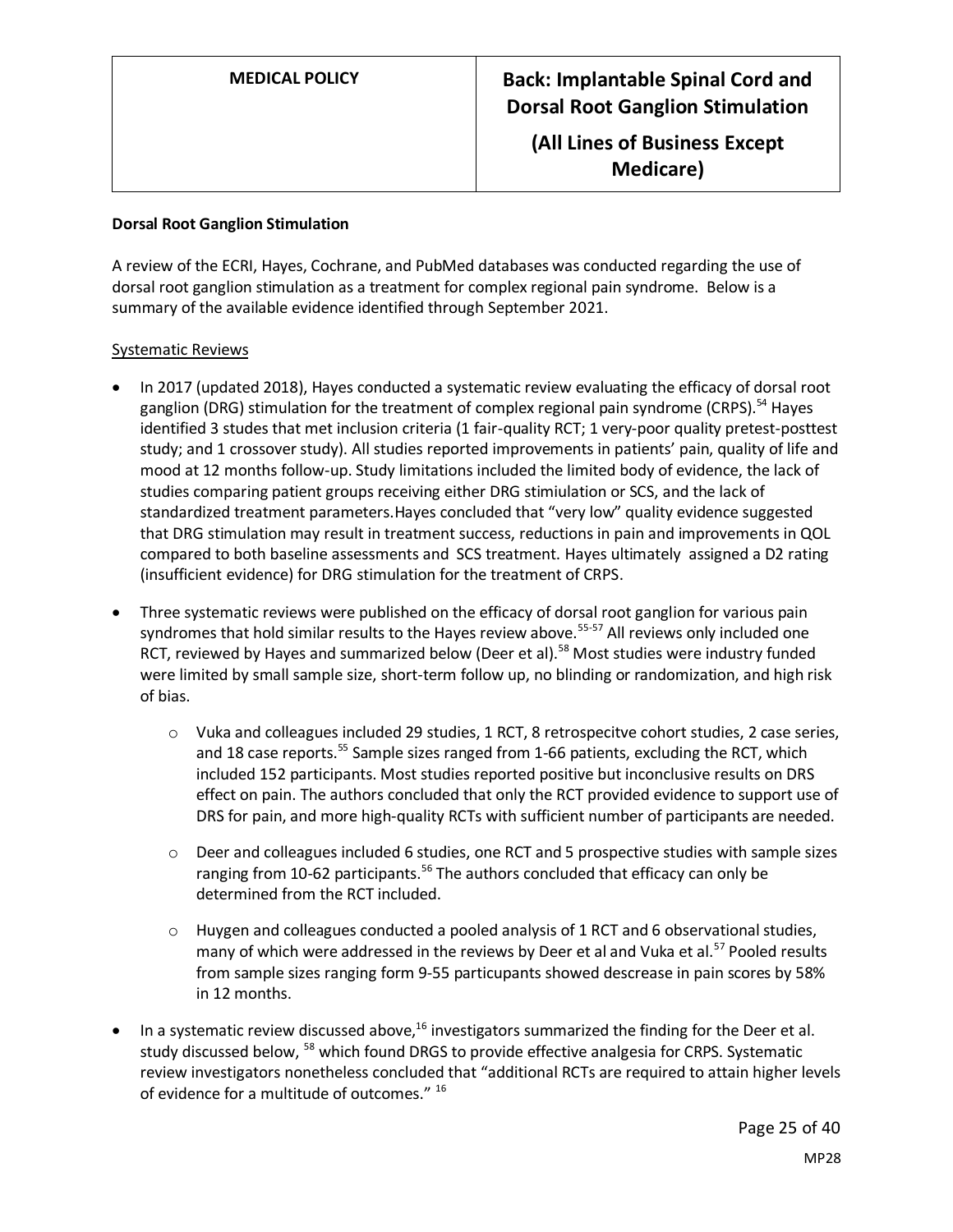# **MEDICAL POLICY Back: Implantable Spinal Cord and Dorsal Root Ganglion Stimulation (All Lines of Business Except**

**Medicare)**

- In 2021, ECRI conducted an evidence review evaluating the efficacy of DRG stimulation for the treatment of CRPS.<sup>59</sup> ECRI systematically searched the literature through April 2021, including 9 studies for review. Investigators found low quality evidence indicating that patients treated with DRG stimulation experienced >50% pain relief compared to patients treated with SCS at 3 month follow-up. Low quality evidence suggested that adverse events were also higher in patients treated with DRG stimulation compared to those treated with SCS at 12 month follow-up. "Very low" quality evidence reported improvements in quality of life (brief pain inventory, profile of mood states) and physical function among patients receiving DRG stimulation. Investigators found no data addressing the comparable efficacy of DRG stimulation compared to pharmacotherapy, sympathetic blocks and anesthesia. ECRI called for additional, controlled trials to evaluate treatment efficacy, concluding that studies to date failed to establish the safety, efficacy, or superioirty of DRG stimulation compared to SCS.
- In 2017, Duong and colleagues conducted a systemtaic review of RCTs to evaluate the efficacy of various treatments for Complex regional pain syndrome (CRPS), including SCS and dorsal root ganglion stimulation (DRG stimulation).<sup>60</sup> Investigators systematically searched the litertaure through August 2017, identified eligible studies, assessed study quality and extracted data. In total, 3 studies investigating either SCS or DRGS were included for review. Investigators concluded that, compared to SCS, DRGS significantly improved analgesia, function and mood at 1-year follow-up among CRPS patients. Nonetheless, investigators called additional studies with long-term follow-up were required to validate the safety and efficacy of DRGS for CRPS.
- In 2013, Pope et al. conducted a systematic review to evaluate dorsal root ganglion therapeutics to treat chronic pain.<sup>61</sup> The objective of this study was to review historical and current therapeutics for treating chronic pain directed at the dorsal root ganglion (DRG) and identify future trends in this treatment modality. Independent reviewers systematically searched research databases, identified relevant studies, assessed quality, and extracted data. The authors identified 3 studies eligible for inclusion, of which 2 were case reports and one was a nonrandomized feasibility trial.

The nonrandomized feasibility trial prospectively followed patients (n=10) over a 4 week time period that had been diagnosed with chronic intractable neuropathic pain. A total of 9 patients completed the trial, and 8 patients experienced a, "clinically meaningful (>30%) reduction in pain, as measured using a visual analog scale, with an average pain reduction of 70%."<sup>61</sup> A majority (7/9) of these patients also reduced their utilization of pain medication. The two case studies included in the systematic review described successful treatment of discogenic pain and cervicogenic headache.

Although strengths were identified in the systematic review of evidence by independent authors following a predefined protocol, the reliability of this study is severely limited due to the paucity of available high-quality literature on DRG. The authors concluded "despite a robust understanding of the DRG and its importance in acute nociception, as well as the development and maintenance of chronic pain, relatively poor evidence exists regarding current therapeutic strategis."<sup>61</sup>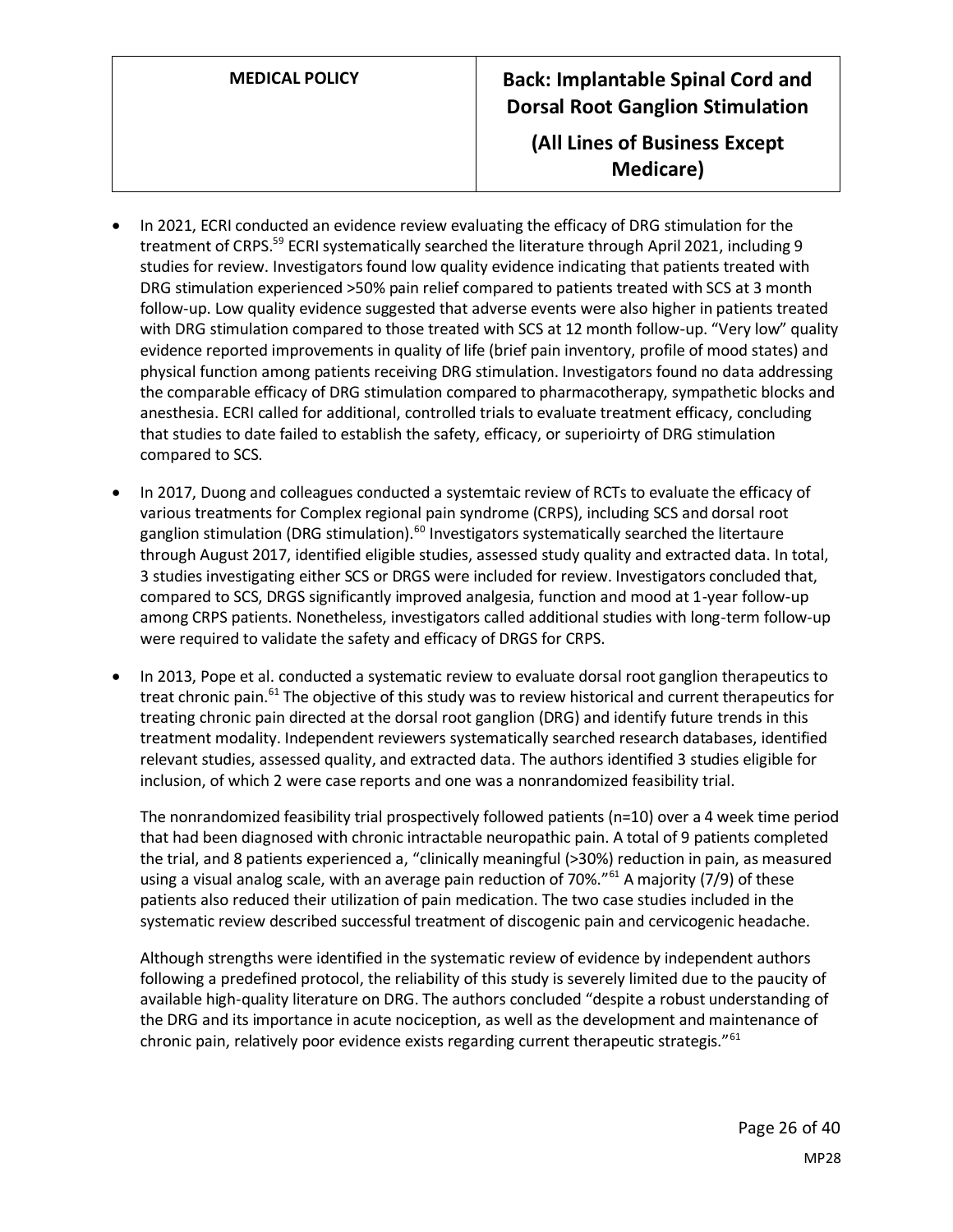| <b>MEDICAL POLICY</b> | <b>Back: Implantable Spinal Cord and</b><br><b>Dorsal Root Ganglion Stimulation</b> |
|-----------------------|-------------------------------------------------------------------------------------|
|                       | (All Lines of Business Except<br>Medicare)                                          |

#### Randomized Controlled Trials (RCTs)

• In 2017, Deer and colleagues conducted a randomized comparative trial to evaluate dorsal root ganglion stimulation (DRG) for the treatment of complex regional pain syndrome (CRPS) or causalgia in the lower extremities.<sup>58</sup> Patients were eligible for inclusion if they experienced chronic ( $\geq 6$ months) intractable (failed ≥2 drugs from different classes) neuropathic pain of the lower limbs associated with CRPS or causalgia. A total of 152 patients were randomized to DRG or SCS, and 115 had a successful temporary trial to move on to permanent implantation (n=61 DRG, n=54 SCS). Patient follow-up occurred at 3, 6, and 12 months. The primary outcome of interest was treatment success (defined as ≥ 50% reduction in VAS score and no stimulation-related neurological defects). Long-term outcomes and adverse events were also assessed through 12 months. The trial was also designed to evaluate noninferiority and superiority, if noninferiority was met.

A total of 10 patients were lost to follow-up; thus 105 patients had data available at 12 months (n=55 DRG, n=50 SCS). At 3-month follow-up, treatment success was achieved by 81.2% of patients in the DRG group and 55.7% in the SCS group. The noninferiority margin was also met and DRG was found to be statistically superior to SCS (p<0.001). At 12-month follow-up, treatment success was achieved by 74.2% of patients in the DRG group and 53% of patients in the SCS group. Noninferiority was also met, and DRG was found to be statistically superior to SCS (P<0.001) at 12-months followup. In regards to safety, 21 serious adverse events were reported in 19 patients (n=8 DRG, n=11 SCS; not statistically significant).

Strengths of this study include the randomized controlled design, large sample size, use of a comparator group, and evaluation of both noninferiority and superiority. Limitations were identified in the lack of blinding, short follow-up period, and losses to follow-up. Also, funding bias is possible due to the study being sponsored by St. Jude Medical (the manufacturer of DRG stimulators). This RCT shows promising results for DRG stimulation and the treatment of CRPS; however, additional studies with longer follow-up are required in order to confirm the long-term durability and safety of DRG stimulation.

#### Nonrandomized Studies

Seven additional nonrandomized studies were identified that evaluated dorsal root ganglion stimulation for the treatment of chronic intractable pain.<sup>62-68</sup> All studies were determined to be of poor methodological quality due to their nonrandomized retrospective observational or case series design, small sample sizes, short follow-up periods, and authors' financial conflicts of interest. The results of these studies suggest dorsal root ganglion stimulation may improve symptoms of complex regional pain syndrome; however, due to the poor methodological quality of these studies this evidence does not support medical necessity.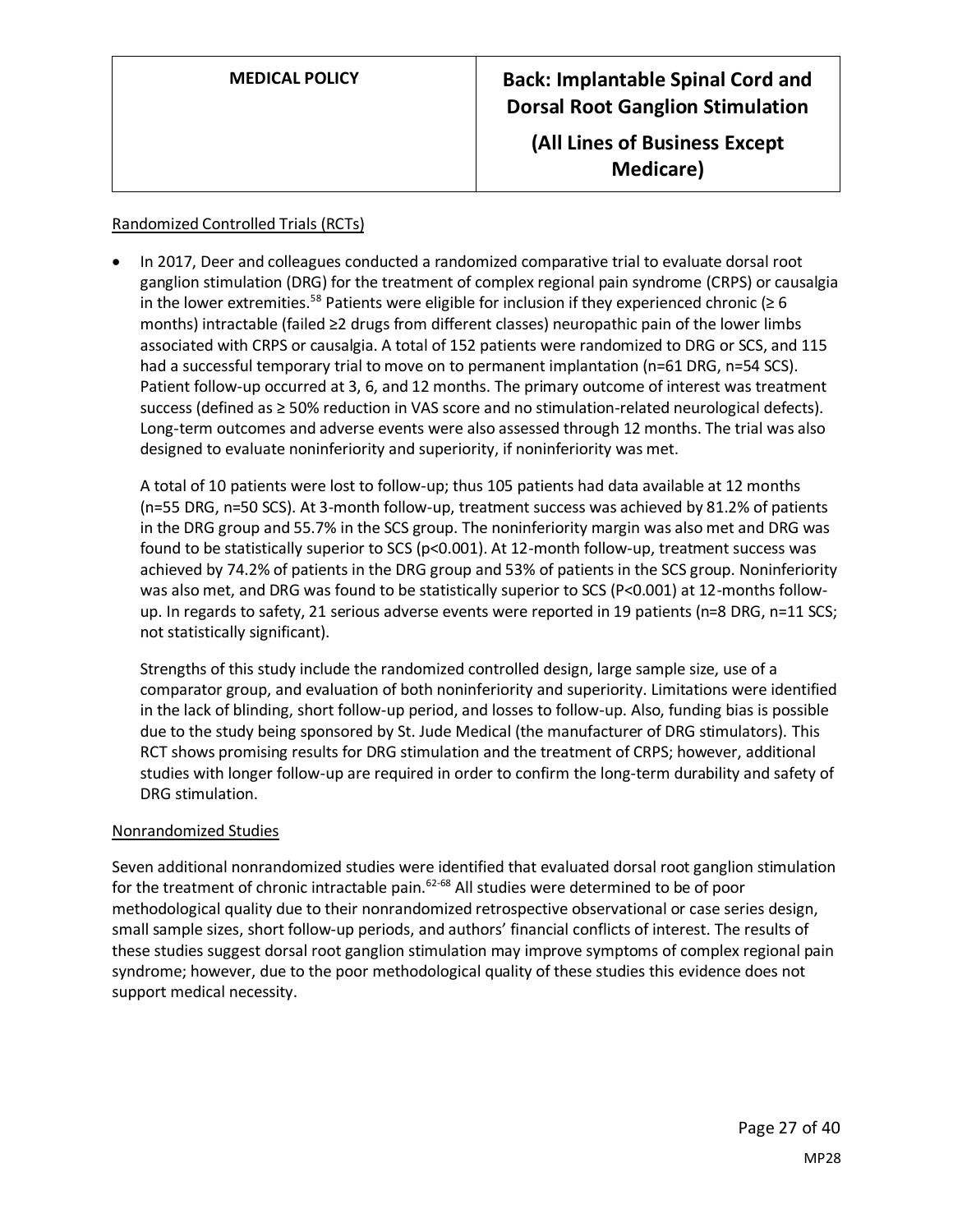> **(All Lines of Business Except Medicare)**

# **EVIDENCE SUMMARY**

The evidence confirms the efficacy and safety of low-frequency spinal cord stimulation (SCS) for the treatment of chronic intractable neuropathic pain secondary to failed back surgery syndrome (FBSS), complex regional pain syndrome (CRPS) type 1, and diabetic peripheral neuropathy (DPN). The evidence from one randomized controlled trial confirms the efficacy and safety of high-frequency SCS through two years; however, this study did not define the patient population that would benefit the most from high-frequency stimulation. Therefore, the evidence remains inefficient regarding the patient populations outside of FBSS, CRPS type 1, and DPN.

There is insufficient evidence to conclude SCS is efficacious for the treatment of chronic back pain of no specific cause. The majority of high-quality evidence for SCS is specific to patients with definitive causes of pain (e.g., failed back surgery syndrome and complex regional pain syndrome); therefore, it is difficult to make conclusions regarding this treatment for non-specific pain. Additional, high-quality studies are needed to confirm the clinical utility and safety of SCS for non-specific chronic back pain. Therefore, SCS is considered investigational for the treatment of chronic back pain of no specific cause.

There is insufficient evidence to conclude SCS is efficacious for the treatment of intractable angina pectoris. While available evidence is promising, substantial uncertainty remains regarding the effectiveness and safety of SCS for treatment of angina. Additional, high quality studies are needed to determine the efficacy and safety of treating angina with SCS. Therefore, SCS is considered investigational for the treatment of angina.

There is insufficient evidence to conclude SCS is safe and effective for the treatment of chronic intractable pain secondary to failed neck surgery syndrome or chronic limb ischemia. Additional studies of good methodological quality (e.g., randomized controlled trials) are needed in order to confirm the long-term safety and efficacy of spinal cord stimulation for these indications. Therefore, SCS is considered investigational for the treatment of chronic intractable pain secondary to failed neck surgery syndrome or chronic limb ischemia.

There is insufficient evidence to conclude burst stimulation provided through a clinician programmer application significantly improves treatment outcomes compared to conventional or high-frequency SCS. Available evidence is lacking long term follow up and appropriate comparison groups. Further randomized controlled trials are needed to confirm the efficacy, clinical significance, and safety of this new SCS technology. Therefore, burst stimulation is considered investigational for all indications.

There is insufficient evidence to conclude dorsal root ganglion (DRG) stimulation is safe and effective for the treatment of chronic intractable pain secondary to complex regional pain syndrome. Additional good quality studies with longer follow-up are needed to confirm the long-term safety and efficacy of DRG stimulation. Therefore, DRG stimulation is considered investigational for the treatment of chronic intractable pain secondary to complex regional pain syndrome.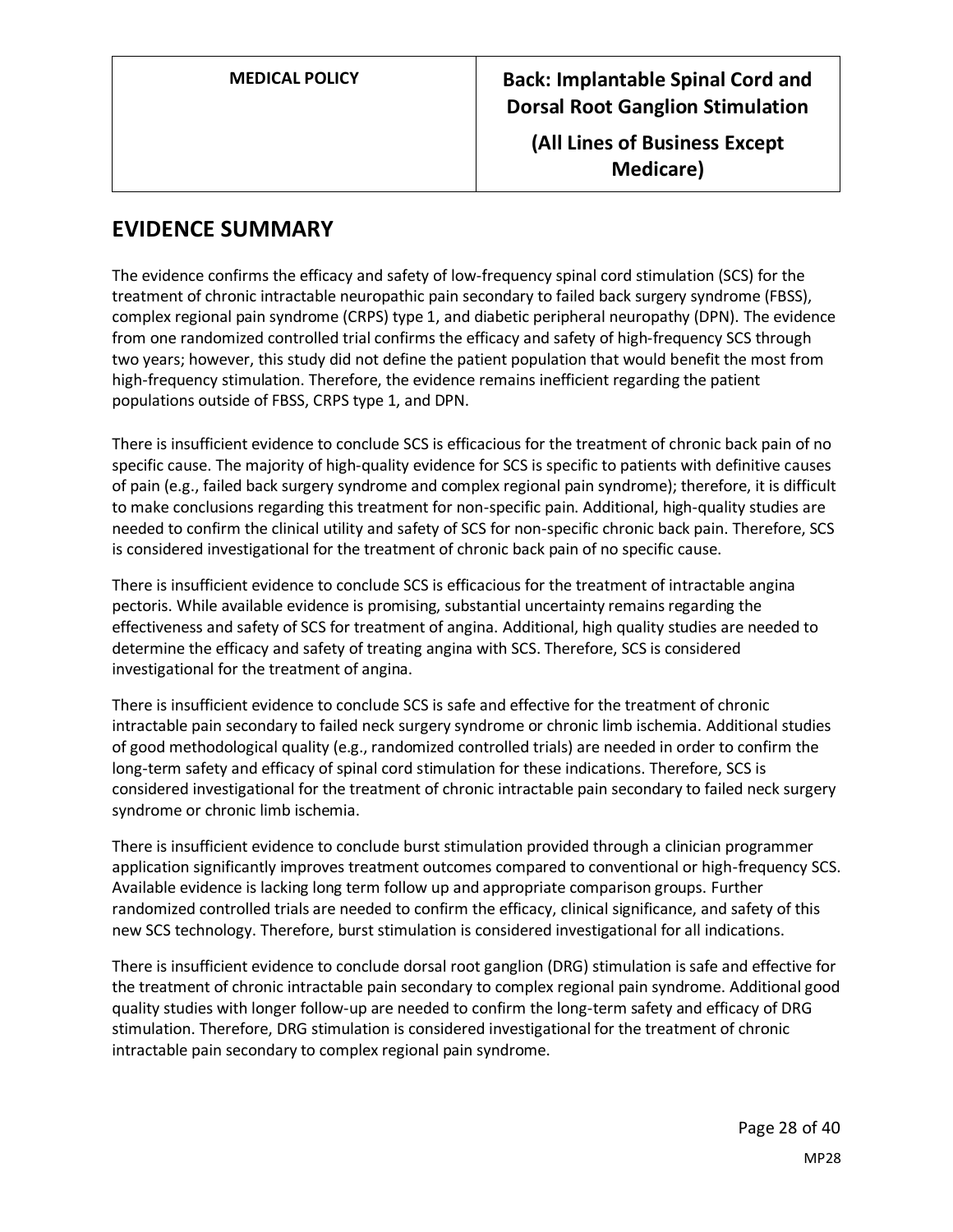**(All Lines of Business Except Medicare)**

# **CLINICAL PRACTICE GUIDELINES**

### **Spinal Cord Stimulation**

### Colorado Division of Worker's Compensation

The 2014 Colorado Division of Worker's Compensation evidence-based clinical practice guidelines on low back pain medical treatment stated implantable spinal cord stimulators are, "reserved for those low back pain patients with pain, radiculopathy, and failed surgery of greater than six months duration who have not responded to the standard non-operative or operative intervention."<sup>69</sup>

### American Pain Society (APS)

The 2009 APS evidence-based clinical practice guideline for interventional therapies, surgery, and interdisciplinary rehabilitation for low back pain stated, "in patients with persistent and disabling radicular pain following surgery for herniated disc and no evidence of a persistently compressed nerve root, it is recommended that clinicians discuss risks and benefits of spinal cord stimulation as an option (weak recommendation, moderate-quality evidence)."<sup>70</sup> The guideline recommended clinicians discuss with patients the high rate of complications associated with spinal cord stimulator placement. The APS guideline stated, "there is insufficient evidence (no randomized trials) to guide recommendations on spinal cord stimulation for nonspecific low back pain (insufficient level of evidence)."<sup>70</sup> The guideline also stated that "published case series of spinal cord stimulation for low back pain not related to previous back surgery provide very weak evidence because they used an uncontrolled study design and were of very low methodologic quality."<sup>70</sup>

#### National Institute for Health and Care Excellence (NICE)

- In 2019, NICE conldued that Senza SCS was "at least as effective as low-frequency SCS in reducing pain and functional disability." Investigators recommended the device for patients with residual chronic neuropathic back or leg pain at least 6 months after back surgery despite conventional medical management.<sup>71</sup>
- The 2008 NICE evidence-based clinical practice guideline (reviewed 2014) evaluating spinal cord stimulation (SCS) for chronic pain of neuropathic or ischemic origin evaluated 11 randomized controlled trials (RCTs): two studies evaluated SCS for treatment of failed back surgery syndrome, one RCT evaluated SCS for complex regional pain syndrome (CRPS) Type I, and eight RCTs evaluated SCS in patients with ischemic pain. The guideline stated:

"Spinal cord stimulation is recommended as a treatment option for adults with chronic pain of neuropathic origin who:

 $\circ$  continue to experience chronic pain (measuring at least 50 mm on a 0–100 mm visual analogue scale) for at least 6 months despite appropriate conventional medical management, and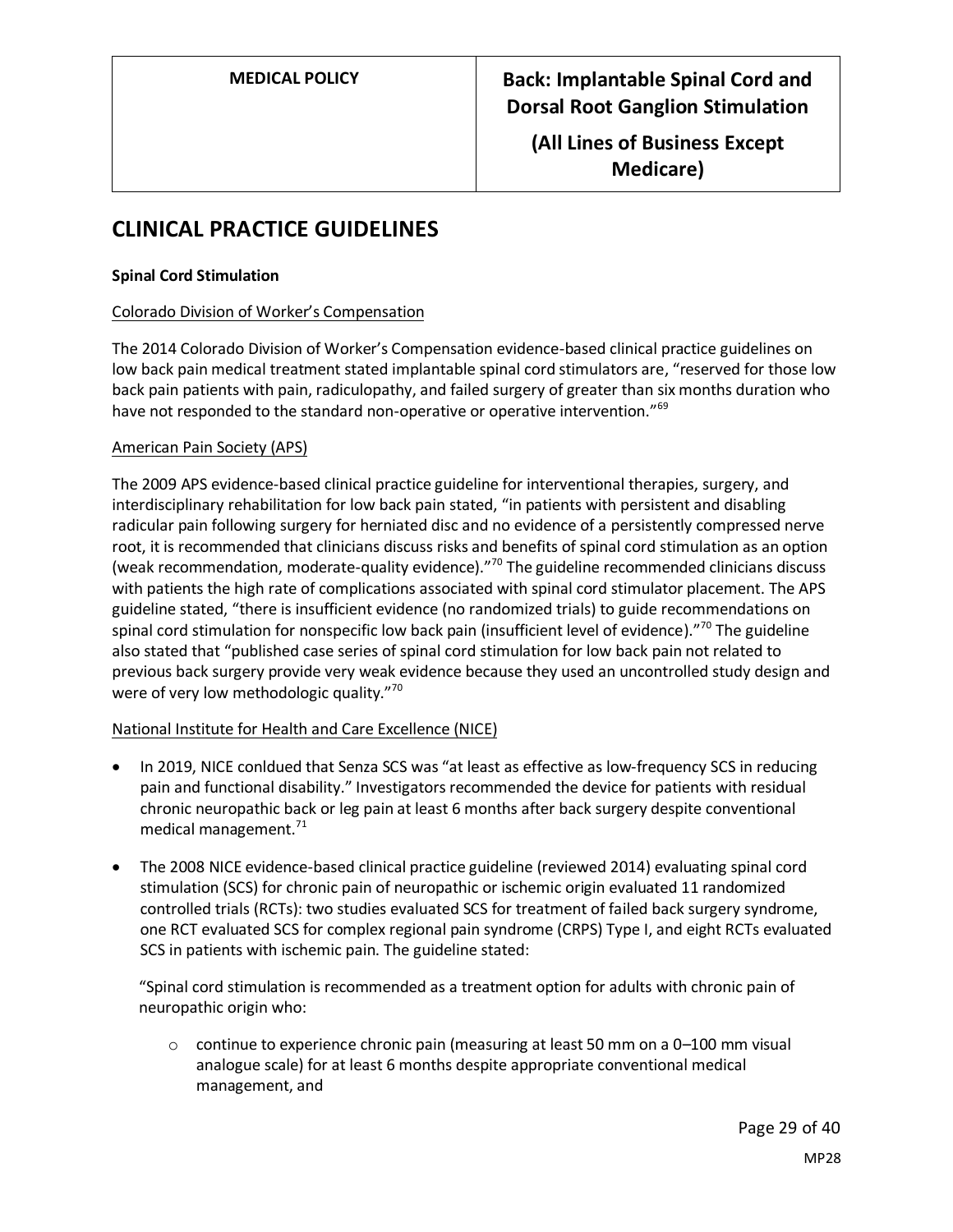## **(All Lines of Business Except Medicare)**

#### o who have had a successful trial of stimulation

Spinal cord stimulation is not recommended as a treatment option for adults with chronic pain of ischemic origin except in the context of research as part of a clinical trial. Such research should be designed to generate robust evidence about the benefits of spinal cord stimulation (including pain relief, functional outcomes and quality of life) compared with standard care." $72$ 

#### American Society of Interventional Pain Physicians (ASIPP)

The 2003 (updated 2013) ASIPP evidence-based clinical practice guideline for interventional techniques in chronic spinal pain stated, "the evidence for SCS is fair in managing patients with failed back surgery syndrome (FBBS)." The guideline also stated "SCS is indicated in chronic low back pain with lower extremity pain secondary to FBBS, after exhausting multiple conservative and interventional modalities."<sup>73</sup>

### **Spinal Cord Stimulation for Chronic Refractory Angina Pectoris**

American Association of Thoracic Surgery/American College of Cardiology Foundation/American College of Physicians/American Heart Association/Preventive Cardiovascular Nurses Association/Society for Cardiovascular Angiography and Interventions/Society of Thoracic Surgeons

The 2012 ACCF/AHA/ACP/AATS/PCNA/SCAI/STS evidence-based clinical practice guideline for the diagnosis and management of patients with stable ischemic heart disease stated, "spinal cord stimulation may be considered for relief of refractory angina in patients with stable ischemic heart disease (Level of evidence: C, defined as very limited populations evaluated and/or only consensus opinion of experts, case studies, or standard of care)." The guideline concluded, "studies of spinal cord stimulations suggest that this technique might have some use as a method to relieve angina in patients with symptoms that are refractory to standard medical therapy and revascularization. There is a paucity of data on the mechanisms and long-term risks and benefits of this therapeutic approach, however."<sup>74</sup>

#### **Dorsal Root Ganglion Stimulation**

#### *Consensus Statements*

In 2018, an industry-funded consensus committee endorsed DRG stimulation for the treatment of CRPS.<sup>75</sup> This endorsement was made on the basis of a non-systematic review of the literature and committee member experience.

## **REGULATORY STATUS**

#### **FDA-Approved Low-Frequency Spinal Cord Stimulation Devices**

There are several FDA-approved low-frequency spinal cord stimulation devices. Devices approved under the premarket approval (PMA) process can be found in the FDA's PMA database under the product code

Page 30 of 40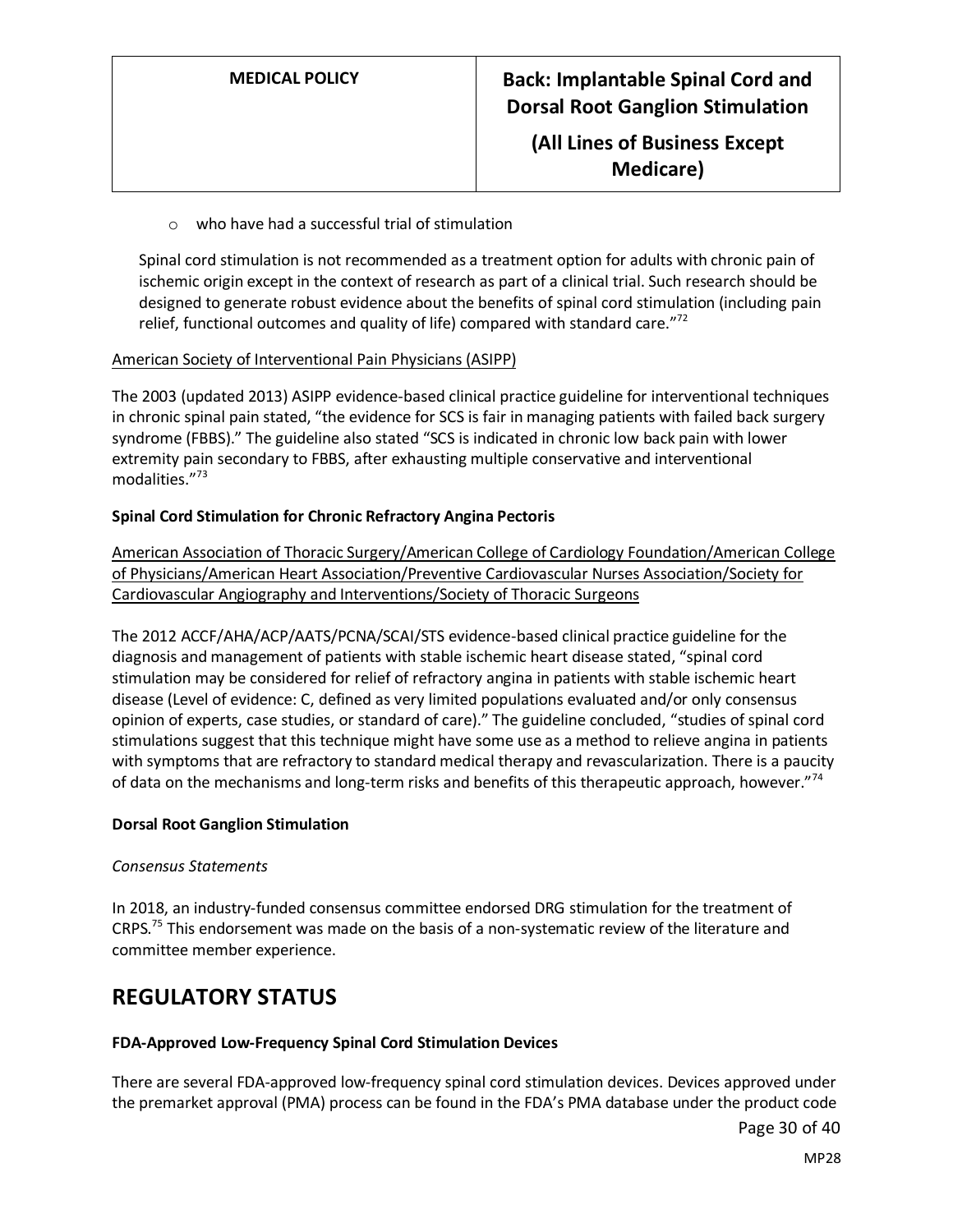**(All Lines of Business Except Medicare)**

LGW.<sup>76</sup> Devices approved under the 510(k) approval process can be found in the FDA's 510(k) database under the product codes GZB or GZF.<sup>77</sup>

*Note:* This list is not all inclusive. Please refer to the FDA databases cited above for more information.

| <b>DEVICE NAME,</b><br><b>MANUFACTUERER,</b><br><b>PRODUCT CODE</b>                                                                                               | <b>INDICATIONS FOR USE</b>                                                                                                                                                                                                                                                                                                                     | <b>CONTRAINDICATIONS FOR USE</b>                                                                                                                                                                                               |  |
|-------------------------------------------------------------------------------------------------------------------------------------------------------------------|------------------------------------------------------------------------------------------------------------------------------------------------------------------------------------------------------------------------------------------------------------------------------------------------------------------------------------------------|--------------------------------------------------------------------------------------------------------------------------------------------------------------------------------------------------------------------------------|--|
| <b>SPRINT PNS System</b><br>by SPR<br>Therapeutics <sup>78</sup><br>510K Product code:<br><b>NHI</b>                                                              | The SPRINT Peripheral Nerve<br>Stimulation (PNS) System is<br>indicated for up to 60 days in the<br>back and/or extremities for:<br>Symptomatic relief of chronic,<br>intractable pain, post-surgical<br>and post-traumatic acute<br>pain;<br>Symptomatic relief of post-<br>traumatic pain;<br>Symptomatic relief of post-<br>operative pain. | • The SPRINT PNS System is not<br>intended to treat pain in the<br>craniofacial region.                                                                                                                                        |  |
| <b>StimRouter</b><br>Neuromodulation<br>System by Bioness,<br>Inc. <sup>79</sup><br>510k Product Code:<br><b>GZF</b>                                              | The StimRouter Neuromodulation<br>System is indicated for pain<br>management in adults who have<br>severe intractable chronic pain of<br>peripheral nerve origin, as an<br>adjunct to other modes of therapy<br>(e.g., medications).                                                                                                           | The StimRouter is not intended to<br>$\bullet$<br>treat pain in the craniofacial region.                                                                                                                                       |  |
| Genesis <sup>™</sup> and<br>Eon <sup>™</sup> Family<br>Neurostimulation<br>(IPG) Systems by<br>St. Jude Medical™ <sup>80</sup><br><b>PMA Product Code:</b><br>LGW | <b>Genesis Neurostimulation (IPG)</b><br>System is indicated as an aid in the<br>management of chronic intractable<br>pain of the trunk and/or limbs,<br>including unilateral or bilateral pain<br>associated with the following:<br>Failed back surgery syndrome<br>Intractable low back and leg<br>pain                                      | Patients with demand type cardiac<br>$\bullet$<br>pacemakers<br>• Patients that are unable to operate<br>the system or fail to receive effective<br>pain relief during trial stimulation<br>should not be implanted with a SCS |  |
| Precision <sup>™</sup> Spinal<br><b>Cord Stimulation</b><br>(SCS) System by<br><b>Advanced Bionics</b><br>Corp. <sup>81</sup>                                     | The Advanced Bionics PRECISION™<br>Spinal Cord Stimulator System<br>(PRECISION™ System) is indicated as<br>an aid in the management of chronic<br>intractable pain of the trunk and/or<br>limbs, including unilateral or                                                                                                                       | Have failed trial stimulation by<br>failing to receive effective pain relief<br>Are poor surgical risks<br>Are pregnant<br>Are unable to operate the SCS<br>system                                                             |  |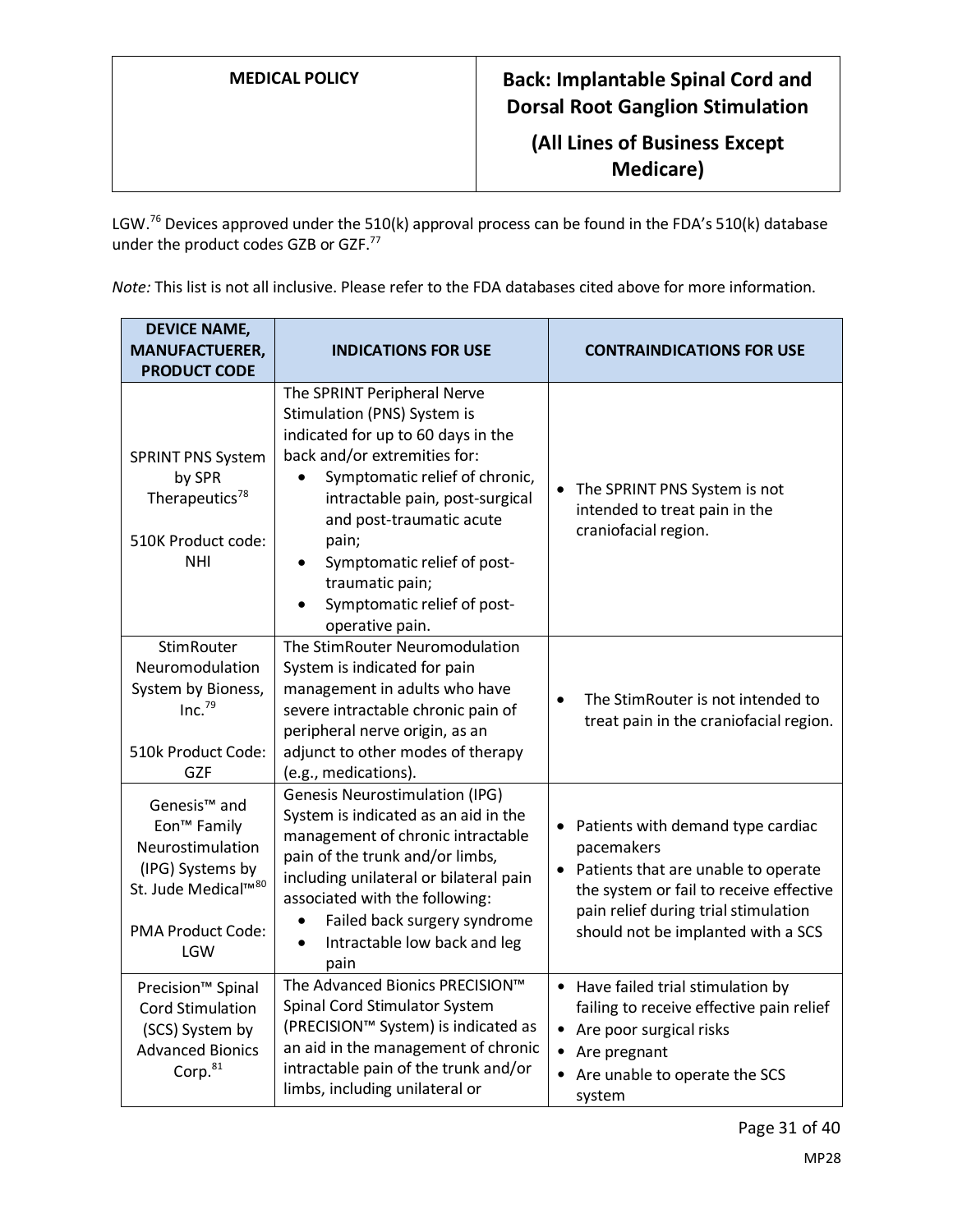## **(All Lines of Business Except Medicare)**

| <b>PMA Product Code:</b><br>LGW                                                                                                                       | bilateral pain associated with the<br>following:<br>Failed back surgery<br>syndrome<br>Intractable low back pain<br>and leg pain.                                                                                                                                                                                                           |                                                                                                                                                                                                                                                                                                                                                                                       |
|-------------------------------------------------------------------------------------------------------------------------------------------------------|---------------------------------------------------------------------------------------------------------------------------------------------------------------------------------------------------------------------------------------------------------------------------------------------------------------------------------------------|---------------------------------------------------------------------------------------------------------------------------------------------------------------------------------------------------------------------------------------------------------------------------------------------------------------------------------------------------------------------------------------|
| Algovita <sup>™</sup> Spinal<br><b>Cord Stimulation</b><br>(SCS) System by<br>Nuvecrtra Corp. <sup>82</sup><br><b>PMA Product Code:</b><br><b>LGW</b> | The Algovita <sup>™</sup> Spinal Cord<br>Stimulation (SCS) system is indicated<br>as an aid in the management of<br>chronic intractable pain of the trunk<br>and/or limbs, including unilateral or<br>bilateral pain associated with failed<br>back surgery syndrome, intractable<br>low back pain and leg pain.                            | Shortwave, microwave and/or<br>$\bullet$<br>therapeutic ultrasound diathermy<br>must not be used on SCS patients.<br>The energy generated by diathermy<br>can be transferred through the SCS<br>system, causing tissue damage at<br>the lead site which may result in<br>severe injury or death.<br>Subjects who fail to receive effective<br>pain relief during a stimulation trial. |
| Freedom Spinal<br><b>Cord Stimulator</b><br>(SCS) System™ by<br>Stimwave<br>Technologies Inc. <sup>83</sup><br>510k Product Code:<br><b>GZB</b>       | The Stimwave Technologies<br>Incorporated Freedom Spinal Cord<br>Stimulator (SCS) System is intended<br>as the sole mitigating agent, or as an<br>adjunct to other modes of therapy<br>used in a multidisciplinary approach<br>for chronic, intractable pain of the<br>trunk and/or lower limbs, including<br>unilateral or bilateral pain. | Poor surgical risks<br>$\bullet$<br>Pregnancy<br>$\bullet$<br>Inability to operate system<br>$\bullet$<br>Exposure to shortwave, microwave,<br>$\bullet$<br>or ultrasound diathermy<br>Occupational exposure to high<br>$\bullet$<br>levels of non-ionizing radiation that<br>may interfere with therapy<br>Implanted cardiac systems                                                 |

### **FDA-Approved High-Frequency Spinal Cord Stimulation Devices**

Currently, there is one FDA-approved high-frequency spinal cord stimulation device. The Senza High Frequency Spinal Cord Stimulation System received FDA-approval on May 8, 2015, under the premarket approval process (PMA): PMA# P130022.

| <b>DEVICE NAME,</b><br><b>MANUFACTUER, &amp;</b><br><b>PRODUCT CODE</b>                                                              | <b>INDICATIONS FOR USE</b>                                                                                                                                                                                                                            | <b>CONTRAINDICATIONS FOR USE</b>                                                                                                                                    |
|--------------------------------------------------------------------------------------------------------------------------------------|-------------------------------------------------------------------------------------------------------------------------------------------------------------------------------------------------------------------------------------------------------|---------------------------------------------------------------------------------------------------------------------------------------------------------------------|
| Senza <sup>®</sup> High<br><b>Frequency Spinal</b><br><b>Cord Stimulation</b><br>System by Nevro <sup>™</sup><br>Corp. <sup>84</sup> | The Senza neuromodulation system<br>is indicated as an aid in the<br>management of chronic intractable<br>pain of the trunk and/or limbs,<br>including unilateral or bilateral pain<br>associated with the following:<br>Failed back surgery syndrome | Not being able to operate the<br>Senza system<br>Not being able to have the SCS<br>surgery<br>Failing to receive effective pain<br>relief during trial stimulation. |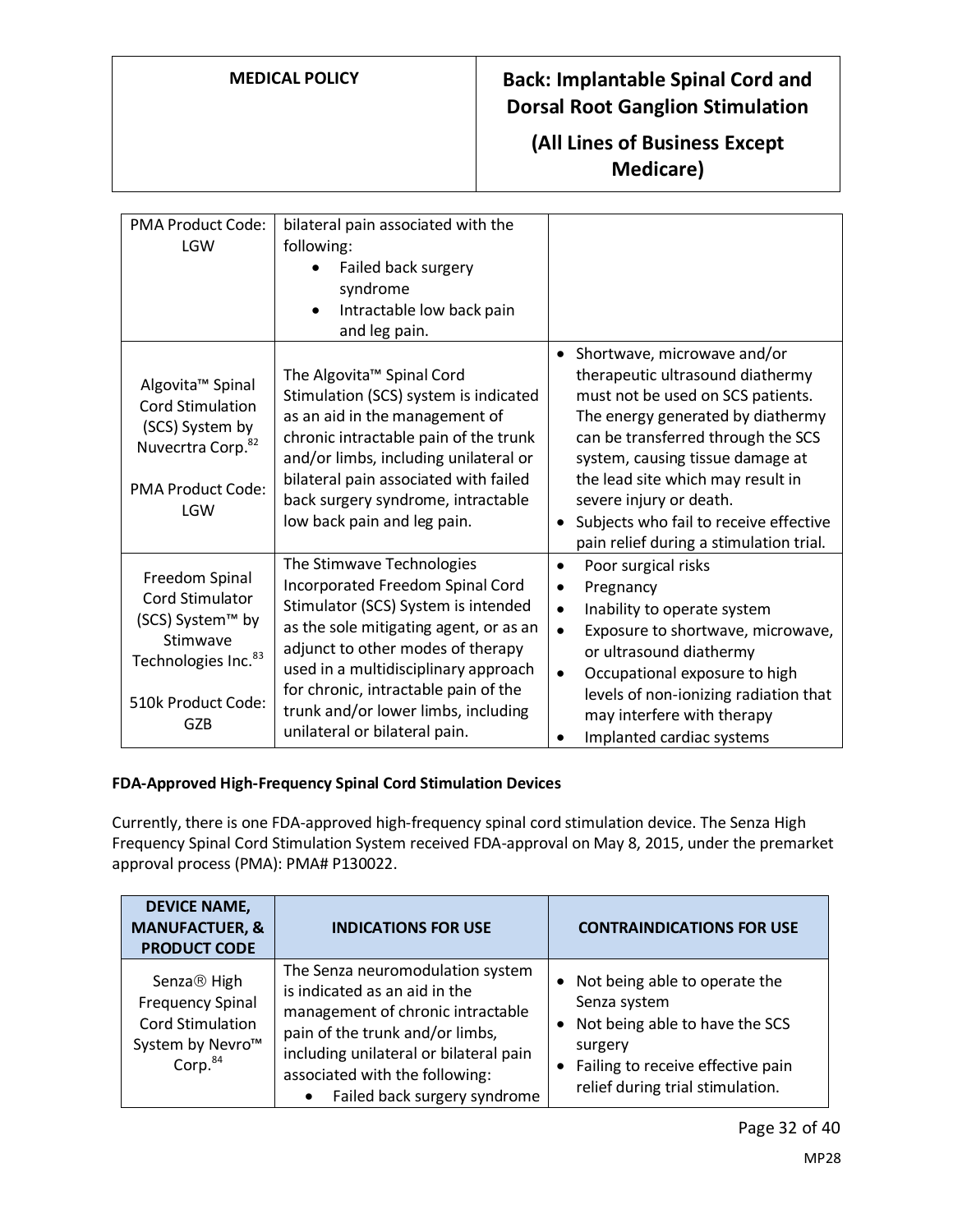**(All Lines of Business Except Medicare)**

|  | Intractable low back pain |  |
|--|---------------------------|--|
|  | and/or leg pain.          |  |

The FDA has published a letter of recommendations to Health Care Providers on the trial stimulation period before implanting a spinal cord stimulator, alerting providers of reports of serious side effects associated with the device. The FDA requests that providers report problems with devices through their website.<sup>85</sup>

### Mental Health Parity Statement

Coverage decisions are made on the basis of individualized determinations of medical necessity and the experimental or investigational character of the treatment in the individual case. In cases where medical necessity is not established by policy for specific treatment modalities, evidence not previously considered regarding the efficacy of the modality that is presented shall be given consideration to determine if the policy represents current standards of care.

## **INSTRUCTIONS FOR USE**

Company Medical Policies serve as guidance for the administration of plan benefits. Medical policies do not constitute medical advice nor a guarantee of coverage. Company Medical Policies are reviewed annually and are based upon published, peer-reviewed scientific evidence and evidence-based clinical practice guidelines that are available as of the last policy update. The Companies reserve the right to determine the application of Medical Policies and make revisions to Medical Policies at any time. Providers will be given at least 60-days' notice of policy changes that are restrictive in nature.

The scope and availability of all plan benefits are determined in accordance with the applicable coverage agreement. Any conflict or variance between the terms of the coverage agreement and Company Medical Policy will be resolved in favor of the coverage agreement.

## **REFERENCES**

- 1. Edemekong PF BD, Sukumaran S, et al.,. Activities of Daily Living (ADLs). [https://www.ncbi.nlm.nih.gov/books/NBK470404/.](https://www.ncbi.nlm.nih.gov/books/NBK470404/) Published 2020. Accessed 9/27/2021.
- 2. Goebel A BJ, Carganillo R, et al. A randomised placebo-controlled Phase III multicentre trial: lowdose intravenous immunoglobulin treatment for long-standing complex regional pain syndrome (LIPS trial). Southampton (UK): NIHR Journals Library; 2017 Nov. (Efficacy and Mechanism Evaluation, No. 4.5.) Appendix 3, Research diagnostic criteria (the 'Budapest Criteria') for complex regional pain syndrome. Available from: [https://www.ncbi.nlm.nih.gov/books/NBK464482/.](https://www.ncbi.nlm.nih.gov/books/NBK464482/)
- 3. North American Spine Society. Evidence-Based Clinical Guidelines for Multidisciplinary Spine Care: Diagnosis & Treatment of Low Back Pain.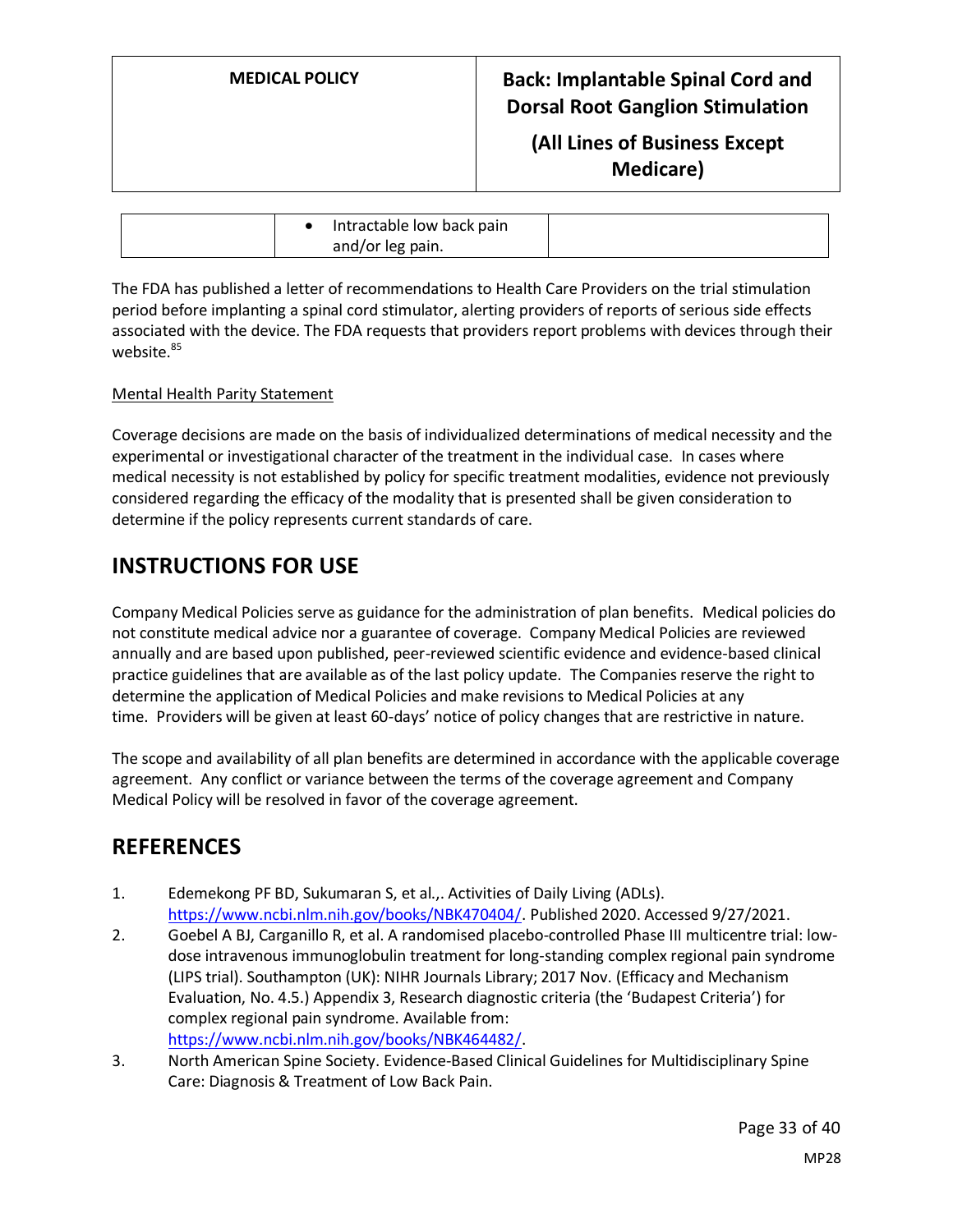## **(All Lines of Business Except Medicare)**

[https://www.spine.org/Portals/0/assets/downloads/ResearchClinicalCare/Guidelines/LowBackP](https://www.spine.org/Portals/0/assets/downloads/ResearchClinicalCare/Guidelines/LowBackPain.pdf) [ain.pdf.](https://www.spine.org/Portals/0/assets/downloads/ResearchClinicalCare/Guidelines/LowBackPain.pdf) Published 2020. Accessed 9/27/2021.

- 4. National Guideline Clearinghouse. ACR Appropriateness Criteria; Radiologic Management of Hepatic Malignancy. 2015. [https://www.guideline.gov/summaries/summary/49908/acr](https://www.guideline.gov/summaries/summary/49908/acr-appropriateness-criteria--radiologic-management-of-hepatic-malignancy?q=hepatocellular+carcinoma)[appropriateness-criteria--radiologic-management-of-hepatic](https://www.guideline.gov/summaries/summary/49908/acr-appropriateness-criteria--radiologic-management-of-hepatic-malignancy?q=hepatocellular+carcinoma)[malignancy?q=hepatocellular+carcinoma](https://www.guideline.gov/summaries/summary/49908/acr-appropriateness-criteria--radiologic-management-of-hepatic-malignancy?q=hepatocellular+carcinoma)
- 5. Ullrich P. Spine-Health: Failed Back Surgery Syndrome (FBSS): What It Is and How to Avoid Pain After Surgery. Updated 11/04/2009. [https://www.spine-health.com/treatment/back](https://www.spine-health.com/treatment/back-surgery/failed-back-surgery-syndrome-fbss-what-it-and-how-avoid-pain-after-surgery)[surgery/failed-back-surgery-syndrome-fbss-what-it-and-how-avoid-pain-after-surgery.](https://www.spine-health.com/treatment/back-surgery/failed-back-surgery-syndrome-fbss-what-it-and-how-avoid-pain-after-surgery) Accessed 9/27/2021.
- 6. National Institute of Neurological Disorders and Stroke. Complex Regional Pain Syndrome Fact Sheet[. https://www.ninds.nih.gov/Disorders/Patient-Caregiver-Education/Fact-Sheets/Complex-](https://www.ninds.nih.gov/Disorders/Patient-Caregiver-Education/Fact-Sheets/Complex-Regional-Pain-Syndrome-Fact-Sheet)[Regional-Pain-Syndrome-Fact-Sheet.](https://www.ninds.nih.gov/Disorders/Patient-Caregiver-Education/Fact-Sheets/Complex-Regional-Pain-Syndrome-Fact-Sheet) Published 2017. Accessed 9/27/2021.
- 7. Cox L, Aaronson D, Casale TB, Honsinger R, Weber R. Allergy immunotherapy safety: location matters! *The Journal of Allergy and Clinical Immunology: In Practice.* 2013;1(5):455-457.
- 8. Hayes Inc. Spinal Cord Stimulation for Relief of Neuropathic Pain. Reviewed 4/26/2021. [https://evidence.hayesinc.com/report/dir.584scspain.](https://evidence.hayesinc.com/report/dir.584scspain) Accessed 9/22/2021.
- 9. Epstein TG, Liss GM, Murphy-Berendts K, Bernstein DI. AAAAI and ACAAI surveillance study of subcutaneous immunotherapy, year 3: what practices modify the risk of systemic reactions? *Annals of Allergy, Asthma & Immunology.* 2013;110(4):274-278. e271.
- 10. Neel Mehta MD. Spine-Health: Options in Spinal Cord Stimulation. Updated 9/23/2016. [https://www.spine-health.com/treatment/back-surgery/options-spinal-cord-stimulation.](https://www.spine-health.com/treatment/back-surgery/options-spinal-cord-stimulation) Accessed 9/27/2021.
- 11. Van Buyten JP, Al-Kaisy A, Smet I, Palmisani S, Smith T. High-frequency spinal cord stimulation for the treatment of chronic back pain patients: results of a prospective multicenter European clinical study. *Neuromodulation : journal of the International Neuromodulation Society.*  2013;16(1):59-65; discussion 65-56.
- 12. Slavin KV, North RB, Deer TR, Staats P, Davis K, Diaz R. Tonic and burst spinal cord stimulation waveforms for the treatment of chronic, intractable pain: study protocol for a randomized controlled trial. *Trials.* 2016;17(1):569.
- 13. Deer T. International Neuromodulation Society (INS): Dorsal Root Ganglion Stimulation. Reviewed 5/3/2016[. http://www.neuromodulation.com/DRG.](http://www.neuromodulation.com/DRG) Accessed 9/27/2021.
- 14. Duarte RV, Nevitt S, McNicol E, et al. Systematic review and meta-analysis of placebo/sham controlled randomised trials of spinal cord stimulation for neuropathic pain. *PAIN.*  2020;161(1):24-35. [https://journals.lww.com/pain/Fulltext/2020/01000/Systematic\\_review\\_and\\_meta\\_analysis\\_of.](https://journals.lww.com/pain/Fulltext/2020/01000/Systematic_review_and_meta_analysis_of.4.aspx) [4.aspx](https://journals.lww.com/pain/Fulltext/2020/01000/Systematic_review_and_meta_analysis_of.4.aspx)
- 15. Washington State Health Care Authority. Spinal Cord Stimulation: Assessing Signals for Update. [https://www.hca.wa.gov/assets/program/spinal-cord-stimulation-signal-update-20180807.pdf.](https://www.hca.wa.gov/assets/program/spinal-cord-stimulation-signal-update-20180807.pdf) Accessed 9/27/2021.
- 16. Mekhail N, Visnjevac O, Azer G, Mehanny DS, Agrawal P, Foorsov V. Spinal Cord Stimulation 50 Years Later: Clinical Outcomes of Spinal Cord Stimulation Based on Randomized Clinical Trials—A Systematic Review. *Regional anesthesia and pain medicine.* 2018;43(4):391-406.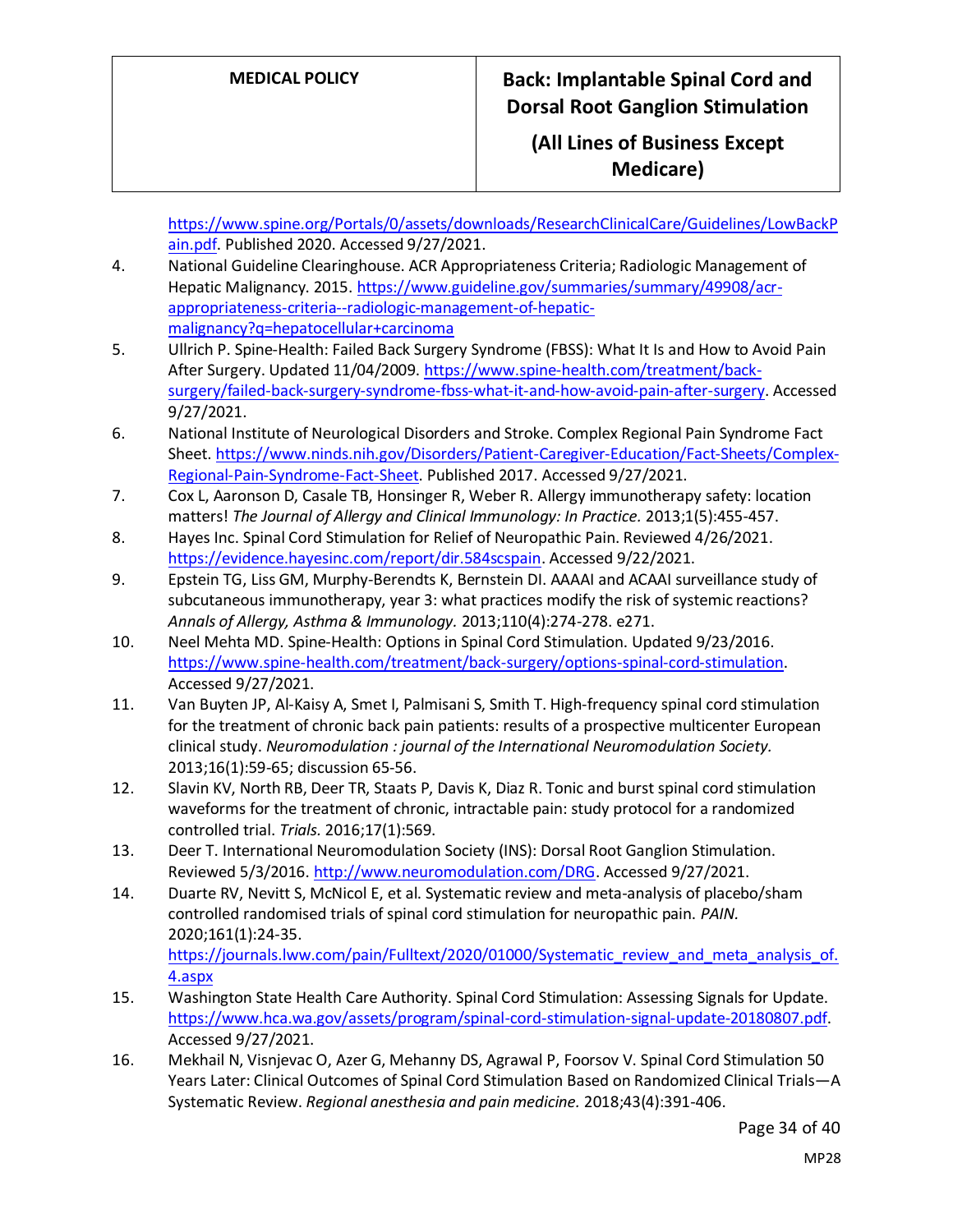## **(All Lines of Business Except Medicare)**

- 17. Moens M, Goudman L, Brouns R, et al. Return to Work of Patients Treated With Spinal Cord Stimulation for Chronic Pain: A Systematic Review and Meta‐Analysis. *Neuromodulation: Technology at the Neural Interface.* 2018.
- 18. Hayes Inc. Product Comparison: Spinal Cord Stimulators. Published 6/7/2018. Archived 7/7/2019. [https://evidence.hayesinc.com/report/crr.scscomparison4151.](https://evidence.hayesinc.com/report/crr.scscomparison4151) Accessed 9/22/2021.
- 19. Hayes Inc. Freedom Spinal Cord Stimulation System (Stimwave Technologies Inc.) Published 10/18/2018. Archived 11/17/2019.
	- [https://evidence.hayesinc.com/report/crr.freedomspinal4073.](https://evidence.hayesinc.com/report/crr.freedomspinal4073) Accessed 9/22/2021.
- 20. Hayes Inc. Spectra WaveWriter Spinal Cord Simulator System (Boston Scientific). Published 8/10/2018. Archived 9/9/2019. [https://evidence.hayesinc.com/report/crr.wavewriter4502.](https://evidence.hayesinc.com/report/crr.wavewriter4502) Accessed 9/22/2021.
- 21. Hayes Inc. SPRINT PNS System (SPR Therapeutics) for Chronic Pain. Published 8/3/2021. [https://evidence.hayesinc.com/report/eer.sprint4620.](https://evidence.hayesinc.com/report/eer.sprint4620) Accessed 9/22/2021.
- 22. ECRI Institute. Intellis Rechargeable (Medtronic plc) to Aid Treating Chronic Pain. Published 8/27/2021. [https://www.ecri.org/components/ProductBriefs/Pages/25544.aspx.](https://www.ecri.org/components/ProductBriefs/Pages/25544.aspx) Accessed 9/27/2021.
- 23. ECRI Institute. Algovita Spinal Cord Stimulation System (Nuvectra Corp.) for Treating Chronic Pain . Published 7/31/2018.
	- [https://www.ecri.org/components/ProductBriefs/Pages/26109.aspx.](https://www.ecri.org/components/ProductBriefs/Pages/26109.aspx) Accessed 9/22/2021.
- 24. ECRI Institute. SPRINT Peripheral Nerve Stimulation System (SPR Therapeutics, LLC) for Treating Peripheral Nerve Pain. Updated 5/6/2020. [https://www.ecri.org/components/ProductBriefs/Pages/25997.aspx.](https://www.ecri.org/components/ProductBriefs/Pages/25997.aspx) Accessed 9/22/2021.
- 25. ECRI Institute. StimRouter Neuromodulation System (Bioness, Inc.) for Treating Peripheral Nerve Pain. Updated 5/11/2020[. https://www.ecri.org/components/ProductBriefs/Pages/25976.aspx.](https://www.ecri.org/components/ProductBriefs/Pages/25976.aspx) Accessed 9/22/2021.
- 26. Hayes Inc. StimRouter Neuromodulation System (Bioness Inc.) for Treatment of Chronic Pain. 6/19/2020. Archived 7/19/2021[. https://evidence.hayesinc.com/report/earb.stimrouter4965.](https://evidence.hayesinc.com/report/earb.stimrouter4965) Accessed 9/22/2021.
- 27. ECRI Institute. Senza Spinal Cord Stimulation System (Nevro Corp.) for Treating Chronic Pain. Updated 5/10/2019. [https://www.ecri.org/components/ProductBriefs/Pages/14433.aspx.](https://www.ecri.org/components/ProductBriefs/Pages/14433.aspx) Accessed 9/22/2021.
- 28. Hayes Inc. Senza SCS System (Nevro) for Chronic Pain. Published 4/12/2018. Archived 5/11/2019. [https://evidence.hayesinc.com/report/hss.senza3516.](https://evidence.hayesinc.com/report/hss.senza3516) Accessed 9/22/2021.
- 29. Pollard EM, Lamer TJ, Moeschler SM, et al. The effect of spinal cord stimulation on pain medication reduction in intractable spine and limb pain: a systematic review of randomized controlled trials and meta-analysis. *J Pain Res.* 2019;12:1311-1324. <https://pubmed.ncbi.nlm.nih.gov/31118751>

<https://www.ncbi.nlm.nih.gov/pmc/articles/PMC6502439/>

30. Kapural L, Yu C, Doust MW, et al. Novel 10-kHz High-frequency Therapy (HF10 Therapy) Is Superior to Traditional Low-frequency Spinal Cord Stimulation for the Treatment of Chronic Back and Leg Pain: The SENZA-RCT Randomized Controlled Trial. *Anesthesiology.* 2015;123(4):851- 860.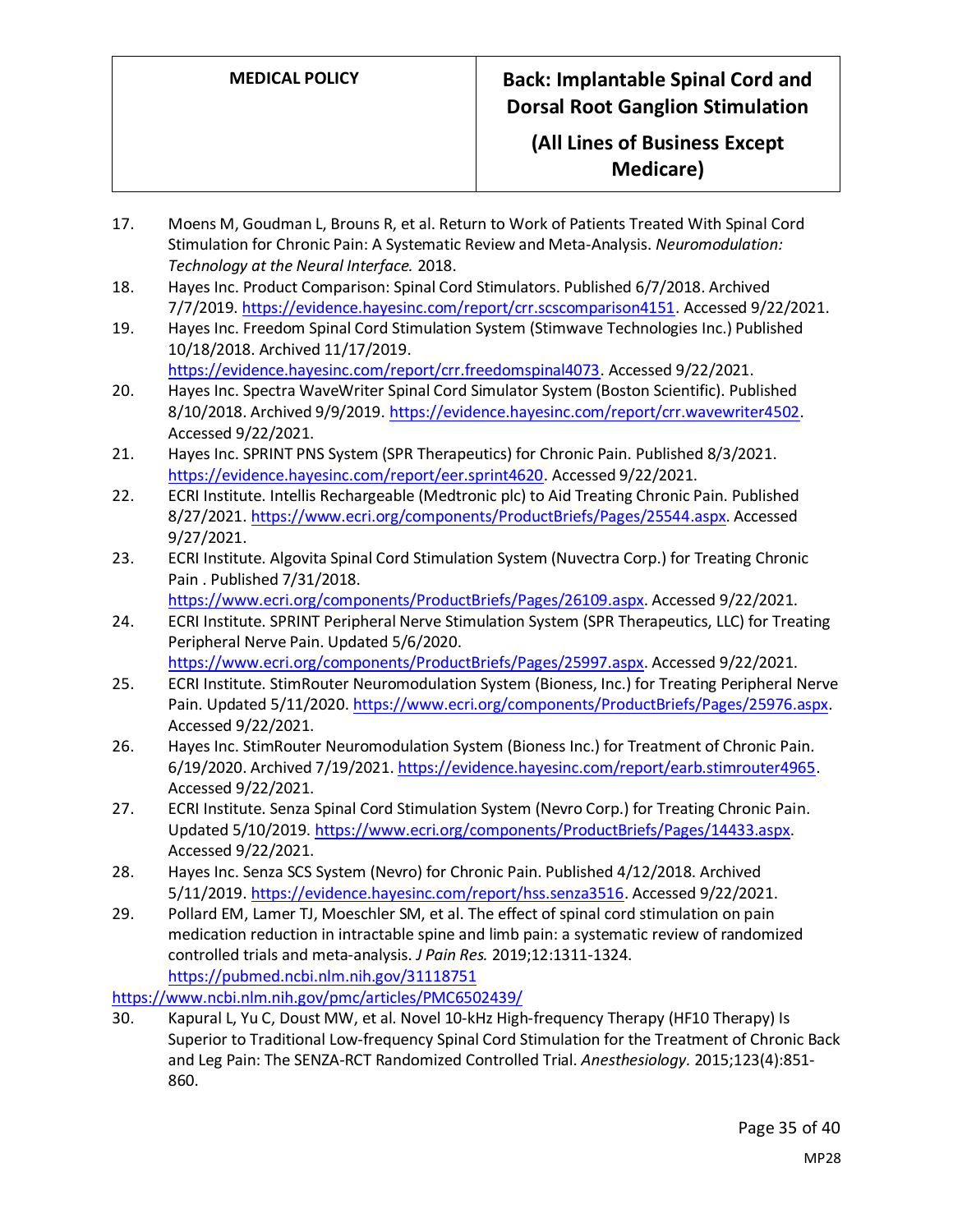## **(All Lines of Business Except Medicare)**

- 31. Kapural L, Yu C, Doust MW, et al. Comparison of 10-kHz High-Frequency and Traditional Low-Frequency Spinal Cord Stimulation for the Treatment of Chronic Back and Leg Pain: 24-Month Results From a Multicenter, Randomized, Controlled Pivotal Trial. *Neurosurgery.* 2016;79(5):667- 677.
- 32. Bolash R, Creamer M, Rauck R, et al. Wireless High-Frequency Spinal Cord Stimulation (10 kHz) Compared with Multiwaveform Low-Frequency Spinal Cord Stimulation in the Management of Chronic Pain in Failed Back Surgery Syndrome Subjects: Preliminary Results of a Multicenter, Prospective Randomized Controlled Study. *Pain Medicine.* 2019;20(10):1971-1979. <https://doi.org/10.1093/pm/pnz019>
- 33. Block A, Sarwer D. *Presurgical Psychological Screening: Understanding Patients, Improving Outcomes.* American Psychological Association; 2013.
- 34. Hayes Inc. Electrical Spinal Cord Stimulaiton for the Treatment of Intractable Angina Pectoris. Archived 11/22/2019. [https://evidence.hayesinc.com/report/dir.electrical497/evaluation.html.](https://evidence.hayesinc.com/report/dir.electrical497/evaluation.html) Published 2014. Accessed 9/22/2021.
- 35. Taylor RS. Spinal cord stimulation in complex regional pain syndrome and refractory neuropathic back and leg pain/failed back surgery syndrome: results of a systematic review and metaanalysis. *Journal of pain and symptom management.* 2006;31(4 Suppl):S13-19.
- 36. Taylor RS, Van Buyten JP, Buchser E. Spinal cord stimulation for chronic back and leg pain and failed back surgery syndrome: a systematic review and analysis of prognostic factors. *Spine.*  2005;30(1):152-160.
- 37. Odonkor CA, Orman S, Orhurhu V, Stone ME, Ahmed S. Spinal Cord Stimulation vs Conventional Therapies for the Treatment of Chronic Low Back and Leg Pain: A Systematic Review of Health Care Resource Utilization and Outcomes in the Last Decade. *Pain Medicine.* 2019;20(12):2479- 2494[. https://doi.org/10.1093/pm/pnz185](https://doi.org/10.1093/pm/pnz185)
- 38. Ubbink DT, Vermeulen H. Spinal cord stimulation for non-reconstructable chronic critical leg ischaemia. *The Cochrane database of systematic reviews.* 2013(2):Cd004001.
- 39. Klomp HM, Steyerberg EW, Habbema JD, van Urk H. What is the evidence on efficacy of spinal cord stimulation in (subgroups of) patients with critical limb ischemia? *Annals of vascular surgery.* 2009;23(3):355-363.
- 40. Klomp HM, Spincemaille GH, Steyerberg EW, Habbema JD, van Urk H. Spinal-cord stimulation in critical limb ischaemia: a randomised trial. ESES Study Group. *Lancet (London, England).*  1999;353(9158):1040-1044.
- 41. Spincemaille GH, Klomp HM, Steyerberg EW, Habbema JD. Pain and quality of life in patients with critical limb ischaemia: results of a randomized controlled multicentre study on the effect of spinal cord stimulation. ESES study group. *European journal of pain (London, England).*  2000;4(2):173-184.
- 42. Spincemaille GH, Klomp HM, Steyerberg EW, van Urk H, Habbema JD. Technical data and complications of spinal cord stimulation: data from a randomized trial on critical limb ischemia. *Stereotactic and functional neurosurgery.* 2000;74(2):63-72.
- 43. Jivegard LE, Augustinsson LE, Holm J, Risberg B, Ortenwall P. Effects of spinal cord stimulation (SCS) in patients with inoperable severe lower limb ischaemia: a prospective randomised controlled study. *European journal of vascular and endovascular surgery : the official journal of the European Society for Vascular Surgery.* 1995;9(4):421-425.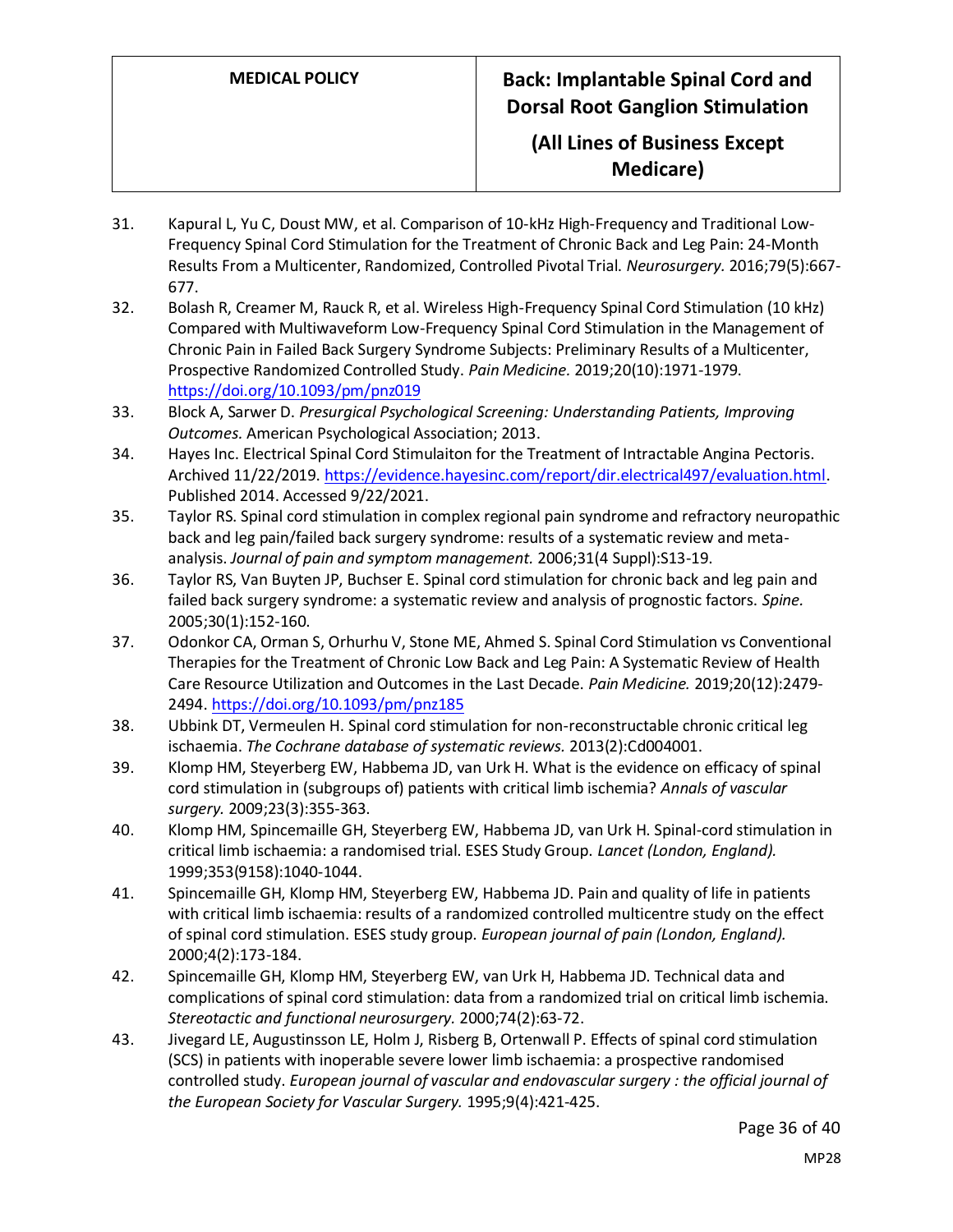## **(All Lines of Business Except Medicare)**

- 44. Claeys LG, Horsch S. Transcutaneous oxygen pressure as predictive parameter for ulcer healing in endstage vascular patients treated with spinal cord stimulation. *International angiology : a journal of the International Union of Angiology.* 1996;15(4):344-349.
- 45. Hayes Inc. Spinal Cord Stimulation for Relief of Pain Secondary to Failed Neck Surgery Syndrome. [https://www.hayesinc.com/subscribers/displaySubscriberArticle.do?articleId=67106.](https://www.hayesinc.com/subscribers/displaySubscriberArticle.do?articleId=67106) Published 2017 (archived 2018). Accessed 9/22/2021.
- 46. Haider S, Owusu-Sarpong S, Peris Celda M, et al. A Single Center Prospective Observational Study of Outcomes With Tonic Cervical Spinal Cord Stimulation. *Neuromodulation : journal of the International Neuromodulation Society.* 2017;20(3):263-268.
- 47. Sanders RA, Moeschler SM, Gazelka HM, et al. Patient Outcomes and Spinal Cord Stimulation: A Retrospective Case Series Evaluating Patient Satisfaction, Pain Scores, and Opioid Requirements. *Pain practice : the official journal of World Institute of Pain.* 2016;16(7):899-904.
- 48. Chivukula S, Tempel ZJ, Weiner GM, et al. Cervical and cervicomedullary spinal cord stimulation for chronic pain: efficacy and outcomes. *Clinical neurology and neurosurgery.* 2014;127:33-41.
- 49. Deer TR, Skaribas IM, Haider N, et al. Effectiveness of cervical spinal cord stimulation for the management of chronic pain. *Neuromodulation : journal of the International Neuromodulation Society.* 2014;17(3):265-271; discussion 271.
- 50. Justiz R, Bentley I. A case series review of spinal cord stimulation migration rates with a novel fixation device. *Neuromodulation : journal of the International Neuromodulation Society.*  2014;17(1):37-40; discussion 40-31.
- 51. Peng L, Min S, Zejun Z, Wei K, Bennett MI. Spinal cord stimulation for cancer-related pain in adults. *Cochrane Database of Systematic Reviews.* 2015(6). [https://doi.org//10.1002/14651858.CD009389.pub3](https://doi.org/10.1002/14651858.CD009389.pub3)
- 52. Hou S, Kemp K, Grabois M. A Systematic Evaluation of Burst Spinal Cord Stimulation for Chronic Back and Limb Pain. *Neuromodulation : journal of the International Neuromodulation Society.*  2016;19(4):398-405.
- 53. Chakravarthy K, Malayil R, Kirketeig T, Deer T. Burst Spinal Cord Stimulation: A Systematic Review and Pooled Analysis of Real-World Evidence and Outcomes Data. *Pain Medicine.*  2019;20(Supplement\_1):S47-S57[. https://doi.org/10.1093/pm/pnz046](https://doi.org/10.1093/pm/pnz046)
- 54. Hayes Inc. Dorsal Root Ganglion Stimulation for the Treatment of Complex Regional Pain Syndrome. Published 12/12/2017. Reviewed 4/9/2020. [https://evidence.hayesinc.com/report/htb.drgcrps4164.](https://evidence.hayesinc.com/report/htb.drgcrps4164) Accessed 9/27/2021.
- 55. Vuka I, Marciuš T, Došenović S, et al. Neuromodulation with electrical field stimulation of dorsal root ganglion in various pain syndromes: a systematic review with focus on participant selection. *J Pain Res.* 2019;12:803-830[. https://pubmed.ncbi.nlm.nih.gov/30881093](https://pubmed.ncbi.nlm.nih.gov/30881093)

<https://www.ncbi.nlm.nih.gov/pmc/articles/PMC6398970/>

- 56. Deer TR, Hunter CW, Mehta P, et al. A Systematic Literature Review of Dorsal Root Ganglion Neurostimulation for the Treatment of Pain. *Pain Medicine.* 2020;21(8):1581-1589. <https://doi.org/10.1093/pm/pnaa005>
- 57. Huygen FJPM, Kallewaard JW, Nijhuis H, et al. Effectiveness and Safety of Dorsal Root Ganglion Stimulation for the Treatment of Chronic Pain: A Pooled Analysis. *Neuromodulation : journal of the International Neuromodulation Society.* 2020;23(2):213-221. <https://pubmed.ncbi.nlm.nih.gov/31730273>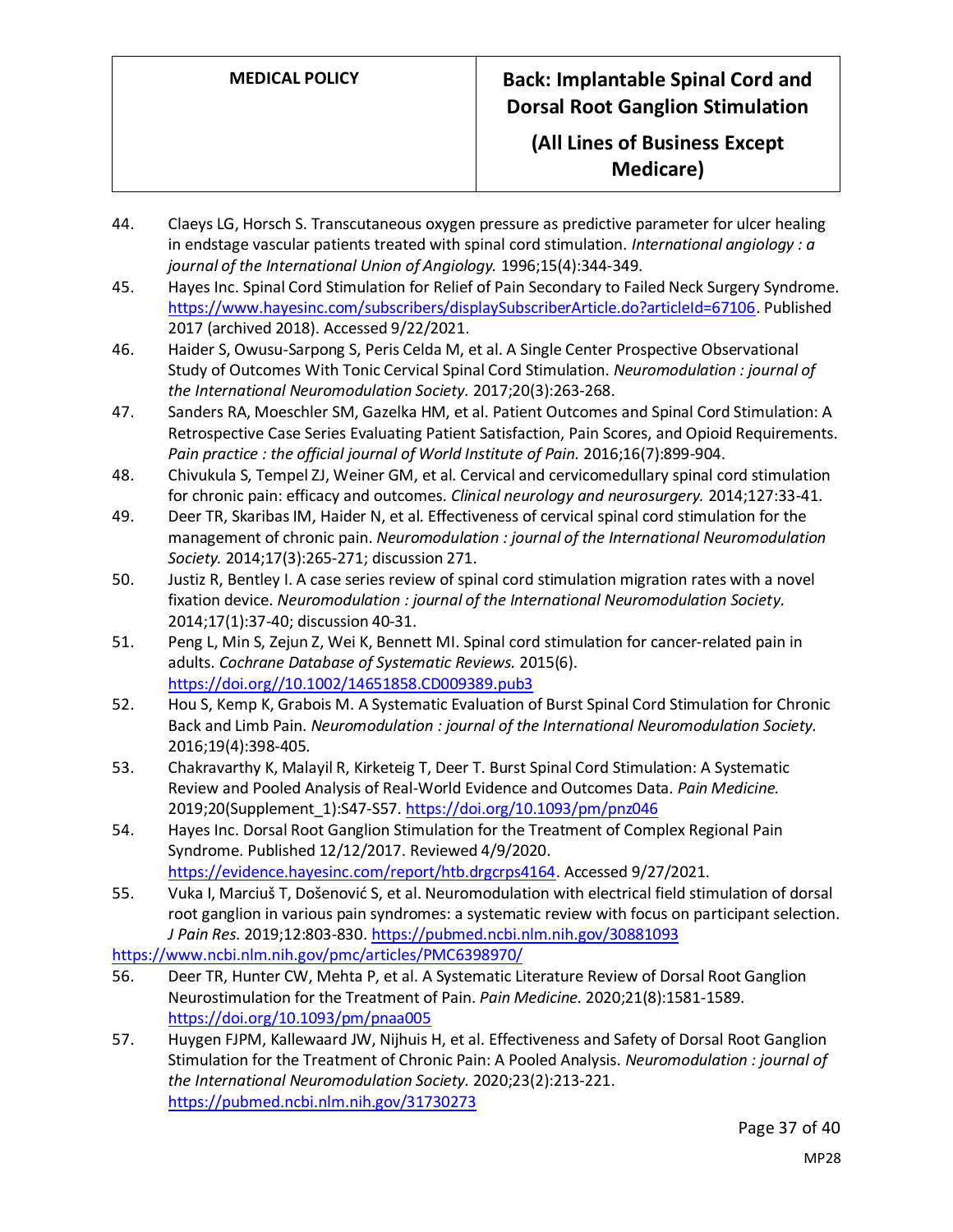## **(All Lines of Business Except Medicare)**

### <https://www.ncbi.nlm.nih.gov/pmc/articles/PMC7079258/>

- 58. Deer TR, Levy RM, Kramer J, et al. Dorsal root ganglion stimulation yielded higher treatment success rate for complex regional pain syndrome and causalgia at 3 and 12 months: a randomized comparative trial. *Pain.* 2017;158(4):669-681.
- 59. ECRI Institute. Dorsal Root Ganglion Neurostimulation for Treating Complex Regional Pain Syndrome Types I and II[. https://www.ecri.org/components/Target/Pages/30104.aspx.](https://www.ecri.org/components/Target/Pages/30104.aspx) Published 2017. Accessed 9/27/2021.
- 60. Duong S, Bravo D, Todd KJ, Finlayson RJ, Tran DQ. Treatment of complex regional pain syndrome: an updated systematic review and narrative synthesis. *Canadian Journal of Anesthesia/Journal canadien d'anesthésie.* 2018;65(6):658-684.
- 61. Pope JE, Deer TR, Kramer J. A systematic review: current and future directions of dorsal root ganglion therapeutics to treat chronic pain. *Pain medicine (Malden, Mass).* 2013;14(10):1477- 1496.
- 62. Deer TR, Grigsby E, Weiner RL, Wilcosky B, Kramer JM. A prospective study of dorsal root ganglion stimulation for the relief of chronic pain. *Neuromodulation : journal of the International Neuromodulation Society.* 2013;16(1):67-71; discussion 71-62.
- 63. Liem L, Russo M, Huygen FJ, et al. One-year outcomes of spinal cord stimulation of the dorsal root ganglion in the treatment of chronic neuropathic pain. *Neuromodulation : journal of the International Neuromodulation Society.* 2015;18(1):41-48; discussion 48-49.
- 64. Liem L, Russo M, Huygen FJ, et al. A multicenter, prospective trial to assess the safety and performance of the spinal modulation dorsal root ganglion neurostimulator system in the treatment of chronic pain. *Neuromodulation : journal of the International Neuromodulation Society.* 2013;16(5):471-482; discussion 482.
- 65. Weiner RL, Yeung A, Montes Garcia C, Tyler Perryman L, Speck B. Treatment of FBSS Low Back Pain with a Novel Percutaneous DRG Wireless Stimulator: Pilot and Feasibility Study. *Pain medicine (Malden, Mass).* 2016;17(10):1911-1916.
- 66. Schu S, Gulve A, ElDabe S, et al. Spinal cord stimulation of the dorsal root ganglion for groin pain-a retrospective review. *Pain practice : the official journal of World Institute of Pain.*  2015;15(4):293-299.
- 67. Morgalla MH, Fortunato M, Lepski G, Chander BS. Dorsal Root Ganglion Stimulation (DRGS) for the Treatment of Chronic Neuropathic Pain: A Single-Center Study with Long-Term Prospective Results in 62 Cases. *Pain physician.* 2018;21(4):E377-E387.
- 68. Horan M, Jacobsen AH, Scherer C, et al. Complications and Effects of Dorsal Root Ganglion Stimulation in the Treatment of Chronic Neuropathic Pain: A Nationwide Cohort Study in Denmark. *Neuromodulation: Technology at the Neural Interface.*n/a(n/a). <https://onlinelibrary.wiley.com/doi/abs/10.1111/ner.13171>
- 69. Colorado Department of Labor and Employment. Low Back Pain. Medical Treatment Guidelines. Effective March 30, 2014[. https://cdle.colorado.gov/medical-providers/medical-treatment](https://cdle.colorado.gov/medical-providers/medical-treatment-guidelines)[guidelines.](https://cdle.colorado.gov/medical-providers/medical-treatment-guidelines) Accessed 9/27/2021.
- 70. Chou R, Loeser JD, Owens DK, et al. Interventional therapies, surgery, and interdisciplinary rehabilitation for low back pain: an evidence-based clinical practice guideline from the American Pain Society. *Spine.* 2009;34(10):1066-1077.<https://pubmed.ncbi.nlm.nih.gov/19363457/>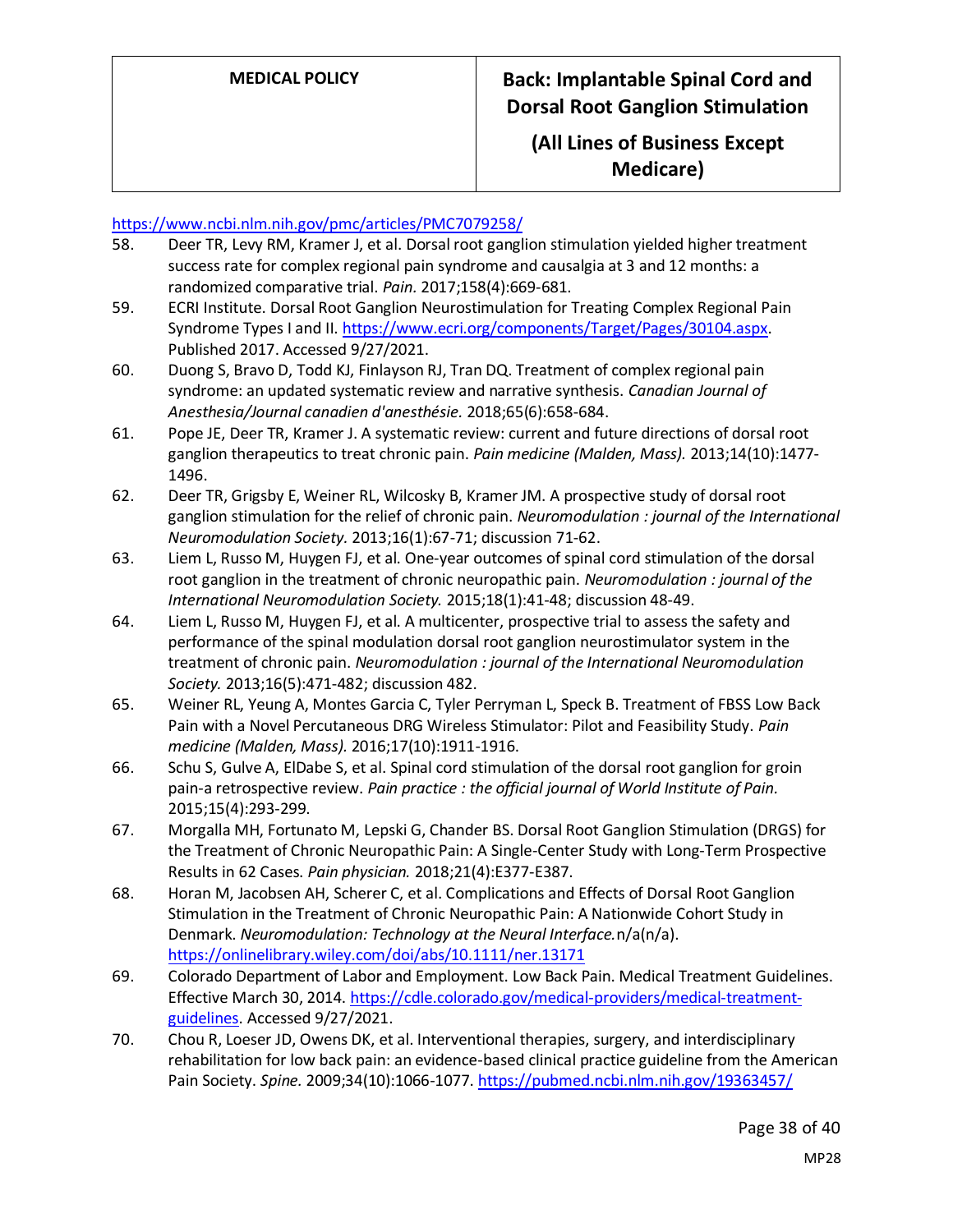## **(All Lines of Business Except Medicare)**

- 71. National Institute for Health and Care Excellence (NICE). Senza spinal cord stimulation system for delivering HF10 therapy to treat chronic neuropathic pain. Published 1/23/2019. [https://www.nice.org.uk/guidance/mtg41/chapter/1-Recommendations.](https://www.nice.org.uk/guidance/mtg41/chapter/1-Recommendations) Accessed 9/27/2021.
- 72. National Institute for Health and Care Excellence (NICE). Spinal Cord Stimulation for Chronic Pain of Neuropathic or Ischaemic Origin. Published 10/22/2008. [https://www.nice.org.uk/guidance/ta159.](https://www.nice.org.uk/guidance/ta159) Accessed 9/27/2021.
- 73. Manchikanti L, Abdi S, Atluri S, et al. An update of comprehensive evidence-based guidelines for interventional techniques in chronic spinal pain. Part II: guidance and recommendations. *Pain Physician.* 2013;16(2 Suppl):S49-283[. https://asipp.org/ipm-practice-guidelines/](https://asipp.org/ipm-practice-guidelines/)
- 74. Fihn S, Gardin J, Abrams J, et al. 2012 ACCF/AHA/ACP/AATS/PCNA/SCAI/STS Guideline for the Diagnosis and Management of Patients With Stable Ischemic Heart Disease. *Circulation.*  2012;126(25):e354-e471. <https://www.ahajournals.org/doi/abs/10.1161/CIR.0b013e318277d6a0>

75. Deer TR, Pope JE, Lamer TJ, et al. The neuromodulation appropriateness consensus committee on best practices for dorsal root ganglion stimulation. *Neuromodulation: Technology at the Neural Interface.* 2019;22(1):1-35.

- 76. US Food and Drug Administration. Premarket Approval database. [https://www.accessdata.fda.gov/scripts/cdrh/cfdocs/cfPMA/pma.cfm.](https://www.accessdata.fda.gov/scripts/cdrh/cfdocs/cfPMA/pma.cfm) Accessed 9/27/2021.
- 77. US Food and Drug Administration. 510(k) Premarket Notification database. [https://www.accessdata.fda.gov/scripts/cdrh/cfdocs/cfPMN/pmn.cfm.](https://www.accessdata.fda.gov/scripts/cdrh/cfdocs/cfPMN/pmn.cfm) Accessed 9/27/2021.
- 78. U.S. Food and Drug Administration. SPRINT PNS System (SPR Therapeutics). 7/31/2018. [https://www.accessdata.fda.gov/scripts/cdrh/cfdocs/cfpmn/pmn.cfm?ID=K181422.](https://www.accessdata.fda.gov/scripts/cdrh/cfdocs/cfpmn/pmn.cfm?ID=K181422) Accessed 9/27/2021.
- 79. U.S. Food and Drug Administration. StimRouter Neuromodulation System (Bioness, Inc.). 2/20/2015. [https://www.accessdata.fda.gov/scripts/cdrh/cfdocs/cfpmn/pmn.cfm?ID=K142432.](https://www.accessdata.fda.gov/scripts/cdrh/cfdocs/cfpmn/pmn.cfm?ID=K142432) Accessed 9/27/2021.
- 80. U.S. Food and Drug Administration. Genesis Neurostimulation (IPG) System. 11/21/2001. [https://www.accessdata.fda.gov/scripts/cdrh/cfdocs/cfpma/pma.cfm?start\\_search=1&PMANu](https://www.accessdata.fda.gov/scripts/cdrh/cfdocs/cfpma/pma.cfm?start_search=1&PMANumber=P010032&SupplementType=NONE) [mber=P010032&SupplementType=NONE.](https://www.accessdata.fda.gov/scripts/cdrh/cfdocs/cfpma/pma.cfm?start_search=1&PMANumber=P010032&SupplementType=NONE) Accessed 9/27/2021.
- 81. Perry TT, Matsui EC, Conover-Walker MK, Wood RA. The relationship of allergen-specific IgE levels and oral food challenge outcome. *Journal of Allergy and Clinical Immunology.*  2004;114(1):144-149.
- 82. U.S. Food and Drug Administration. Algovita Spinal Cord Stimulation System (Nuvectra Corp.). 11/20/2015[. https://www.accessdata.fda.gov/scripts/cdrh/cfdocs/cfpma/pma.cfm?id=P130028.](https://www.accessdata.fda.gov/scripts/cdrh/cfdocs/cfpma/pma.cfm?id=P130028) Accessed 9/27/2021.
- 83. U.S. Food and Drug Administration. Freedom Spinal Cord Stimulation System (Stimwave Technologies Inc.). 10/10/2014. [https://www.accessdata.fda.gov/scripts/cdrh/cfdocs/cfpmn/pmn.cfm?ID=K141399.](https://www.accessdata.fda.gov/scripts/cdrh/cfdocs/cfpmn/pmn.cfm?ID=K141399) Accessed 9/27/2021.
- 84. U.S. Food and Drug Administration. Summary of Safety and Effectiveness Data: Senza SCS System. 5/08/2020. [https://www.accessdata.fda.gov/scripts/cdrh/cfdocs/cfpma/pma.cfm?id=P130022.](https://www.accessdata.fda.gov/scripts/cdrh/cfdocs/cfpma/pma.cfm?id=P130022) Accessed 9/27/2021.